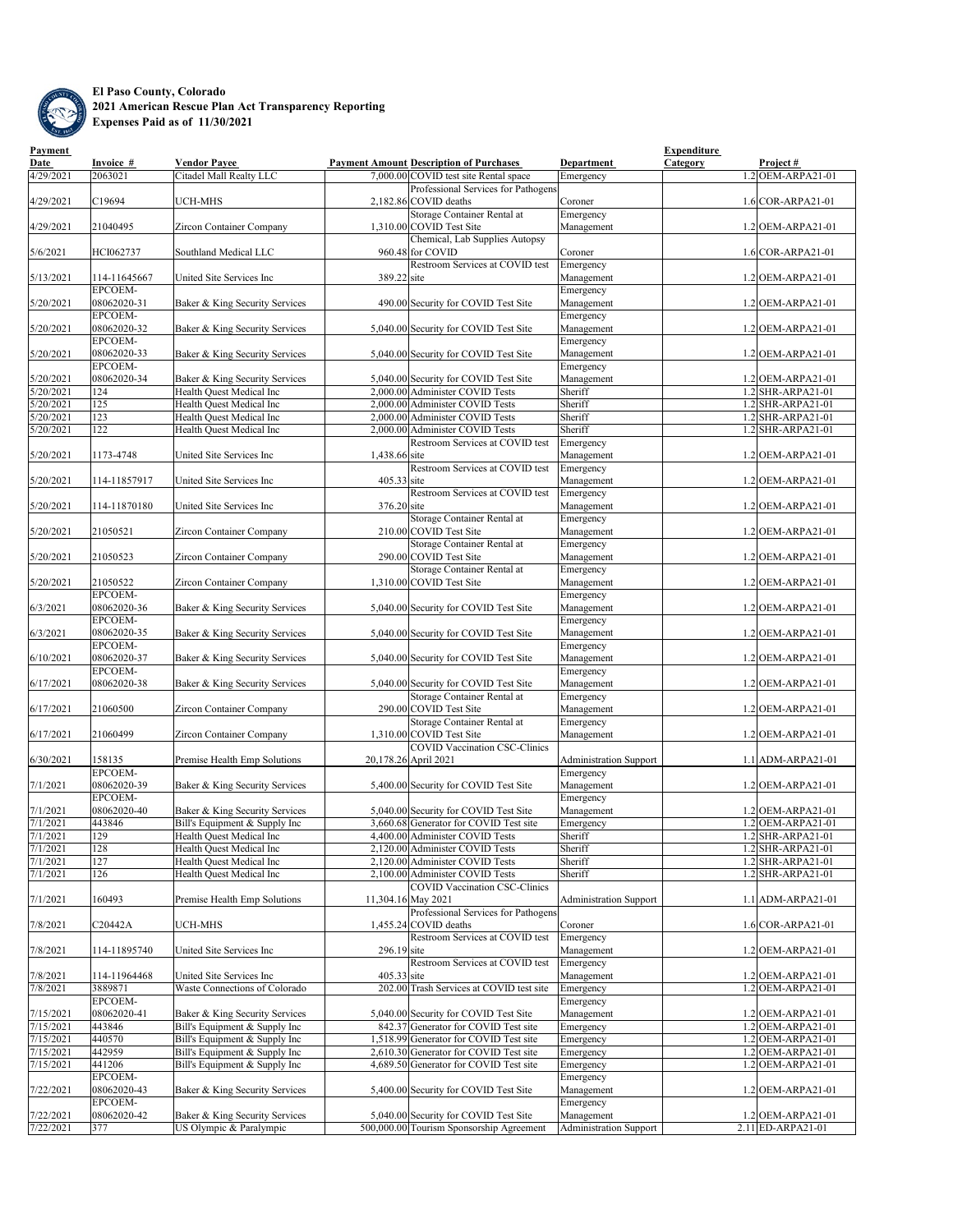| Payment<br><b>Date</b> | <b>Invoice #</b>                       | <b>Vendor Payee</b>                                                               |                         | <b>Payment Amount Description of Purchases</b>                                       | Department                                                 | <b>Expenditure</b><br><u>Category</u> | Project #                                  |
|------------------------|----------------------------------------|-----------------------------------------------------------------------------------|-------------------------|--------------------------------------------------------------------------------------|------------------------------------------------------------|---------------------------------------|--------------------------------------------|
| 7/29/2021              | HCI067138A                             | Southland Medical LLC                                                             |                         | Chemical, Lab Supplies Autopsy<br>$4,775.94$ for COVID                               | Coroner                                                    |                                       | $1.6$ COR-ARPA21-01                        |
| 7/29/2021              | HCI067492                              | Southland Medical LLC                                                             |                         | Chemical, Lab Supplies Autopsy<br>$3,120.56$ for COVID                               | Coroner                                                    |                                       | $1.6$ COR-ARPA21-01                        |
|                        |                                        |                                                                                   |                         | Chemical, Lab Supplies Autopsy                                                       |                                                            |                                       |                                            |
| 7/29/2021              | HCI068723                              | Southland Medical LLC                                                             |                         | $3,658.00$ for COVID<br>Professional Services for Pathogens                          | Coroner                                                    |                                       | $1.6$ COR-ARPA21-01                        |
| 7/29/2021              | C19993A                                | <b>UCH-MHS</b>                                                                    |                         | 363.81 COVID deaths<br>Professional Services for Pathogens                           | Coroner                                                    |                                       | $1.6$ COR-ARPA21-01                        |
| 7/29/2021              | C20839                                 | <b>UCH-MHS</b>                                                                    |                         | $1,455.24$ COVID deaths<br><b>COVID Vaccination CSC-Clinics</b>                      | Coroner                                                    |                                       | $1.6$ COR-ARPA21-01                        |
| 8/5/2021               | 162303                                 | Premise Health Emp Solutions                                                      |                         | 3,561.89 June 2021<br><b>Restroom Services at COVID test</b>                         | <b>Administration Support</b><br>Emergency                 |                                       | $1.1$ ADM-ARPA21-01                        |
| 8/5/2021               | 114-12079744                           | United Site Services Inc                                                          | 405.33 site             | <b>Restroom Services at COVID test</b>                                               | Management<br>Emergency                                    |                                       | $1.2$ OEM-ARPA21-01                        |
| 8/5/2021               | 114-12097506                           | United Site Services Inc                                                          | 376.20 site             | <b>Restroom Services at COVID test</b>                                               | Management<br>Emergency                                    |                                       | $1.2$ OEM-ARPA21-01                        |
| 8/5/2021<br>8/5/2021   | 114-12118527<br>3980891                | United Site Services Inc<br>Waste Connections of Colorado                         | $296.19$ site<br>104.80 | Trash Services at COVID test site                                                    | Management<br>Emergency                                    |                                       | $1.2$ OEM-ARPA21-01<br>1.2 OEM-ARPA21-01   |
| 8/12/2021              | 449559                                 | Bill's Equipment & Supply Inc                                                     | 2,825.00                | Generator for COVID Test site                                                        | Emergency                                                  |                                       | $1.2$ OEM-ARPA21-01                        |
| 8/12/2021              | 446731                                 | Bill's Equipment & Supply Inc                                                     | 4,553.90                | Generator for COVID Test site                                                        | Emergency                                                  |                                       | $1.2$ OEM-ARPA21-01                        |
| 8/12/2021              | 614                                    | Health Quest Medical Inc                                                          | 2,200.00                | Administer COVID Tests                                                               | Sheriff                                                    |                                       | $1.2$ SHR-ARPA21-01                        |
| 8/12/2021              | 132                                    | Health Quest Medical Inc                                                          | 2,200.00                | Administer COVID Tests                                                               | Sheriff                                                    |                                       | $1.2$ SHR-ARPA21-01                        |
| 8/12/2021              | 131                                    | Health Quest Medical Inc                                                          | 2,200.00                | Administer COVID Tests                                                               | Sheriff                                                    |                                       | $1.2$ SHR-ARPA21-01                        |
| 8/12/2021              | 130                                    | Health Quest Medical Inc                                                          | 2,200.00                | Administer COVID Tests                                                               | Sheriff                                                    |                                       | 1.2 SHR-ARPA21-01                          |
| 8/19/2021              |                                        | ED-ARPA-2021-00 1350 Distilling LLC                                               | 20,000.00               | <b>Regional Business Relief Grant</b>                                                | Economic Development                                       |                                       | $2.12$ ED-ARPA21-01                        |
| 8/19/2021              | ED-ARPA-2021-002 Luchos                |                                                                                   |                         | 19,100.00 Regional Business Relief Grant                                             | <b>Economic Development</b>                                |                                       | $2.12$ ED-ARPA21-01                        |
| 8/19/2021              | ED-ARPA-2021-003Es Comedy Club         |                                                                                   |                         | 5,000.00 Regional Business Relief Grant                                              | <b>Economic Development</b>                                |                                       | $2.12$ ED-ARPA21-01                        |
| 8/19/2021              |                                        | ED-ARPA-2021-005280 Insurance Brokers                                             |                         | 3,252.00 Regional Business Relief Grant                                              | Economic Development                                       |                                       | $2.12$ ED-ARPA21-01                        |
| 8/19/2021              | ED-ARPA-2021-00 $A \& B$ I Skyline LLC |                                                                                   |                         | 4,047.00 Regional Business Relief Grant                                              | <b>Economic Development</b>                                |                                       | $2.12$ ED-ARPA21-01                        |
| 8/19/2021              |                                        | ED-ARPA-2021-00A Cut Above Seamless Gutters a                                     |                         | 20,000.00 Regional Business Relief Grant                                             | Economic Development                                       |                                       | $2.12$ ED-ARPA21-01                        |
| 8/19/2021              |                                        | ED-ARPA-2021-00A Healthy Smile Dental Center                                      |                         | 20,000.00 Regional Business Relief Grant                                             | <b>Economic Development</b>                                |                                       | $2.12$ ED-ARPA21-01<br>$2.12$ ED-ARPA21-01 |
| 8/19/2021<br>8/19/2021 | ED-ARPA-2021-00A\$M Cleaning           | ED-ARPA-2021-00A Music Company Inc                                                |                         | 14,313.00 Regional Business Relief Grant<br>10,200.00 Regional Business Relief Grant | <b>Economic Development</b><br><b>Economic Development</b> |                                       | $2.12$ ED-ARPA21-01                        |
| 8/19/2021              | ED-ARPA-2021-00 AAJL Fitness Inc       |                                                                                   |                         | 20,000.00 Regional Business Relief Grant                                             | <b>Economic Development</b>                                |                                       | $2.12$ ED-ARPA21-01                        |
| 8/19/2021              |                                        | ED-ARPA-2021-00 Ability Design Build LLC                                          |                         | 20,000.00 Regional Business Relief Grant                                             | <b>Economic Development</b>                                |                                       | $2.12$ ED-ARPA21-01                        |
| 8/19/2021              |                                        | ED-ARPA-2021-00 Absolute Body Balance                                             |                         | 20,000.00 Regional Business Relief Grant                                             | <b>Economic Development</b>                                |                                       | $2.12$ ED-ARPA21-01                        |
| 8/19/2021              | ED-ARPA-2021-00AC Tejon LLC            |                                                                                   |                         | 20,000.00 Regional Business Relief Grant                                             | <b>Economic Development</b>                                |                                       | $2.12$ ED-ARPA21-01                        |
| 8/19/2021              |                                        | ED-ARPA-2021-00 Accolade Fitness LLC                                              |                         | 20,000.00 Regional Business Relief Grant                                             | <b>Economic Development</b>                                |                                       | $2.12$ ED-ARPA21-01                        |
| 8/19/2021              |                                        | ED-ARPA-2021-00 Accounting & Bookkeeping Service                                  |                         | 3,500.00 Regional Business Relief Grant                                              | <b>Economic Development</b>                                |                                       | $2.12$ ED-ARPA21-01                        |
| 8/19/2021              | ED-ARPA-2021-00 Aces Global Inc        |                                                                                   |                         | 20,000.00 Regional Business Relief Grant                                             | Economic Development                                       |                                       | $2.12$ ED-ARPA21-01                        |
| 8/19/2021              | ED-ARPA-2021-00 Aces Global Inc II     |                                                                                   |                         | 20,000.00 Regional Business Relief Grant                                             | <b>Economic Development</b>                                |                                       | $2.12$ ED-ARPA21-01                        |
| 8/19/2021              |                                        | ED-ARPA-2021-00 Achievable Painting and Flooring                                  |                         | 5,944.00 Regional Business Relief Grant                                              | <b>Economic Development</b>                                |                                       | $2.12$ ED-ARPA21-01                        |
| 8/19/2021              | ED-ARPA-2021-00 Ad Factory             |                                                                                   |                         | 20,000.00 Regional Business Relief Grant                                             | <b>Economic Development</b>                                |                                       | $2.12$ ED-ARPA21-01                        |
| 8/19/2021              |                                        | ED-ARPA-2021-00 Adams Mountain Cafe                                               |                         | 20,000.00 Regional Business Relief Grant                                             | Economic Development                                       |                                       | $2.12$ ED-ARPA21-01                        |
| 8/19/2021              |                                        | ED-ARPA-2021-00 Adobe Inn at Cascade                                              |                         | 20,000.00 Regional Business Relief Grant                                             | <b>Economic Development</b>                                |                                       | $2.12$ ED-ARPA21-01                        |
| 8/19/2021              |                                        | ED-ARPA-2021-00 Adult Youth Services LLC                                          |                         | 14,140.00 Regional Business Relief Grant                                             | <b>Economic Development</b>                                |                                       | $2.12$ ED-ARPA21-01                        |
| 8/19/2021              |                                        | ED-ARPA-2021-00 Advanced Center for Orthodontics                                  |                         | 20,000.00 Regional Business Relief Grant                                             | <b>Economic Development</b>                                |                                       | $2.12$ ED-ARPA21-01                        |
| 8/19/2021              |                                        | ED-ARPA-2021-00 Advanced Window Cleaning Inc                                      |                         | 20,000.00 Regional Business Relief Grant                                             | <b>Economic Development</b>                                |                                       | $2.12$ ED-ARPA21-01                        |
| 8/19/2021              |                                        | ED-ARPA-2021-00 Aged With Imperfections                                           |                         | 18,500.00 Regional Business Relief Grant                                             | <b>Economic Development</b>                                |                                       | $2.12$ ED-ARPA21-01                        |
| 8/19/2021              |                                        | ED-ARPA-2021-00 Agency Portal Services                                            |                         | 20,000.00 Regional Business Relief Grant                                             | <b>Economic Development</b>                                |                                       | $2.12$ ED-ARPA21-01                        |
| 8/19/2021              | ED-ARPA-2021-00 Ai Sushi & Grill       |                                                                                   |                         | 20,000.00 Regional Business Relief Grant                                             | <b>Economic Development</b>                                |                                       | $2.12$ ED-ARPA21-01                        |
| 8/19/2021              |                                        | ED-ARPA-2021-00 Air Academy Associates LLC                                        |                         | 20,000.00 Regional Business Relief Grant                                             | <b>Economic Development</b>                                |                                       | $2.12$ ED-ARPA21-01                        |
| 8/19/2021              | ED-ARPA-2021-00 Air O Sport            |                                                                                   |                         | 20,000.00 Regional Business Relief Grant                                             | <b>Economic Development</b>                                |                                       | 2.12 ED-ARPA21-01                          |
| 8/19/2021              |                                        | ED-ARPA-2021-00 Alambra Nails and Spa                                             |                         | 20,000.00 Regional Business Relief Grant                                             | <b>Economic Development</b>                                |                                       | $2.12$ ED-ARPA21-01                        |
| 8/19/2021              | ED-ARPA-2021-00 Alchemy                |                                                                                   |                         | 20,000.00 Regional Business Relief Grant                                             | <b>Economic Development</b>                                |                                       | $2.12$ ED-ARPA21-01                        |
| 8/19/2021              |                                        | ED-ARPA-2021-00 All American Mechanical                                           |                         | 20,000.00 Regional Business Relief Grant                                             | <b>Economic Development</b>                                |                                       | $2.12$ ED-ARPA21-01                        |
| 8/19/2021<br>8/19/2021 |                                        | ED-ARPA-2021-00 All That Glitters Inc<br>ED-ARPA-2021-00 Alphalete Mechanical LLC |                         | 20,000.00 Regional Business Relief Grant<br>20,000.00 Regional Business Relief Grant | Economic Development<br>Economic Development               |                                       | 2.12 ED-ARPA21-01<br>2.12 ED-ARPA21-01     |
| 8/19/2021              |                                        | ED-ARPA-2021-00 Alpine Autism Center                                              |                         | 20,000.00 Regional Business Relief Grant                                             | Economic Development                                       |                                       | $2.12$ ED-ARPA21-01                        |
| 8/19/2021              | ED-ARPA-2021-00 Altitude Ninja         |                                                                                   |                         | 2,315.50 Regional Business Relief Grant                                              | Economic Development                                       |                                       | $2.12$ ED-ARPA21-01                        |
| 8/19/2021              |                                        | ED-ARPA-2021-00 AMARA CISSE AMCIS LLC                                             |                         | 20,000.00 Regional Business Relief Grant                                             | <b>Economic Development</b>                                |                                       | $2.12$ ED-ARPA21-01                        |
| 8/19/2021              | ED-ARPA-2021-00 American Patriot       |                                                                                   |                         | 20,000.00 Regional Business Relief Grant                                             | <b>Economic Development</b>                                |                                       | $2.12$ ED-ARPA21-01                        |
| 8/19/2021              |                                        | ED-ARPA-2021-00 American Vape Colorado & E Cig                                    |                         | 20,000.00 Regional Business Relief Grant                                             | <b>Economic Development</b>                                |                                       | $2.12$ ED-ARPA21-01                        |
| 8/19/2021              |                                        | ED-ARPA-2021-00 AMPd Development LLC                                              |                         | 12,622.50 Regional Business Relief Grant                                             | <b>Economic Development</b>                                |                                       | $2.12$ ED-ARPA21-01                        |
| 8/19/2021              |                                        | ED-ARPA-2021-00 AmPro Inspections Inc                                             |                         | 20,000.00 Regional Business Relief Grant                                             | <b>Economic Development</b>                                |                                       | $2.12$ ED-ARPA21-01                        |
| 8/19/2021              | ED-ARPA-2021-00 Andy's Shoe Repair     |                                                                                   |                         | 12,098.00 Regional Business Relief Grant                                             | Economic Development                                       |                                       | $2.12$ ED-ARPA21-01                        |
| 8/19/2021              | ED-ARPA-2021-00 Anju LLC               |                                                                                   |                         | 5,000.00 Regional Business Relief Grant                                              | Economic Development                                       |                                       | $\overline{2.12}$ ED-ARPA21-01             |
| 8/19/2021              | ED-ARPA-2021-00 Apel, Sarah E          |                                                                                   |                         | 10,643.00 Regional Business Relief Grant                                             | Economic Development                                       |                                       | $2.12$ ED-ARPA21-01                        |
| 8/19/2021              |                                        | ED-ARPA-2021-00 Apollo and Daphne Co                                              |                         | 1,750.50 Regional Business Relief Grant                                              | Economic Development                                       |                                       | $2.12$ ED-ARPA21-01                        |
| 8/19/2021              |                                        | ED-ARPA-2021-00 Apprentice Personnel                                              |                         | 20,000.00 Regional Business Relief Grant                                             | <b>Economic Development</b>                                |                                       | $2.12$ ED-ARPA21-01                        |
| 8/19/2021              |                                        | ED-ARPA-2021-00 AR Workshop Colorado Springs                                      |                         | 19,516.00 Regional Business Relief Grant                                             | <b>Economic Development</b>                                |                                       | $2.12$ ED-ARPA21-01                        |
| 8/19/2021              |                                        | ED-ARPA-2021-00 Arceo Family Mexican Restaurant                                   |                         | 20,000.00 Regional Business Relief Grant                                             | <b>Economic Development</b>                                |                                       | $2.12$ ED-ARPA21-01                        |
| 8/19/2021              |                                        | ED-ARPA-2021-00 Archery School of the Rockies                                     |                         | 20,000.00 Regional Business Relief Grant                                             | <b>Economic Development</b>                                |                                       | $2.12$ ED-ARPA21-01                        |
| 8/19/2021              | ED-ARPA-2021-00 Arellanos Tacos        |                                                                                   |                         | 10,600.00 Regional Business Relief Grant                                             | <b>Economic Development</b>                                |                                       | $2.12$ ED-ARPA21-01                        |
| 8/19/2021              |                                        | ED-ARPA-2021-00 Arlene Nelson at Monumental St                                    |                         | 20,000.00 Regional Business Relief Grant                                             | Economic Development                                       |                                       | $2.12$ ED-ARPA21-01                        |
| 8/19/2021              |                                        | ED-ARPA-2021-00 Armadillo Enterprises LLC                                         |                         | 20,000.00 Regional Business Relief Grant                                             | Economic Development                                       |                                       | $2.12$ ED-ARPA21-01                        |
| 8/19/2021              |                                        | ED-ARPA-2021-00 Asbestos Testing and Consulting                                   |                         | 16,979.00 Regional Business Relief Grant                                             | Economic Development                                       |                                       | $2.12$ ED-ARPA21-01                        |
| 8/19/2021              |                                        | ED-ARPA-2021-00 ASC Ventures LLC                                                  |                         | 5,000.00 Regional Business Relief Grant                                              | Economic Development                                       |                                       | $2.12$ ED-ARPA21-01                        |
| 8/19/2021              |                                        | ED-ARPA-2021-00 Ascending to Health Respite Ca                                    |                         | 18,750.00 Regional Business Relief Grant                                             | Economic Development                                       |                                       | $2.12$ ED-ARPA21-01                        |
| 8/19/2021              |                                        | ED-ARPA-2021-00 Ascent Logistics LLC                                              |                         | 5,000.00 Regional Business Relief Grant                                              | Economic Development                                       |                                       | $2.12$ ED-ARPA21-01                        |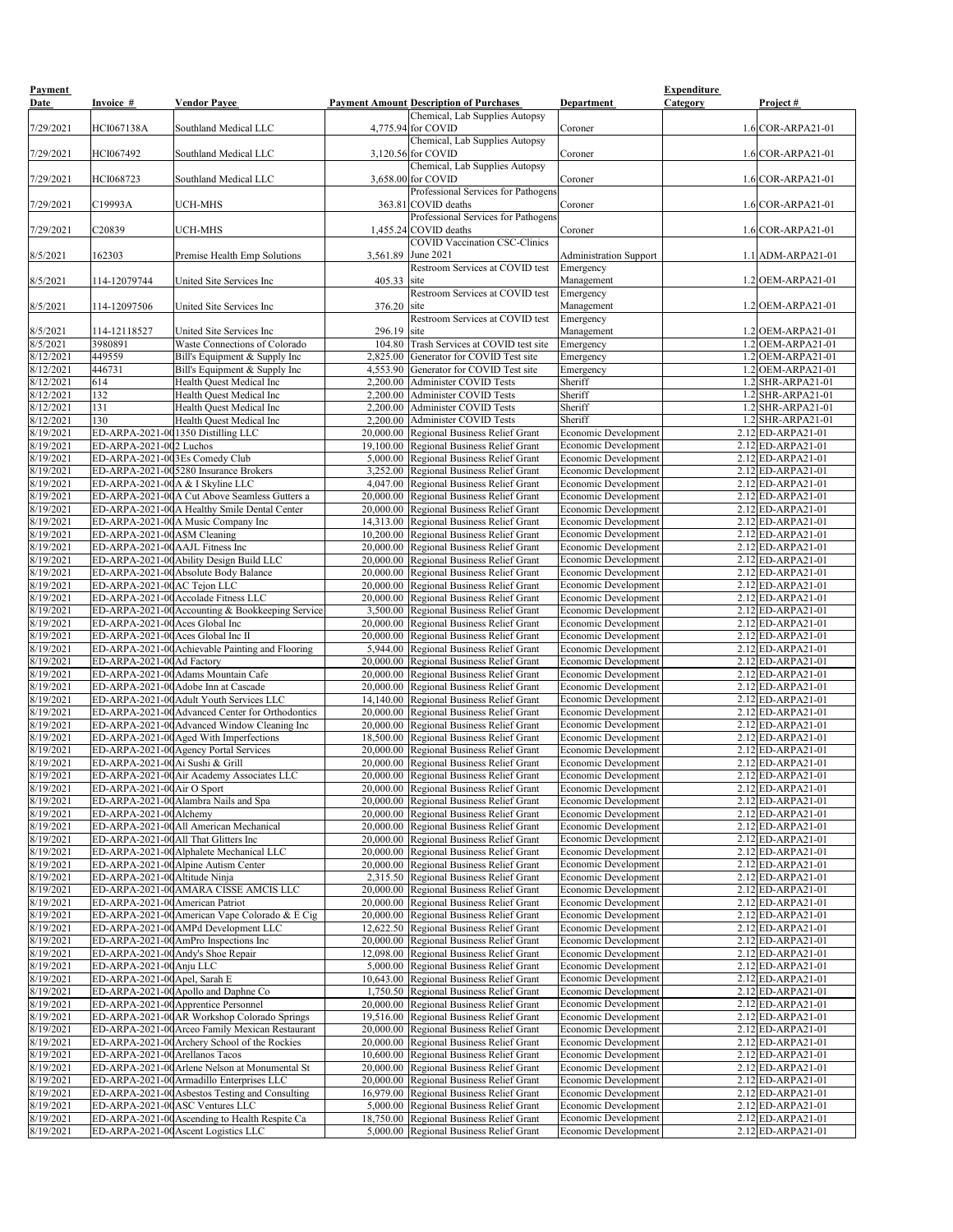| <b>Payment</b>           |                                                                   |                                                                                                  |                                                                                            |                                                            | <b>Expenditure</b>                               |
|--------------------------|-------------------------------------------------------------------|--------------------------------------------------------------------------------------------------|--------------------------------------------------------------------------------------------|------------------------------------------------------------|--------------------------------------------------|
| <b>Date</b><br>8/19/2021 | <b>Invoice #</b>                                                  | <b>Vendor Payee</b><br>ED-ARPA-2021-00 Aspire Behavioral Care                                    | <b>Payment Amount Description of Purchases</b><br>20,000.00 Regional Business Relief Grant | <b>Department</b><br>Economic Development                  | <u>Category</u><br>Project#<br>2.12 ED-ARPA21-01 |
| 8/19/2021                |                                                                   | ED-ARPA-2021-00 Assoc of Fundraising Pros Sthn                                                   | 7,000.00 Regional Business Relief Grant                                                    | <b>Economic Development</b>                                | $2.12$ ED-ARPA21-01                              |
| 8/19/2021                |                                                                   | ED-ARPA-2021-00 Auto Shop Vocational PBC                                                         | 4,952.50 Regional Business Relief Grant                                                    | Economic Development                                       | $2.12$ ED-ARPA21-01                              |
| 8/19/2021                |                                                                   | ED-ARPA-2021-00 Automated Photo Technology                                                       | 2,254.00 Regional Business Relief Grant                                                    | <b>Economic Development</b>                                | $2.12$ ED-ARPA21-01                              |
| 8/19/2021                |                                                                   | ED-ARPA-2021-00B & N Asphalt Solutions                                                           | 20,000.00 Regional Business Relief Grant                                                   | <b>Economic Development</b>                                | $2.12$ ED-ARPA21-01                              |
| 8/19/2021                |                                                                   | ED-ARPA-2021-00 B&T Inc Bottles & Taps                                                           | 10,988.00 Regional Business Relief Grant                                                   | <b>Economic Development</b>                                | $2.12$ ED-ARPA21-01                              |
| 8/19/2021                |                                                                   | ED-ARPA-2021-00 Babu's Kitchen and Bar                                                           | 20,000.00 Regional Business Relief Grant                                                   | <b>Economic Development</b>                                | $2.12$ ED-ARPA21-01                              |
| 8/19/2021                | ED-ARPA-2021-00 Backstage Salon                                   |                                                                                                  | 20,000.00 Regional Business Relief Grant                                                   | <b>Economic Development</b>                                | $2.12$ ED-ARPA21-01                              |
| 8/19/2021<br>8/19/2021   |                                                                   | ED-ARPA-2021-00 Bailey LPC, Renee                                                                | 17,725.00 Regional Business Relief Grant                                                   | <b>Economic Development</b>                                | $2.12$ ED-ARPA21-01                              |
| 8/19/2021                | ED-ARPA-2021-00 Barn Swallow<br>ED-ARPA-2021-00 Barre Forte       |                                                                                                  | 5,000.00 Regional Business Relief Grant<br>12,600.00 Regional Business Relief Grant        | <b>Economic Development</b><br><b>Economic Development</b> | $2.12$ ED-ARPA21-01<br>$2.12$ ED-ARPA21-01       |
| 8/19/2021                |                                                                   | ED-ARPA-2021-00 Basil and Barley LLC                                                             | 20,000.00 Regional Business Relief Grant                                                   | <b>Economic Development</b>                                | $2.12$ ED-ARPA21-01                              |
| 8/19/2021                |                                                                   | ED-ARPA-2021-00 Baymont Inn & Stes                                                               | 20,000.00 Regional Business Relief Grant                                                   | <b>Economic Development</b>                                | $2.12$ ED-ARPA21-01                              |
| 8/19/2021                | ED-ARPA-2021-00Be You LLC                                         |                                                                                                  | 4,447.00 Regional Business Relief Grant                                                    | <b>Economic Development</b>                                | $2.12$ ED-ARPA21-01                              |
| 8/19/2021                |                                                                   | ED-ARPA-2021-00 Beads and Needs LLC                                                              | 19,600.00 Regional Business Relief Grant                                                   | <b>Economic Development</b>                                | $2.12$ ED-ARPA21-01                              |
| 8/19/2021                |                                                                   | ED-ARPA-2021-00 Beckett KMart LLP                                                                | 20,000.00 Regional Business Relief Grant                                                   | <b>Economic Development</b>                                | $2.12$ ED-ARPA21-01                              |
| 8/19/2021                |                                                                   | ED-ARPA-2021-00 Bella Casa Decor and Design In                                                   | 5,000.00 Regional Business Relief Grant                                                    | <b>Economic Development</b>                                | $2.12$ ED-ARPA21-01                              |
| 8/19/2021                |                                                                   | ED-ARPA-2021-00 Benny's Restaurant & Lounge Inc                                                  | 20,000.00 Regional Business Relief Grant                                                   | Economic Development                                       | $2.12$ ED-ARPA21-01                              |
| 8/19/2021<br>8/19/2021   | ED-ARPA-2021-00 Bernabei, Evan<br>ED-ARPA-2021-00 Between Friends |                                                                                                  | 13,900.00 Regional Business Relief Grant<br>8,910.00 Regional Business Relief Grant        | <b>Economic Development</b><br>Economic Development        | $2.12$ ED-ARPA21-01<br>$2.12$ ED-ARPA21-01       |
| 8/19/2021                |                                                                   | ED-ARPA-2021-00BF Bboy Ministries                                                                | 20,000.00 Regional Business Relief Grant                                                   | <b>Economic Development</b>                                | $2.12$ ED-ARPA21-01                              |
| 8/19/2021                |                                                                   | ED-ARPA-2021-00 Big Bobs Flooring Outlet&Payles                                                  | 20,000.00 Regional Business Relief Grant                                                   | <b>Economic Development</b>                                | $2.12$ ED-ARPA21-01                              |
| 8/19/2021                |                                                                   | ED-ARPA-2021-00 Big Mikes DJ Productions                                                         | 9,783.00 Regional Business Relief Grant                                                    | <b>Economic Development</b>                                | $2.12$ ED-ARPA21-01                              |
| 8/19/2021                | ED-ARPA-2021-00 Bingo Burger                                      |                                                                                                  | 20,000.00 Regional Business Relief Grant                                                   | <b>Economic Development</b>                                | $2.12$ ED-ARPA21-01                              |
| 8/19/2021                | ED-ARPA-2021-00 Bingo World Inc                                   |                                                                                                  | 20,000.00 Regional Business Relief Grant                                                   | <b>Economic Development</b>                                | $2.12$ ED-ARPA21-01                              |
| 8/19/2021                |                                                                   | ED-ARPA-2021-00 Bishops Cuts Color                                                               | 20,000.00 Regional Business Relief Grant                                                   | <b>Economic Development</b>                                | $2.12$ ED-ARPA21-01                              |
| 8/19/2021<br>8/19/2021   |                                                                   | ED-ARPA-2021-00 Black Forest Comm Church 1st S<br>ED-ARPA-2021-00 Black Forest Home Security Sys | 20,000.00 Regional Business Relief Grant<br>4,584.00 Regional Business Relief Grant        | <b>Economic Development</b><br><b>Economic Development</b> | $2.12$ ED-ARPA21-01<br>$2.12$ ED-ARPA21-01       |
| 8/19/2021                | ED-ARPA-2021-00 Blindworm Guitars                                 |                                                                                                  | 15,629.00 Regional Business Relief Grant                                                   | <b>Economic Development</b>                                | $2.12$ ED-ARPA21-01                              |
| 8/19/2021                |                                                                   | ED-ARPA-2021-00 Blooms Mill Hill Saloon                                                          | 20,000.00 Regional Business Relief Grant                                                   | <b>Economic Development</b>                                | $2.12$ ED-ARPA21-01                              |
| 8/19/2021                | ED-ARPA-2021-00 Boarding Area                                     |                                                                                                  | 15,000.00 Regional Business Relief Grant                                                   | <b>Economic Development</b>                                | $2.12$ ED-ARPA21-01                              |
| 8/19/2021                | ED-ARPA-2021-00 Books For You                                     |                                                                                                  | 5,500.00 Regional Business Relief Grant                                                    | <b>Economic Development</b>                                | $2.12$ ED-ARPA21-01                              |
| 8/19/2021                |                                                                   | ED-ARPA-2021-00 Boyd Lighting Fixture Company                                                    | 20,000.00 Regional Business Relief Grant                                                   | <b>Economic Development</b>                                | $2.12$ ED-ARPA21-01                              |
| 8/19/2021                |                                                                   | ED-ARPA-2021-00 Boys & Girls Club @ Eagleside                                                    | 20,000.00 Regional Business Relief Grant                                                   | <b>Economic Development</b>                                | $2.12$ ED-ARPA21-01                              |
| 8/19/2021<br>8/19/2021   | ED-ARPA-2021-00BPB LLC                                            | ED-ARPA-2021-00 BPG Home Builders LLC                                                            | 20,000.00 Regional Business Relief Grant<br>20,000.00 Regional Business Relief Grant       | <b>Economic Development</b><br><b>Economic Development</b> | $2.12$ ED-ARPA21-01<br>$2.12$ ED-ARPA21-01       |
| 8/19/2021                |                                                                   | ED-ARPA-2021-00 Bradley Motors Inc                                                               | 20,000.00 Regional Business Relief Grant                                                   | <b>Economic Development</b>                                | $2.12$ ED-ARPA21-01                              |
| 8/19/2021                |                                                                   | ED-ARPA-2021-00 Brass Brewing Company Inc                                                        | 20,000.00 Regional Business Relief Grant                                                   | <b>Economic Development</b>                                | $2.12$ ED-ARPA21-01                              |
| 8/19/2021                |                                                                   | ED-ARPA-2021-00 Bravo Screen Printing Inc                                                        | 20,000.00 Regional Business Relief Grant                                                   | <b>Economic Development</b>                                | $2.12$ ED-ARPA21-01                              |
| 8/19/2021                |                                                                   | ED-ARPA-2021-00 Bread & Butter Neighborhood Ma                                                   | 5,000.00 Regional Business Relief Grant                                                    | <b>Economic Development</b>                                | $2.12$ ED-ARPA21-01                              |
| 8/19/2021                |                                                                   | ED-ARPA-2021-00 Bright Behavior Inc                                                              | 20,000.00 Regional Business Relief Grant                                                   | <b>Economic Development</b>                                | $2.12$ ED-ARPA21-01                              |
| 8/19/2021<br>8/19/2021   | ED-ARPA-2021-00 Brush Crazy                                       | ED-ARPA-2021-00BRW Tax & Accounting                                                              | 20,000.00 Regional Business Relief Grant<br>976.00 Regional Business Relief Grant          | <b>Economic Development</b><br><b>Economic Development</b> | $2.12$ ED-ARPA21-01<br>$2.12$ ED-ARPA21-01       |
| 8/19/2021                |                                                                   | ED-ARPA-2021-00BTS Consulting A Ltd Liability                                                    | 549.00 Regional Business Relief Grant                                                      | <b>Economic Development</b>                                | $2.12$ ED-ARPA21-01                              |
| 8/19/2021                |                                                                   | ED-ARPA-2021-00 Buffalo Lodge Bicycle Resort L                                                   | 20,000.00 Regional Business Relief Grant                                                   | <b>Economic Development</b>                                | $2.12$ ED-ARPA21-01                              |
| 8/19/2021                | ED-ARPA-2021-00BupDoc                                             |                                                                                                  | 20,000.00 Regional Business Relief Grant                                                   | <b>Economic Development</b>                                | $2.12$ ED-ARPA21-01                              |
| 8/19/2021                |                                                                   | ED-ARPA-2021-00C&S Janitorial services                                                           | 5,545.00 Regional Business Relief Grant                                                    | <b>Economic Development</b>                                | $2.12$ ED-ARPA21-01                              |
| 8/19/2021                |                                                                   | ED-ARPA-2021-00 Cafe Red Point LLC                                                               | 20,000.00 Regional Business Relief Grant                                                   | <b>Economic Development</b>                                | $2.12$ ED-ARPA21-01                              |
| 8/19/2021                |                                                                   | ED-ARPA-2021-00 Cage Rat Baseball LLC                                                            | 20,000.00 Regional Business Relief Grant                                                   | <b>Economic Development</b>                                | $2.12$ ED-ARPA21-01                              |
| 8/19/2021<br>8/19/2021   |                                                                   | ED-ARPA-2021-00 Calhan United Methodist Church<br>ED-ARPA-2021-00 Cambio Yoga LLC                | 20,000.00 Regional Business Relief Grant<br>20,000.00 Regional Business Relief Grant       | <b>Economic Development</b><br><b>Economic Development</b> | $2.12$ ED-ARPA21-01<br>$2.12$ ED-ARPA21-01       |
| 8/19/2021                |                                                                   | ED-ARPA-2021-00 Careers in Construction Colora                                                   | 20,000.00 Regional Business Relief Grant                                                   | <b>Economic Development</b>                                | $2.12$ ED-ARPA21-01                              |
| 8/19/2021                |                                                                   | ED-ARPA-2021-00 Carefree Bar and Grill                                                           | 5,000.00 Regional Business Relief Grant                                                    | <b>Economic Development</b>                                | $2.12$ ED-ARPA21-01                              |
| 8/19/2021                |                                                                   | ED-ARPA-2021-00 Carlos Gonzalez Insurance Agent                                                  | 8,620.00 Regional Business Relief Grant                                                    | <b>Economic Development</b>                                | $2.12$ ED-ARPA21-01                              |
| 8/19/2021                |                                                                   | ED-ARPA-2021-00 Carols Creative Glass LLC                                                        | 15,438.00 Regional Business Relief Grant                                                   | Economic Development                                       | $2.12$ ED-ARPA21-01                              |
| 8/19/2021                | ED-ARPA-2021-00 Cece & Rose                                       |                                                                                                  | 18,900.00 Regional Business Relief Grant                                                   | <b>Economic Development</b>                                | $2.12$ ED-ARPA21-01                              |
| 8/19/2021                | ED-ARPA-2021-00 Celebrity DJ                                      |                                                                                                  | 20,000.00 Regional Business Relief Grant                                                   | <b>Economic Development</b>                                | $2.12$ ED-ARPA21-01                              |
| 8/19/2021<br>8/19/2021   |                                                                   | ED-ARPA-2021-00 Centennial Reproduction Center<br>ED-ARPA-2021-00 Centro De La Familia           | 20,000.00 Regional Business Relief Grant<br>20,000.00 Regional Business Relief Grant       | Economic Development<br>Economic Development               | $2.12$ ED-ARPA21-01<br>2.12 ED-ARPA21-01         |
| 8/19/2021                |                                                                   | ED-ARPA-2021-00 Cerebral Palsy Assoc of Colo S                                                   | 4,247.00 Regional Business Relief Grant                                                    | <b>Economic Development</b>                                | 2.12 ED-ARPA21-01                                |
| 8/19/2021                |                                                                   | ED-ARPA-2021-00 Champions Choice Pro Shop LLC                                                    | 20,000.00 Regional Business Relief Grant                                                   | <b>Economic Development</b>                                | $2.12$ ED-ARPA21-01                              |
| 8/19/2021                |                                                                   | ED-ARPA-2021-00 Charity Cares Home Care Agency                                                   | 7,836.00 Regional Business Relief Grant                                                    | <b>Economic Development</b>                                | $2.12$ ED-ARPA21-01                              |
| 8/19/2021                | ED-ARPA-2021-00 Charritos House 2                                 |                                                                                                  | 5,000.00 Regional Business Relief Grant                                                    | <b>Economic Development</b>                                | $2.12$ ED-ARPA21-01                              |
| 8/19/2021<br>8/19/2021   | ED-ARPA-2021-00 Chavez Gallery<br>ED-ARPA-2021-00Chavon LLC       |                                                                                                  | 20,000.00 Regional Business Relief Grant<br>7,800.00 Regional Business Relief Grant        | <b>Economic Development</b>                                | $2.12$ ED-ARPA21-01<br>$2.12$ ED-ARPA21-01       |
| 8/19/2021                | ED-ARPA-2021-00 Chef Rush LLC                                     |                                                                                                  | 5,000.00 Regional Business Relief Grant                                                    | <b>Economic Development</b><br><b>Economic Development</b> | $2.12$ ED-ARPA21-01                              |
| 8/19/2021                |                                                                   | ED-ARPA-2021-00 Cheyenne Village Inc                                                             | 20,000.00 Regional Business Relief Grant                                                   | <b>Economic Development</b>                                | $2.12$ ED-ARPA21-01                              |
| 8/19/2021                | ED-ARPA-2021-00Chiba Bar                                          |                                                                                                  | 20,000.00 Regional Business Relief Grant                                                   | <b>Economic Development</b>                                | $2.12$ ED-ARPA21-01                              |
| 8/19/2021                |                                                                   | ED-ARPA-2021-00 Children's Literacy Center Inc                                                   | 20,000.00 Regional Business Relief Grant                                                   | <b>Economic Development</b>                                | $2.12$ ED-ARPA21-01                              |
| 8/19/2021                |                                                                   | ED-ARPA-2021-00 Citrus Clean House Cleaning                                                      | 20,000.00 Regional Business Relief Grant                                                   | <b>Economic Development</b>                                | $2.12$ ED-ARPA21-01                              |
| 8/19/2021                | ED-ARPA-2021-00 City ROCK LLC                                     |                                                                                                  | 20,000.00 Regional Business Relief Grant                                                   | <b>Economic Development</b>                                | $2.12$ ED-ARPA21-01                              |
| 8/19/2021<br>8/19/2021   | ED-ARPA-2021-00 Coati LLC                                         | ED-ARPA-2021-00 Coach Up Consulting                                                              | 20,000.00 Regional Business Relief Grant<br>5,000.00 Regional Business Relief Grant        | <b>Economic Development</b><br><b>Economic Development</b> | $2.12$ ED-ARPA21-01<br>$2.12$ ED-ARPA21-01       |
| 8/19/2021                |                                                                   | ED-ARPA-2021-00 Collective Goods of Colo Spgs                                                    | 6,020.00 Regional Business Relief Grant                                                    | <b>Economic Development</b>                                | $2.12$ ED-ARPA21-01                              |
| 8/19/2021                |                                                                   | ED-ARPA-2021-00 Colorado Adventure Hostel                                                        | 20,000.00 Regional Business Relief Grant                                                   | <b>Economic Development</b>                                | $2.12$ ED-ARPA21-01                              |
| 8/19/2021                |                                                                   | ED-ARPA-2021-00 Colorado BBQ Outfitters                                                          | 15,000.00 Regional Business Relief Grant                                                   | <b>Economic Development</b>                                | $2.12$ ED-ARPA21-01                              |
| 8/19/2021                |                                                                   | ED-ARPA-2021-00 Colorado CareAssist                                                              | 20,000.00 Regional Business Relief Grant                                                   | <b>Economic Development</b>                                | $2.12$ ED-ARPA21-01                              |
| 8/19/2021                |                                                                   | ED-ARPA-2021-00 Colorado Community Clinic Inc                                                    | 2,027.50 Regional Business Relief Grant                                                    | <b>Economic Development</b>                                | $2.12$ ED-ARPA21-01                              |
| 8/19/2021<br>8/19/2021   |                                                                   | ED-ARPA-2021-00 Colorado Craft Tejon Street So<br>ED-ARPA-2021-00 Colorado Electric Motor Repair | 20,000.00 Regional Business Relief Grant<br>20,000.00 Regional Business Relief Grant       | <b>Economic Development</b><br><b>Economic Development</b> | $2.12$ ED-ARPA21-01<br>$2.12$ ED-ARPA21-01       |
| 8/19/2021                |                                                                   | ED-ARPA-2021-00 Colorado Glass Specialist Inc                                                    | 12,604.56 Regional Business Relief Grant                                                   | <b>Economic Development</b>                                | 2.12 ED-ARPA21-01                                |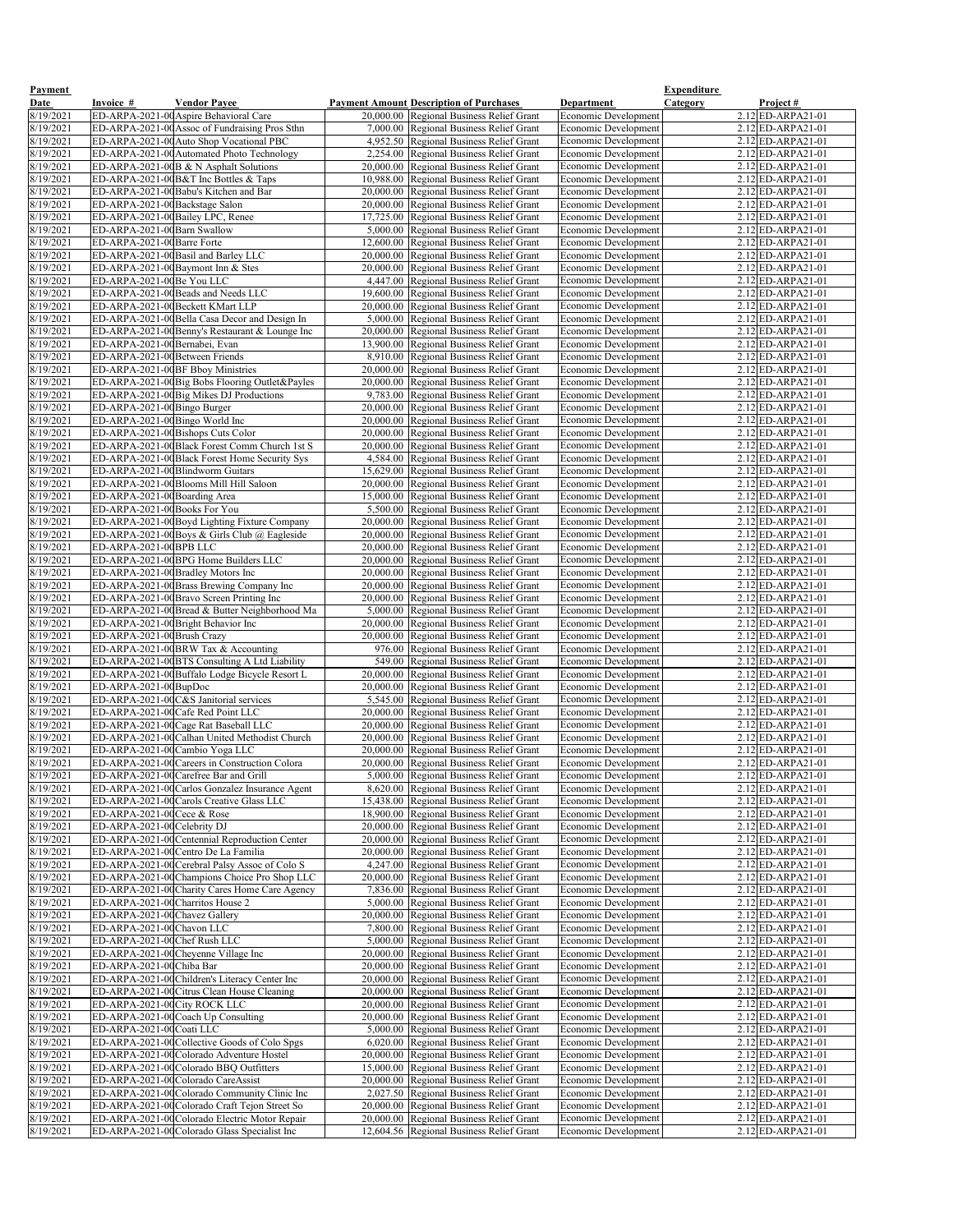| <b>Payment</b>         |                                                               |                                                                                                 |                                                                                                              |                                                            | <b>Expenditure</b> |                                                   |
|------------------------|---------------------------------------------------------------|-------------------------------------------------------------------------------------------------|--------------------------------------------------------------------------------------------------------------|------------------------------------------------------------|--------------------|---------------------------------------------------|
| Date                   | Invoice #                                                     | <b>Vendor Payee</b>                                                                             | <b>Payment Amount Description of Purchases</b>                                                               | <b>Department</b>                                          | Category           | Project#                                          |
| 8/19/2021<br>8/19/2021 |                                                               | ED-ARPA-2021-00 Colorado Hi Tech Solutions Inc<br>ED-ARPA-2021-00 Colorado Horse Rescue Network | 20,000.00 Regional Business Relief Grant<br>20,000.00 Regional Business Relief Grant                         | <b>Economic Development</b><br><b>Economic Development</b> |                    | $2.12$ ED-ARPA21-01<br>$2.12$ <b>ED-ARPA21-01</b> |
| 8/19/2021              |                                                               | ED-ARPA-2021-00 Colorado Injury Law Center PLL                                                  | 20,000.00 Regional Business Relief Grant                                                                     | Economic Development                                       |                    | $2.12$ ED-ARPA21-01                               |
| 8/19/2021              |                                                               | ED-ARPA-2021-00 Colorado Institute for Social                                                   | 20,000.00 Regional Business Relief Grant                                                                     | Economic Development                                       |                    | $2.12$ ED-ARPA21-01                               |
| 8/19/2021              |                                                               | ED-ARPA-2021-00 Colorado Springs Childrens Chores                                               | 20,000.00 Regional Business Relief Grant                                                                     | Economic Development                                       |                    | $2.12$ ED-ARPA21-01                               |
| 8/19/2021              |                                                               | ED-ARPA-2021-00 Colorado Springs Choral Society                                                 | 20,000.00 Regional Business Relief Grant                                                                     | Economic Development                                       |                    | $2.12$ ED-ARPA21-01                               |
| 8/19/2021<br>8/19/2021 |                                                               | ED-ARPA-2021-00 Colorado Springs Conservatory<br>ED-ARPA-2021-00 Colorado Springs Electrical JA | 20,000.00 Regional Business Relief Grant<br>16,000.00 Regional Business Relief Grant                         | <b>Economic Development</b><br>Economic Development        |                    | $2.12$ ED-ARPA21-01<br>$2.12$ ED-ARPA21-01        |
| 8/19/2021              |                                                               | ED-ARPA-2021-00 Colorado Springs Event Center                                                   | 20,000.00 Regional Business Relief Grant                                                                     | <b>Economic Development</b>                                |                    | $2.12$ ED-ARPA21-01                               |
| 8/19/2021              |                                                               | ED-ARPA-2021-00 Colorado Springs Food Tours LL                                                  | 20,000.00 Regional Business Relief Grant                                                                     | Economic Development                                       |                    | $2.12$ ED-ARPA21-01                               |
| 8/19/2021              |                                                               | ED-ARPA-2021-00 Colorado Springs Philharmonic                                                   | 20,000.00 Regional Business Relief Grant                                                                     | <b>Economic Development</b>                                |                    | $2.12$ ED-ARPA21-01                               |
| 8/19/2021              |                                                               | ED-ARPA-2021-00 Colorado Springs Sports Corp.                                                   | 20,000.00 Regional Business Relief Grant                                                                     | <b>Economic Development</b>                                |                    | $2.12$ ED-ARPA21-01                               |
| 8/19/2021<br>8/19/2021 |                                                               | ED-ARPA-2021-00 Colorado Springs Teen Court<br>ED-ARPA-2021-00 Colorado Springs World Arena     | 20,000.00 Regional Business Relief Grant<br>20,000.00 Regional Business Relief Grant                         | <b>Economic Development</b><br><b>Economic Development</b> |                    | 2.12 ED-ARPA21-01<br>$2.12$ ED-ARPA21-01          |
| 8/19/2021              |                                                               | ED-ARPA-2021-00 Colorado Springs Youth Sports                                                   | 20,000.00 Regional Business Relief Grant                                                                     | <b>Economic Development</b>                                |                    | $2.12$ ED-ARPA21-01                               |
| 8/19/2021              |                                                               | ED-ARPA-2021-00 Colorado Veterans Resource                                                      | 20,000.00 Regional Business Relief Grant                                                                     | <b>Economic Development</b>                                |                    | $2.12$ ED-ARPA21-01                               |
| 8/19/2021              |                                                               | ED-ARPA-2021-00 Community Partnership for Chil                                                  | 20,000.00 Regional Business Relief Grant                                                                     | <b>Economic Development</b>                                |                    | $2.12$ ED-ARPA21-01                               |
| 8/19/2021              |                                                               | ED-ARPA-2021-00 Comprehensive Services Inc                                                      | 2,446.00 Regional Business Relief Grant                                                                      | <b>Economic Development</b>                                |                    | $2.12$ ED-ARPA21-01                               |
| 8/19/2021<br>8/19/2021 | ED-ARPA-2021-00 Conscious Living                              | ED-ARPA-2021-00 Continental Cleaners                                                            | 20,000.00 Regional Business Relief Grant<br>20,000.00 Regional Business Relief Grant                         | <b>Economic Development</b><br><b>Economic Development</b> |                    | $2.12$ ED-ARPA21-01<br>$2.12$ ED-ARPA21-01        |
| 8/19/2021              |                                                               | ED-ARPA-2021-00 Cookie Cutters Haircuts for Ki                                                  | 20,000.00 Regional Business Relief Grant                                                                     | Economic Development                                       |                    | $2.12$ ED-ARPA21-01                               |
| 8/19/2021              |                                                               | ED-ARPA-2021-00 Copa Cabana Event Hall                                                          | 20,000.00 Regional Business Relief Grant                                                                     | Economic Development                                       |                    | $2.12$ ED-ARPA21-01                               |
| 8/19/2021              |                                                               | ED-ARPA-2021-00 Cornerstone Cleaners LLC                                                        | 20,000.00 Regional Business Relief Grant                                                                     | Economic Development                                       |                    | $2.12$ ED-ARPA21-01                               |
| 8/19/2021              | ED-ARPA-2021-00 CoSfoods LLC                                  |                                                                                                 | 16,130.00 Regional Business Relief Grant                                                                     | Economic Development                                       |                    | $2.12$ ED-ARPA21-01                               |
| 8/19/2021<br>8/19/2021 |                                                               | ED-ARPA-2021-00 Cottonwood Artists School<br>ED-ARPA-2021-00 Council of Neighbors and Organ     | 20,000.00 Regional Business Relief Grant<br>20,000.00 Regional Business Relief Grant                         | <b>Economic Development</b><br><b>Economic Development</b> |                    | $2.12$ ED-ARPA21-01<br>$2.12$ ED-ARPA21-01        |
| 8/19/2021              |                                                               | ED-ARPA-2021-00 Crafted Colorado Handmade Mark                                                  | 20,000.00 Regional Business Relief Grant                                                                     | <b>Economic Development</b>                                |                    | $2.12$ ED-ARPA21-01                               |
| 8/19/2021              |                                                               | ED-ARPA-2021-00 Crazy Beautiful Hair Studio LL                                                  | 17,513.50 Regional Business Relief Grant                                                                     | Economic Development                                       |                    | $2.12$ ED-ARPA21-01                               |
| 8/19/2021              | ED-ARPA-2021-00 CrossFit 719                                  |                                                                                                 | 16,362.00 Regional Business Relief Grant                                                                     | Economic Development                                       |                    | $2.12$ ED-ARPA21-01                               |
| 8/19/2021              | ED-ARPA-2021-00 Cruzin Car Audio                              |                                                                                                 | 20,000.00 Regional Business Relief Grant                                                                     | <b>Economic Development</b>                                |                    | $2.12$ ED-ARPA21-01                               |
| 8/19/2021<br>8/19/2021 | ED-ARPA-2021-00 CWDT Inc                                      | ED-ARPA-2021-00D & J Sandwich Company LLC                                                       | 20,000.00 Regional Business Relief Grant<br>20,000.00 Regional Business Relief Grant                         | <b>Economic Development</b><br><b>Economic Development</b> |                    | $2.12$ ED-ARPA21-01<br>$2.12$ ED-ARPA21-01        |
| 8/19/2021              |                                                               | ED-ARPA-2021-00 Daintys Jamaican American Kitc                                                  | 19,250.00 Regional Business Relief Grant                                                                     | <b>Economic Development</b>                                |                    | $2.12$ ED-ARPA21-01                               |
| 8/19/2021              |                                                               | ED-ARPA-2021-00 Daisy Real Estate LLC                                                           | 20,000.00 Regional Business Relief Grant                                                                     | <b>Economic Development</b>                                |                    | $2.12$ ED-ARPA21-01                               |
| 8/19/2021              |                                                               | ED-ARPA-2021-00Dala Financial Services LLC                                                      | 20,000.00 Regional Business Relief Grant                                                                     | <b>Economic Development</b>                                |                    | $2.12$ ED-ARPA21-01                               |
| 8/19/2021              |                                                               | ED-ARPA-2021-00 Dam Nails and Spa                                                               | 20,000.00 Regional Business Relief Grant                                                                     | <b>Economic Development</b>                                |                    | $2.12$ ED-ARPA21-01                               |
| 8/19/2021<br>8/19/2021 |                                                               | ED-ARPA-2021-00DanceArt Academy<br>ED-ARPA-2021-00 Davis Harwell Music LLC                      | 8,800.00 Regional Business Relief Grant<br>20,000.00 Regional Business Relief Grant                          | <b>Economic Development</b><br><b>Economic Development</b> |                    | $2.12$ ED-ARPA21-01<br>$2.12$ ED-ARPA21-01        |
| 8/19/2021              | ED-ARPA-2021-00 Davis Three Inc                               |                                                                                                 | 20,000.00 Regional Business Relief Grant                                                                     | <b>Economic Development</b>                                |                    | $2.12$ ED-ARPA21-01                               |
| 8/19/2021              | ED-ARPA-2021-00 Delicias Bakery                               |                                                                                                 | 19,350.00 Regional Business Relief Grant                                                                     | <b>Economic Development</b>                                |                    | $2.12$ ED-ARPA21-01                               |
| 8/19/2021              | ED-ARPA-2021-00 Dent Busters Inc                              |                                                                                                 | 20,000.00 Regional Business Relief Grant                                                                     | Economic Development                                       |                    | $2.12$ ED-ARPA21-01                               |
| 8/19/2021              |                                                               | ED-ARPA-2021-00 Denver Tattoo Store                                                             | 20,000.00 Regional Business Relief Grant                                                                     | <b>Economic Development</b>                                |                    | $2.12$ ED-ARPA21-01                               |
| 8/19/2021<br>8/19/2021 | ED-ARPA-2021-00Denver Works Inc                               | ED-ARPA-2021-00Diamond Landscaping                                                              | 20,000.00 Regional Business Relief Grant<br>4,058.00 Regional Business Relief Grant                          | <b>Economic Development</b><br><b>Economic Development</b> |                    | $2.12$ ED-ARPA21-01<br>$2.12$ ED-ARPA21-01        |
| 8/19/2021              | ED-ARPA-2021-00 Discover Floorball                            |                                                                                                 | 8,100.00 Regional Business Relief Grant                                                                      | <b>Economic Development</b>                                |                    | $2.12$ ED-ARPA21-01                               |
| 8/19/2021              |                                                               | ED-ARPA-2021-00Discover Health LLC                                                              | 20,000.00 Regional Business Relief Grant                                                                     | Economic Development                                       |                    | $2.12$ ED-ARPA21-01                               |
| 8/19/2021              |                                                               | ED-ARPA-2021-00 Discovery Kids Childcare at Ro                                                  | 20,000.00 Regional Business Relief Grant                                                                     | <b>Economic Development</b>                                |                    | $2.12$ ED-ARPA21-01                               |
| 8/19/2021              | ED-ARPA-2021-00DKWLLC                                         |                                                                                                 | 14,500.00 Regional Business Relief Grant                                                                     | Economic Development                                       |                    | $2.12$ ED-ARPA21-01                               |
| 8/19/2021<br>8/19/2021 |                                                               | ED-ARPA-2021-00Dlucks Enterprise LLC<br>ED-ARPA-2021-00Dorothy Bee Insurance Agency L           | 20,000.00 Regional Business Relief Grant<br>462.00 Regional Business Relief Grant                            | <b>Economic Development</b><br><b>Economic Development</b> |                    | $2.12$ ED-ARPA21-01<br>$2.12$ ED-ARPA21-01        |
| 8/19/2021              |                                                               | ED-ARPA-2021-00 Doug Olson DMD PLLC                                                             | 20,000.00 Regional Business Relief Grant                                                                     | <b>Economic Development</b>                                |                    | $2.12$ ED-ARPA21-01                               |
| 8/19/2021              |                                                               | ED-ARPA-2021-00 Doug's Breakfast Lunch                                                          | 18,811.00 Regional Business Relief Grant                                                                     | Economic Development                                       |                    | $2.12$ ED-ARPA21-01                               |
| 8/19/2021              |                                                               | ED-ARPA-2021-00Dragonfly Aerial Company                                                         | 20,000.00 Regional Business Relief Grant                                                                     | <b>Economic Development</b>                                |                    | $2.12$ ED-ARPA21-01                               |
| 8/19/2021              |                                                               | ED-ARPA-2021-00Drain & Sewer Specialist                                                         | 2,110.00 Regional Business Relief Grant                                                                      | <b>Economic Development</b>                                |                    | $2.12$ ED-ARPA21-01                               |
| 8/19/2021<br>8/19/2021 | ED-ARPA-2021-00DWCS LLC                                       | ED-ARPA-2021-00Duplicator Solutions Inc                                                         | 20,000.00 Regional Business Relief Grant<br>20,000.00 Regional Business Relief Grant                         | <b>Economic Development</b><br>Economic Development        |                    | $2.12$ ED-ARPA21-01<br>2.12 ED-ARPA21-01          |
| 8/19/2021              |                                                               | ED-ARPA-2021-00 Dynamic Energy Consulting                                                       | 10,100.00 Regional Business Relief Grant                                                                     | <b>Economic Development</b>                                |                    | $2.12$ ED-ARPA21-01                               |
| 8/19/2021              | ED-ARPA-2021-00 Earth Blessings                               |                                                                                                 | 1,750.00 Regional Business Relief Grant                                                                      | Economic Development                                       |                    | $2.12$ ED-ARPA21-01                               |
| 8/19/2021              | ED-ARPA-2021-00 East Coast Deli                               |                                                                                                 | 20,000.00 Regional Business Relief Grant                                                                     | Economic Development                                       |                    | 2.12 ED-ARPA21-01                                 |
| 8/19/2021<br>8/19/2021 | ED-ARPA-2021-00 Eclectic Co Ltd<br>ED-ARPA-2021-00 EJC Sr Inc |                                                                                                 | 14,800.00 Regional Business Relief Grant<br>20,000.00 Regional Business Relief Grant                         | <b>Economic Development</b><br><b>Economic Development</b> |                    | $2.12$ ED-ARPA21-01<br>$2.12$ ED-ARPA21-01        |
| 8/19/2021              |                                                               | ED-ARPA-2021-00El Campesino LLC                                                                 | 5,000.00 Regional Business Relief Grant                                                                      | <b>Economic Development</b>                                |                    | $2.12$ ED-ARPA21-01                               |
| 8/19/2021              |                                                               | ED-ARPA-2021-00El Paso City Homeless Veterans                                                   | 2,500.00 Regional Business Relief Grant                                                                      | <b>Economic Development</b>                                |                    | $2.12$ ED-ARPA21-01                               |
| 8/19/2021              |                                                               | ED-ARPA-2021-00El Paso Cty Medical Society Fo                                                   | 20,000.00 Regional Business Relief Grant                                                                     | <b>Economic Development</b>                                |                    | $2.12$ ED-ARPA21-01                               |
| 8/19/2021              |                                                               | ED-ARPA-2021-00El Paso Pride Soccer Association                                                 | 20,000.00 Regional Business Relief Grant                                                                     | <b>Economic Development</b>                                |                    | $2.12$ ED-ARPA21-01                               |
| 8/19/2021<br>8/19/2021 |                                                               | ED-ARPA-2021-00 Elevation Wheel Company<br>ED-ARPA-2021-00 Elotes Locos Mexican Cravings        | 20,000.00 Regional Business Relief Grant<br>7,000.00 Regional Business Relief Grant                          | <b>Economic Development</b><br><b>Economic Development</b> |                    | $2.12$ ED-ARPA21-01<br>$2.12$ ED-ARPA21-01        |
| 8/19/2021              |                                                               | ED-ARPA-2021-00 Empower Training Center                                                         | 19,986.08 Regional Business Relief Grant                                                                     | <b>Economic Development</b>                                |                    | $2.12$ ED-ARPA21-01                               |
| 8/19/2021              |                                                               | ED-ARPA-2021-00 Encore Painting Inc                                                             | 18,200.00 Regional Business Relief Grant                                                                     | <b>Economic Development</b>                                |                    | $2.12$ ED-ARPA21-01                               |
| 8/19/2021              |                                                               | ED-ARPA-2021-00 English Dockside Fresh Seafood                                                  | 20,000.00 Regional Business Relief Grant                                                                     | <b>Economic Development</b>                                |                    | $2.12$ ED-ARPA21-01                               |
| 8/19/2021              | ED-ARPA-2021-00Envida                                         |                                                                                                 | 20,000.00 Regional Business Relief Grant                                                                     | <b>Economic Development</b>                                |                    | $2.12$ ED-ARPA21-01                               |
| 8/19/2021<br>8/19/2021 | ED-ARPA-2021-00 Ephemera Limited                              | ED-ARPA-2021-00 Epicentral Coworking                                                            | 5,000.00 Regional Business Relief Grant<br>20,000.00 Regional Business Relief Grant                          | <b>Economic Development</b><br><b>Economic Development</b> |                    | $2.12$ ED-ARPA21-01<br>$2.12$ ED-ARPA21-01        |
| 8/19/2021              |                                                               | ED-ARPA-2021-00 Ernst R Piercy LLC                                                              | 20,000.00 Regional Business Relief Grant                                                                     | <b>Economic Development</b>                                |                    | $2.12$ ED-ARPA21-01                               |
| 8/19/2021              | ED-ARPA-2021-00 Evergood Elixirs                              |                                                                                                 | 20,000.00 Regional Business Relief Grant                                                                     | <b>Economic Development</b>                                |                    | $2.12$ ED-ARPA21-01                               |
| 8/19/2021              |                                                               | ED-ARPA-2021-00 Excalibur Machine & Sheet Meta                                                  | 20,000.00 Regional Business Relief Grant                                                                     | <b>Economic Development</b>                                |                    | $2.12$ ED-ARPA21-01                               |
| 8/19/2021<br>8/19/2021 | CR2A26B3G2                                                    | ED-ARPA-2021-00 Explore With Media LLC<br>Facebook Inc                                          | 11,632.50 Regional Business Relief Grant<br>500.00   Advertising for Regional Business REconomic Development | <b>Economic Development</b>                                |                    | $2.12$ ED-ARPA21-01<br>$2.12$ ED-ARPA21-01        |
| 8/19/2021              | L39XJ573G2                                                    | Facebook Inc                                                                                    | 125.40   Advertising for Regional Business REconomic Development                                             |                                                            |                    | $2.12$ ED-ARPA21-01                               |
| 8/19/2021              | L5LJS573G2                                                    | Facebook Inc                                                                                    | 374.49 Advertising for Regional Business REconomic Development                                               |                                                            |                    | $2.12$ ED-ARPA21-01                               |
| 8/19/2021              |                                                               | ED-ARPA-2021-00 Farrells eXtreme Bodyshaping                                                    | 20,000.00 Regional Business Relief Grant                                                                     | <b>Economic Development</b>                                |                    | 2.12 ED-ARPA21-01                                 |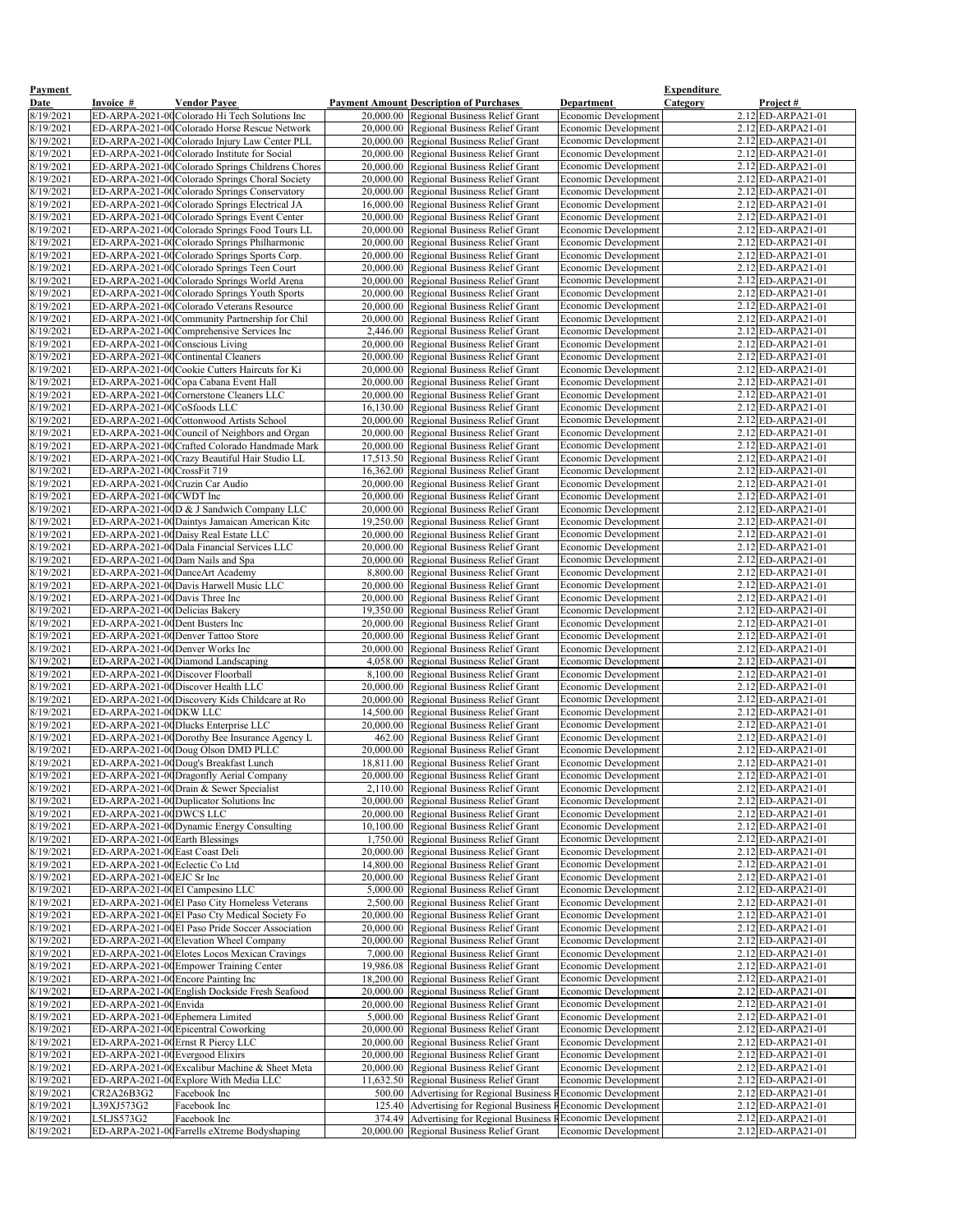| <b>Payment</b><br><b>Date</b> | Invoice #                         | <b>Vendor Payee</b>                                                                     | <b>Payment Amount Description of Purchases</b>                                       | <b>Department</b>                                          | <b>Expenditure</b><br><u>Category</u><br>Project# |
|-------------------------------|-----------------------------------|-----------------------------------------------------------------------------------------|--------------------------------------------------------------------------------------|------------------------------------------------------------|---------------------------------------------------|
| 8/19/2021                     | ED-ARPA-2021-00 Feng Feng Inc     |                                                                                         | 20,000.00 Regional Business Relief Grant                                             | Economic Development                                       | 2.12 ED-ARPA21-01                                 |
| 8/19/2021                     | ED-ARPA-2021-00 FestiviTea LLC    |                                                                                         | 8,575.00 Regional Business Relief Grant                                              | <b>Economic Development</b>                                | $2.12$ ED-ARPA21-01                               |
| 8/19/2021                     |                                   | ED-ARPA-2021-00 First Choice Assisting LLC                                              | 20,000.00 Regional Business Relief Grant                                             | Economic Development                                       | $2.12$ ED-ARPA21-01                               |
| 8/19/2021                     |                                   | ED-ARPA-2021-00 FitBody Studio LLC                                                      | 20,000.00 Regional Business Relief Grant                                             | Economic Development                                       | $2.12$ ED-ARPA21-01                               |
| 8/19/2021                     |                                   | ED-ARPA-2021-00 Flashback Barbershop                                                    | 11,500.00 Regional Business Relief Grant                                             | Economic Development                                       | $2.12$ ED-ARPA21-01                               |
| 8/19/2021                     |                                   | ED-ARPA-2021-00 Fleet Street Barbershop and Sa                                          | 10,093.50 Regional Business Relief Grant                                             | Economic Development                                       | $2.12$ ED-ARPA21-01                               |
| 8/19/2021                     | ED-ARPA-2021-00 Flipshack         |                                                                                         | 20,000.00 Regional Business Relief Grant                                             | Economic Development                                       | $2.12$ ED-ARPA21-01                               |
| 8/19/2021                     | ED-ARPA-2021-00 Formal Inc        | ED-ARPA-2021-00 Foundation of the Heart                                                 | 20,000.00 Regional Business Relief Grant                                             | Economic Development                                       | $2.12$ ED-ARPA21-01<br>$2.12$ ED-ARPA21-01        |
| 8/19/2021<br>8/19/2021        |                                   | ED-ARPA-2021-00 Fountain Valley News                                                    | 20,000.00 Regional Business Relief Grant<br>20,000.00 Regional Business Relief Grant | Economic Development<br>Economic Development               | $2.12$ ED-ARPA21-01                               |
| 8/19/2021                     |                                   | ED-ARPA-2021-00 Franciscan Retreat Center Inc                                           | 20,000.00 Regional Business Relief Grant                                             | <b>Economic Development</b>                                | $2.12$ ED-ARPA21-01                               |
| 8/19/2021                     |                                   | ED-ARPA-2021-00 Front Range Equipment Source                                            | 10,000.00 Regional Business Relief Grant                                             | <b>Economic Development</b>                                | $2.12$ ED-ARPA21-01                               |
| 8/19/2021                     |                                   | ED-ARPA-2021-00 Frost Livestock Company                                                 | 20,000.00 Regional Business Relief Grant                                             | Economic Development                                       | $2.12$ <b>ED-ARPA21-01</b>                        |
| 8/19/2021                     |                                   | ED-ARPA-2021-00 Fuji Mt Japanese Cuisine Inc                                            | 20,000.00 Regional Business Relief Grant                                             | Economic Development                                       | $2.12$ ED-ARPA21-01                               |
| 8/19/2021                     |                                   | ED-ARPA-2021-00 Gather Food Studio LLC                                                  | 20,000.00 Regional Business Relief Grant                                             | <b>Economic Development</b>                                | $2.12$ ED-ARPA21-01                               |
| 8/19/2021                     |                                   | ED-ARPA-2021-00 Giving Tree Montessori Inc                                              | 20,000.00 Regional Business Relief Grant                                             | Economic Development                                       | $2.12$ ED-ARPA21-01                               |
| 8/19/2021<br>8/19/2021        | ED-ARPA-2021-00GLDT LLC           | ED-ARPA-2021-00Go Team Therapy Crisis& Airpor                                           | 20,000.00 Regional Business Relief Grant<br>10,000.00 Regional Business Relief Grant | <b>Economic Development</b><br><b>Economic Development</b> | $2.12$ ED-ARPA21-01<br>$2.12$ ED-ARPA21-01        |
| 8/19/2021                     |                                   | ED-ARPA-2021-00 Golden Lotus Foundation                                                 | 17,933.00 Regional Business Relief Grant                                             | <b>Economic Development</b>                                | $2.12$ ED-ARPA21-01                               |
| 8/19/2021                     | ED-ARPA-2021-00 Good Karma        |                                                                                         | 20,000.00 Regional Business Relief Grant                                             | Economic Development                                       | $2.12$ ED-ARPA21-01                               |
| 8/19/2021                     | ED-ARPA-2021-00 Gordon Lewis      |                                                                                         | 8,500.00 Regional Business Relief Grant                                              | Economic Development                                       | $2.12$ ED-ARPA21-01                               |
| 8/19/2021                     |                                   | ED-ARPA-2021-00 Great Storm Brewing Inc                                                 | 20,000.00 Regional Business Relief Grant                                             | Economic Development                                       | 2.12 ED-ARPA21-01                                 |
| 8/19/2021                     |                                   | ED-ARPA-2021-00 Green Box Arts Project                                                  | 20,000.00 Regional Business Relief Grant                                             | Economic Development                                       | $2.12$ ED-ARPA21-01                               |
| 8/19/2021                     |                                   | ED-ARPA-2021-00 Gripstone Climbing & Fitness                                            | 20,000.00 Regional Business Relief Grant                                             | Economic Development                                       | $2.12$ ED-ARPA21-01                               |
| 8/19/2021<br>8/19/2021        | ED-ARPA-2021-00Groh Music Ltd     | ED-ARPA-2021-00 Group Solutions PC                                                      | 16,446.00 Regional Business Relief Grant                                             | <b>Economic Development</b><br><b>Economic Development</b> | $2.12$ ED-ARPA21-01<br>$2.12$ ED-ARPA21-01        |
| 8/19/2021                     |                                   | ED-ARPA-2021-00 Grow & Learn at Sarita's Famil                                          | 11,773.00 Regional Business Relief Grant<br>20,000.00 Regional Business Relief Grant | <b>Economic Development</b>                                | $2.12$ ED-ARPA21-01                               |
| 8/19/2021                     |                                   | ED-ARPA-2021-00H Diamond J Trading Corp                                                 | 4,213.00 Regional Business Relief Grant                                              | Economic Development                                       | $2.12$ ED-ARPA21-01                               |
| 8/19/2021                     |                                   | ED-ARPA-2021-00 Hacienda Villarreal LLC                                                 | 14,400.00 Regional Business Relief Grant                                             | Economic Development                                       | $2.12$ ED-ARPA21-01                               |
| 8/19/2021                     |                                   | ED-ARPA-2021-00 Hair Designs by Alisha                                                  | 5,000.00 Regional Business Relief Grant                                              | <b>Economic Development</b>                                | $2.12$ ED-ARPA21-01                               |
| 8/19/2021                     |                                   | ED-ARPA-2021-00 Hall Family Handyman                                                    | 20,000.00 Regional Business Relief Grant                                             | <b>Economic Development</b>                                | $2.12$ ED-ARPA21-01                               |
| 8/19/2021                     |                                   | ED-ARPA-2021-00 Hammond Law Group PC                                                    | 20,000.00 Regional Business Relief Grant                                             | Economic Development                                       | $2.12$ ED-ARPA21-01                               |
| 8/19/2021<br>8/19/2021        |                                   | ED-ARPA-2021-00 Hancock Family Dentistry<br>ED-ARPA-2021-00 Hanover Outreach Center Inc | 19,728.00 Regional Business Relief Grant<br>8,409.57 Regional Business Relief Grant  | <b>Economic Development</b><br><b>Economic Development</b> | $2.12$ ED-ARPA21-01<br>$2.12$ ED-ARPA21-01        |
| 8/19/2021                     | ED-ARPA-2021-00 Happy Cats Haven  |                                                                                         | 19,200.00 Regional Business Relief Grant                                             | <b>Economic Development</b>                                | $2.12$ ED-ARPA21-01                               |
| 8/19/2021                     |                                   | ED-ARPA-2021-00 Hartman Holdings Inc                                                    | 20,000.00 Regional Business Relief Grant                                             | <b>Economic Development</b>                                | $2.12$ ED-ARPA21-01                               |
| 8/19/2021                     | ED-ARPA-2021-00 Hba Cares Inc     |                                                                                         | 20,000.00 Regional Business Relief Grant                                             | <b>Economic Development</b>                                | $2.12$ ED-ARPA21-01                               |
| 8/19/2021                     |                                   | ED-ARPA-2021-00 Henderson Consulting & EAP Ser                                          | 20,000.00 Regional Business Relief Grant                                             | <b>Economic Development</b>                                | $2.12$ ED-ARPA21-01                               |
| 8/19/2021                     | ED-ARPA-2021-00 Hideaway Inc      |                                                                                         | 20,000.00 Regional Business Relief Grant                                             | <b>Economic Development</b>                                | $2.12$ ED-ARPA21-01                               |
| 8/19/2021                     | ED-ARPA-2021-00 High Point Dental | ED-ARPA-2021-00 High Plains Travel Co                                                   | 20,000.00 Regional Business Relief Grant<br>20,000.00 Regional Business Relief Grant | <b>Economic Development</b><br>Economic Development        | $2.12$ ED-ARPA21-01<br>$2.12$ ED-ARPA21-01        |
| 8/19/2021<br>8/19/2021        |                                   | ED-ARPA-2021-00 HIIT Your Peak Fitness LLC                                              | 20,000.00 Regional Business Relief Grant                                             | <b>Economic Development</b>                                | $2.12$ ED-ARPA21-01                               |
| 8/19/2021                     |                                   | ED-ARPA-2021-00Hillside Connection                                                      | 17,848.00 Regional Business Relief Grant                                             | Economic Development                                       | $2.12$ ED-ARPA21-01                               |
| 8/19/2021                     |                                   | ED-ARPA-2021-00 HillSprings Academy                                                     | 20,000.00 Regional Business Relief Grant                                             | Economic Development                                       | $2.12$ ED-ARPA21-01                               |
| 8/19/2021                     |                                   | ED-ARPA-2021-00 Historic Manitou Springs Inc                                            | 15,000.00 Regional Business Relief Grant                                             | <b>Economic Development</b>                                | $2.12$ ED-ARPA21-01                               |
| 8/19/2021                     |                                   | ED-ARPA-2021-00Holmes Enterprises LLC                                                   | 20,000.00 Regional Business Relief Grant                                             | Economic Development                                       | $2.12$ ED-ARPA21-01                               |
| 8/19/2021<br>8/19/2021        | ED-ARPA-2021-00 Home Address      |                                                                                         | 20,000.00 Regional Business Relief Grant                                             | <b>Economic Development</b>                                | $2.12$ ED-ARPA21-01<br>$2.12$ ED-ARPA21-01        |
| 8/19/2021                     | ED-ARPA-2021-00IER Partners Inc   | ED-ARPA-2021-00 Huntington Learning Center                                              | 20,000.00 Regional Business Relief Grant<br>20,000.00 Regional Business Relief Grant | Economic Development<br><b>Economic Development</b>        | 2.12 ED-ARPA21-01                                 |
| 8/19/2021                     |                                   | ED-ARPA-2021-00 Immeasurable Journeys LLC                                               | 13,343.00 Regional Business Relief Grant                                             | Economic Development                                       | $2.12$ ED-ARPA21-01                               |
| 8/19/2021                     |                                   | ED-ARPA-2021-00 Impressed by the Dress                                                  | 20,000.00 Regional Business Relief Grant                                             | <b>Economic Development</b>                                | $2.12$ ED-ARPA21-01                               |
| 8/19/2021                     | ED-ARPA-2021-00 In Balance LLC    |                                                                                         | 5,000.00 Regional Business Relief Grant                                              | Economic Development                                       | $2.12$ ED-ARPA21-01                               |
| 8/19/2021                     |                                   | ED-ARPA-2021-00 Innovations in Aging Collabora                                          | 20,000.00 Regional Business Relief Grant                                             | <b>Economic Development</b>                                | $2.12$ ED-ARPA21-01                               |
| 8/19/2021                     |                                   | ED-ARPA-2021-00 Inside Out Youth Services                                               | 20,000.00 Regional Business Relief Grant                                             | <b>Economic Development</b>                                | $2.12$ ED-ARPA21-01                               |
| 8/19/2021<br>8/19/2021        | ED-ARPA-2021-00 In-Sight Optical  | ED-ARPA-2021-00 Integrity AV & IT Solutions LL                                          | 20,000.00 Regional Business Relief Grant<br>20,000.00 Regional Business Relief Grant | <b>Economic Development</b><br><b>Economic Development</b> | $2.12$ ED-ARPA21-01<br>$2.12$ ED-ARPA21-01        |
| 8/19/2021                     |                                   | ED-ARPA-2021-00 International Racquetball Fede                                          | 20,000.00 Regional Business Relief Grant                                             | <b>Economic Development</b>                                | 2.12 ED-ARPA21-01                                 |
| 8/19/2021                     | ED-ARPA-2021-00 Ivy Lou Spa       |                                                                                         | 8,672.00 Regional Business Relief Grant                                              | Economic Development                                       | $2.12$ ED-ARPA21-01                               |
| 8/19/2021                     |                                   | ED-ARPA-2021-00J & J Hip Hop Dance LLC                                                  | 20,000.00 Regional Business Relief Grant                                             | Economic Development                                       | 2.12 ED-ARPA21-01                                 |
| 8/19/2021                     |                                   | ED-ARPA-2021-00 Jacks Axe Throwing                                                      | 20,000.00 Regional Business Relief Grant                                             | <b>Economic Development</b>                                | $2.12$ ED-ARPA21-01                               |
| 8/19/2021                     | ED-ARPA-2021-00 Janessa Woodall   | ED-ARPA-2021-00Jai Gorkhanath USA Inc                                                   | 20,000.00 Regional Business Relief Grant                                             | <b>Economic Development</b>                                | $2.12$ ED-ARPA21-01<br>$2.12$ ED-ARPA21-01        |
| 8/19/2021<br>8/19/2021        |                                   | ED-ARPA-2021-00 Jason Fazio Photography                                                 | 11,500.00 Regional Business Relief Grant<br>121.00 Regional Business Relief Grant    | <b>Economic Development</b><br><b>Economic Development</b> | $2.12$ ED-ARPA21-01                               |
| 8/19/2021                     |                                   | ED-ARPA-2021-00 Jax Fish House & Oyster Bar                                             | 20,000.00 Regional Business Relief Grant                                             | <b>Economic Development</b>                                | 2.12 ED-ARPA21-01                                 |
| 8/19/2021                     | ED-ARPA-2021-00 Jazzys Inc        |                                                                                         | 20,000.00 Regional Business Relief Grant                                             | <b>Economic Development</b>                                | 2.12 ED-ARPA21-01                                 |
| 8/19/2021                     | ED-ARPA-2021-00JC Nails LLC       |                                                                                         | 20,000.00 Regional Business Relief Grant                                             | <b>Economic Development</b>                                | $2.12$ ED-ARPA21-01                               |
| 8/19/2021                     | ED-ARPA-2021-00JD Blaine Jeweler  |                                                                                         | 20,000.00 Regional Business Relief Grant                                             | <b>Economic Development</b>                                | $2.12$ ED-ARPA21-01                               |
| 8/19/2021<br>8/19/2021        |                                   | ED-ARPA-2021-00Jean Sebben Associates LLC<br>ED-ARPA-2021-00 Jennings MD Inc, Clark L   | 14,506.00 Regional Business Relief Grant<br>20,000.00 Regional Business Relief Grant | <b>Economic Development</b><br><b>Economic Development</b> | $2.12$ ED-ARPA21-01<br>$2.12$ ED-ARPA21-01        |
| 8/19/2021                     |                                   | ED-ARPA-2021-00 Jerome DeFazio Salon                                                    | 20,000.00 Regional Business Relief Grant                                             | <b>Economic Development</b>                                | $2.12$ ED-ARPA21-01                               |
| 8/19/2021                     |                                   | ED-ARPA-2021-00 Jimmy Johns Gourmet Sandwiches                                          | 20,000.00 Regional Business Relief Grant                                             | <b>Economic Development</b>                                | $2.12$ ED-ARPA21-01                               |
| 8/19/2021                     |                                   | ED-ARPA-2021-00 Jin Inc and Tong Tong Korean R                                          | 18,243.00 Regional Business Relief Grant                                             | <b>Economic Development</b>                                | $2.12$ ED-ARPA21-01                               |
| 8/19/2021                     | ED-ARPA-2021-00JKWest LLC         |                                                                                         | 5,000.00 Regional Business Relief Grant                                              | <b>Economic Development</b>                                | $2.12$ ED-ARPA21-01                               |
| 8/19/2021                     |                                   | ED-ARPA-2021-00 Johnny's Navajo Hogan                                                   | 20,000.00 Regional Business Relief Grant                                             | <b>Economic Development</b>                                | $2.12$ ED-ARPA21-01                               |
| 8/19/2021<br>8/19/2021        | ED-ARPA-2021-00 Jose Muldoons     | ED-ARPA-2021-00 Joint Effort Rehab Specialists                                          | 20,000.00 Regional Business Relief Grant<br>20,000.00 Regional Business Relief Grant | <b>Economic Development</b><br><b>Economic Development</b> | $2.12$ ED-ARPA21-01<br>$2.12$ $ED-ARPA21-01$      |
| 8/19/2021                     | ED-ARPA-2021-00 Jose Muldoons     |                                                                                         | 20,000.00 Regional Business Relief Grant                                             | <b>Economic Development</b>                                | 2.12 ED-ARPA21-01                                 |
| 8/19/2021                     |                                   | ED-ARPA-2021-00 Joseph OMalleys Steak Pub Inc                                           | 20,000.00 Regional Business Relief Grant                                             | <b>Economic Development</b>                                | $2.12$ ED-ARPA21-01                               |
| 8/19/2021                     |                                   | ED-ARPA-2021-00JT Tactical Firearms Gunsmithing                                         | 4,993.00 Regional Business Relief Grant                                              | <b>Economic Development</b>                                | $2.12$ ED-ARPA21-01                               |
| 8/19/2021                     |                                   | ED-ARPA-2021-00 Junior Achievement of Southern                                          | 20,000.00 Regional Business Relief Grant                                             | <b>Economic Development</b>                                | $2.12$ ED-ARPA21-01                               |
| 8/19/2021                     | ED-ARPA-2021-00 Just Nail         |                                                                                         | 20,000.00 Regional Business Relief Grant                                             | <b>Economic Development</b>                                | $2.12$ ED-ARPA21-01                               |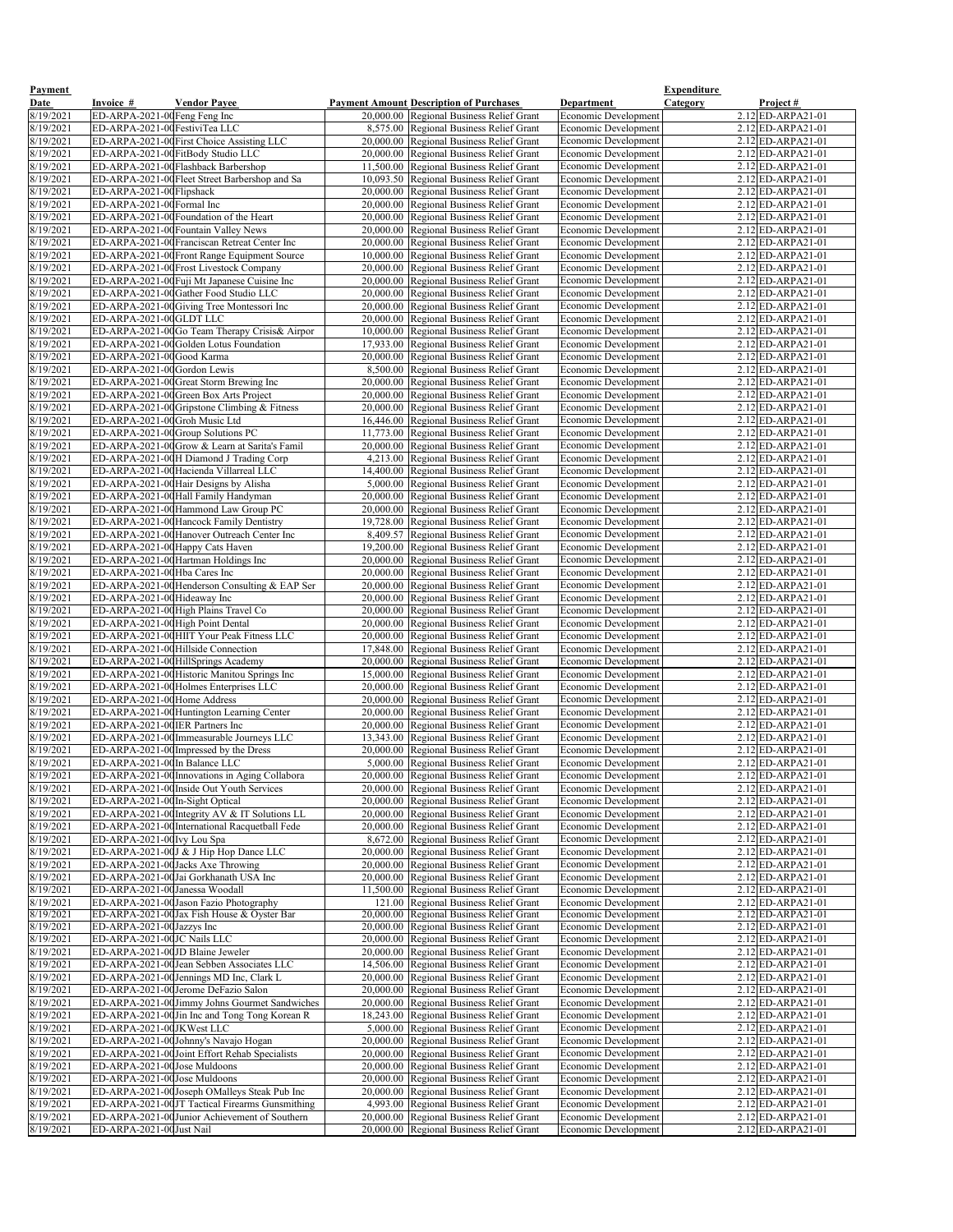| <b>Payment</b>         |                                                                |                                                                                        |                                                                                      |                                                            | <b>Expenditure</b> |                                            |
|------------------------|----------------------------------------------------------------|----------------------------------------------------------------------------------------|--------------------------------------------------------------------------------------|------------------------------------------------------------|--------------------|--------------------------------------------|
| Date                   | Invoice #                                                      | <b>Vendor Payee</b>                                                                    | <b>Payment Amount Description of Purchases</b>                                       | <b>Department</b>                                          | Category           | Project#                                   |
| 8/19/2021<br>8/19/2021 | ED-ARPA-2021-00K2 Cuisine LLC                                  | ED-ARPA-2021-00 Just Us Enterprises LLC                                                | $\overline{5,000.00}$ Regional Business Relief Grant                                 | <b>Economic Development</b>                                |                    | $2.12$ ED-ARPA21-01<br>$2.12$ ED-ARPA21-01 |
| 8/19/2021              |                                                                | ED-ARPA-2021-00 Katey Blehm MA CCC SLP                                                 | 19,854.35 Regional Business Relief Grant<br>20,000.00 Regional Business Relief Grant | <b>Economic Development</b><br>Economic Development        |                    | $2.12$ ED-ARPA21-01                        |
| 8/19/2021              |                                                                | ED-ARPA-2021-00KCME 88.7 FM & Jazz 93.5 FM                                             | 18,400.00 Regional Business Relief Grant                                             | <b>Economic Development</b>                                |                    | $2.12$ ED-ARPA21-01                        |
| 8/19/2021              |                                                                | ED-ARPA-2021-00 Keeping It Moving LLC                                                  | 20,000.00 Regional Business Relief Grant                                             | Economic Development                                       |                    | $2.12$ ED-ARPA21-01                        |
| 8/19/2021              |                                                                | ED-ARPA-2021-00 Keithley Pines LLC                                                     | 20,000.00 Regional Business Relief Grant                                             | Economic Development                                       |                    | $2.12$ ED-ARPA21-01                        |
| 8/19/2021              |                                                                | ED-ARPA-2021-00 Kindred Hospitality Group LLC                                          | 20,000.00 Regional Business Relief Grant                                             | <b>Economic Development</b>                                |                    | $2.12$ ED-ARPA21-01                        |
| 8/19/2021              |                                                                | ED-ARPA-2021-00 Kona Ice Central Springs LLC                                           | 20,000.00 Regional Business Relief Grant                                             | Economic Development                                       |                    | $2.12$ ED-ARPA21-01                        |
| 8/19/2021              |                                                                | ED-ARPA-2021-00La Baguette Cafe IV                                                     | 20,000.00 Regional Business Relief Grant                                             | <b>Economic Development</b>                                |                    | $2.12$ ED-ARPA21-01                        |
| 8/19/2021<br>8/19/2021 | ED-ARPA-2021-00La Tardine Ltd                                  | ED-ARPA-2021-00La Carreta Mexican Rest LLC                                             | 20,000.00 Regional Business Relief Grant<br>20,000.00 Regional Business Relief Grant | Economic Development<br><b>Economic Development</b>        |                    | $2.12$ ED-ARPA21-01<br>$2.12$ ED-ARPA21-01 |
| 8/19/2021              |                                                                | ED-ARPA-2021-00Ladyfingers Letterpress Inc                                             | 20,000.00 Regional Business Relief Grant                                             | Economic Development                                       |                    | $2.12$ ED-ARPA21-01                        |
| 8/19/2021              |                                                                | ED-ARPA-2021-00 Landsharks Running Club                                                | 20,000.00 Regional Business Relief Grant                                             | <b>Economic Development</b>                                |                    | 2.12 ED-ARPA21-01                          |
| 8/19/2021              | ED-ARPA-2021-00 Las Americas Corp                              |                                                                                        | 20,000.00 Regional Business Relief Grant                                             | Economic Development                                       |                    | $2.12$ ED-ARPA21-01                        |
| 8/19/2021              | ED-ARPA-2021-00Las Palmitas Inc                                |                                                                                        | 19,800.00 Regional Business Relief Grant                                             | <b>Economic Development</b>                                |                    | $2.12$ ED-ARPA21-01                        |
| 8/19/2021              |                                                                | ED-ARPA-2021-00 Lash Savvy Corporation                                                 | 20,000.00 Regional Business Relief Grant                                             | Economic Development                                       |                    | $2.12$ ED-ARPA21-01                        |
| 8/19/2021              |                                                                | ED-ARPA-2021-00 Leadership Pikes Peak                                                  | 19,949.65 Regional Business Relief Grant                                             | <b>Economic Development</b>                                |                    | $2.12$ ED-ARPA21-01                        |
| 8/19/2021<br>8/19/2021 |                                                                | ED-ARPA-2021-00 Leatham Management Inc<br>ED-ARPA-2021-00 Legacy Sound Productions LLC | 16,592.50 Regional Business Relief Grant<br>16,500.00 Regional Business Relief Grant | Economic Development<br><b>Economic Development</b>        |                    | $2.12$ ED-ARPA21-01<br>$2.12$ ED-ARPA21-01 |
| 8/19/2021              |                                                                | ED-ARPA-2021-00 Legato Travel LLC                                                      | 20,000.00 Regional Business Relief Grant                                             | <b>Economic Development</b>                                |                    | $2.12$ ED-ARPA21-01                        |
| 8/19/2021              | ED-ARPA-2021-00Lightly Used LLC                                |                                                                                        | 1,508.50 Regional Business Relief Grant                                              | Economic Development                                       |                    | $2.12$ ED-ARPA21-01                        |
| 8/19/2021              |                                                                | ED-ARPA-2021-00Lil Howard's BBQ and Catering                                           | 20,000.00 Regional Business Relief Grant                                             | Economic Development                                       |                    | $2.12$ ED-ARPA21-01                        |
| 8/19/2021              |                                                                | ED-ARPA-2021-00 Lindas Tailoring Inc                                                   | 18,312.00 Regional Business Relief Grant                                             | Economic Development                                       |                    | $2.12$ ED-ARPA21-01                        |
| 8/19/2021              |                                                                | ED-ARPA-2021-00 Lions Pride Christian Childcar                                         | 1,574.00 Regional Business Relief Grant                                              | Economic Development                                       |                    | $2.12$ ED-ARPA21-01                        |
| 8/19/2021              |                                                                | ED-ARPA-2021-00Listening Littles Sch for Lang                                          | 5,000.00 Regional Business Relief Grant                                              | <b>Economic Development</b>                                |                    | $2.12$ ED-ARPA21-01                        |
| 8/19/2021              |                                                                | ED-ARPA-2021-00Little Eagles Child Development                                         | 20,000.00 Regional Business Relief Grant                                             | <b>Economic Development</b>                                |                    | $2.12$ ED-ARPA21-01                        |
| 8/19/2021<br>8/19/2021 |                                                                | ED-ARPA-2021-00 Little Monkey Bizness<br>ED-ARPA-2021-00Little Monkeys Treehouse       | 20,000.00 Regional Business Relief Grant<br>11,000.00 Regional Business Relief Grant | <b>Economic Development</b><br>Economic Development        |                    | $2.12$ ED-ARPA21-01<br>$2.12$ ED-ARPA21-01 |
| 8/19/2021              |                                                                | ED-ARPA-2021-00 Loewen Construction Inc                                                | 20,000.00 Regional Business Relief Grant                                             | Economic Development                                       |                    | $2.12$ ED-ARPA21-01                        |
| 8/19/2021              |                                                                | ED-ARPA-2021-00Lof2 Cosp Trs LLC                                                       | 20,000.00 Regional Business Relief Grant                                             | <b>Economic Development</b>                                |                    | $2.12$ ED-ARPA21-01                        |
| 8/19/2021              |                                                                | ED-ARPA-2021-00Lolita Exports LLC                                                      | 829.00 Regional Business Relief Grant                                                | Economic Development                                       |                    | $2.12$ ED-ARPA21-01                        |
| 8/19/2021              | ED-ARPA-2021-00LoneStarTrust                                   |                                                                                        | 5,000.00 Regional Business Relief Grant                                              | <b>Economic Development</b>                                |                    | $2.12$ ED-ARPA21-01                        |
| 8/19/2021              |                                                                | ED-ARPA-2021-00 Luchals Catering LLC                                                   | 20,000.00 Regional Business Relief Grant                                             | <b>Economic Development</b>                                |                    | $2.12$ ED-ARPA21-01                        |
| 8/19/2021              |                                                                | ED-ARPA-2021-00 Lucky Dog Daycare and Boarding                                         | 20,000.00 Regional Business Relief Grant                                             | <b>Economic Development</b>                                |                    | $2.12$ ED-ARPA21-01                        |
| 8/19/2021              | ED-ARPA-2021-00Lulus Downstairs                                |                                                                                        | 20,000.00 Regional Business Relief Grant                                             | <b>Economic Development</b>                                |                    | $2.12$ ED-ARPA21-01                        |
| 8/19/2021              | ED-ARPA-2021-00Lunieva Inc                                     | ED-ARPA-2021-00Lulu's Frozen Yogurt Inc                                                | 20,000.00 Regional Business Relief Grant                                             | <b>Economic Development</b><br><b>Economic Development</b> |                    | $2.12$ ED-ARPA21-01<br>$2.12$ ED-ARPA21-01 |
| 8/19/2021<br>8/19/2021 |                                                                | ED-ARPA-2021-00Luxury Granite & Marble Corp                                            | 19,410.00 Regional Business Relief Grant<br>20,000.00 Regional Business Relief Grant | <b>Economic Development</b>                                |                    | $2.12$ ED-ARPA21-01                        |
| 8/19/2021              | ED-ARPA-2021-00Lyrics2Learn LLC                                |                                                                                        | 20,000.00 Regional Business Relief Grant                                             | <b>Economic Development</b>                                |                    | $2.12$ ED-ARPA21-01                        |
| 8/19/2021              | ED-ARPA-2021-00Lytle Electric LLC                              |                                                                                        | 20,000.00 Regional Business Relief Grant                                             | <b>Economic Development</b>                                |                    | $2.12$ ED-ARPA21-01                        |
| 8/19/2021              |                                                                | ED-ARPA-2021-00 Mackenzie's Chop House                                                 | 20,000.00 Regional Business Relief Grant                                             | Economic Development                                       |                    | $2.12$ ED-ARPA21-01                        |
| 8/19/2021              |                                                                | ED-ARPA-2021-00 Magazine Training International                                        | 20,000.00 Regional Business Relief Grant                                             | <b>Economic Development</b>                                |                    | $2.12$ ED-ARPA21-01                        |
| 8/19/2021              |                                                                | ED-ARPA-2021-00 Mangosteen Thai Street Food In                                         | 20,000.00 Regional Business Relief Grant                                             | <b>Economic Development</b>                                |                    | $2.12$ ED-ARPA21-01                        |
| 8/19/2021              |                                                                | ED-ARPA-2021-00 Manitou Art Center                                                     | 20,000.00 Regional Business Relief Grant                                             | <b>Economic Development</b>                                |                    | $2.12$ ED-ARPA21-01                        |
| 8/19/2021<br>8/19/2021 | ED-ARPA-2021-00 Manitou Eatery                                 | ED-ARPA-2021-00 Many Hands Trading Co                                                  | 1,261.00 Regional Business Relief Grant<br>20,000.00 Regional Business Relief Grant  | <b>Economic Development</b><br>Economic Development        |                    | $2.12$ ED-ARPA21-01<br>$2.12$ ED-ARPA21-01 |
| 8/19/2021              |                                                                | ED-ARPA-2021-00 Mariscos Altamar 2 LLC                                                 | 6,423.00 Regional Business Relief Grant                                              | <b>Economic Development</b>                                |                    | $2.12$ ED-ARPA21-01                        |
| 8/19/2021              | ED-ARPA-2021-00 Martinez, Sheena                               |                                                                                        | 5,650.00 Regional Business Relief Grant                                              | Economic Development                                       |                    | $2.12$ ED-ARPA21-01                        |
| 8/19/2021              |                                                                | ED-ARPA-2021-00 Mary Delaney Psy D Inc                                                 | 9,868.00 Regional Business Relief Grant                                              | <b>Economic Development</b>                                |                    | 2.12 ED-ARPA21-01                          |
| 8/19/2021              |                                                                | ED-ARPA-2021-00 Matys Good To Go                                                       | 5,700.00 Regional Business Relief Grant                                              | <b>Economic Development</b>                                |                    | $2.12$ ED-ARPA21-01                        |
| 8/19/2021              |                                                                | ED-ARPA-2021-00 Matys Good To Go                                                       | (5,700.00) RFD Regional Business Relief Gra Economic Development                     |                                                            |                    | $2.12$ ED-ARPA21-01                        |
| 8/19/2021              |                                                                | ED-ARPA-2021-00 Mavericks Construction & Repai                                         | 12,754.85 Regional Business Relief Grant                                             | Economic Development                                       |                    | 2.12 ED-ARPA21-01                          |
| 8/19/2021              |                                                                | ED-ARPA-2021-00 McCoy & Littlejohn CCC LLC<br>ED-ARPA-2021-00 Media Solutions Inc      | 20,000.00 Regional Business Relief Grant                                             | <b>Economic Development</b>                                |                    | $2.12$ ED-ARPA21-01<br>$2.12$ ED-ARPA21-01 |
| 8/19/2021<br>8/19/2021 |                                                                | ED-ARPA-2021-00 MediAnswers LLC                                                        | 17,783.00 Regional Business Relief Grant<br>20,000.00 Regional Business Relief Grant | <b>Economic Development</b><br><b>Economic Development</b> |                    | $2.12$ ED-ARPA21-01                        |
| 8/19/2021              |                                                                | ED-ARPA-2021-00 Mediterranean Cafe                                                     | 20,000.00 Regional Business Relief Grant                                             | Economic Development                                       |                    | 2.12 ED-ARPA21-01                          |
| 8/19/2021              |                                                                | ED-ARPA-2021-00 Megan Dommer Real Estate                                               | 11,815.00 Regional Business Relief Grant                                             | <b>Economic Development</b>                                |                    | $2.12$ ED-ARPA21-01                        |
| 8/19/2021              |                                                                | ED-ARPA-2021-00 Melissas Hair Therapy                                                  | 20,000.00 Regional Business Relief Grant                                             | Economic Development                                       |                    | $2.12$ ED-ARPA21-01                        |
| 8/19/2021              | ED-ARPA-2021-00 Menya No 4 LLC                                 |                                                                                        | 20,000.00 Regional Business Relief Grant                                             | Economic Development                                       |                    | 2.12 ED-ARPA21-01                          |
| 8/19/2021              |                                                                | ED-ARPA-2021-00 Michael A Lassota Attorney LLC                                         | 9,664.00 Regional Business Relief Grant                                              | <b>Economic Development</b>                                |                    | $2.12$ ED-ARPA21-01                        |
| 8/19/2021              | ED-ARPA-2021-00 Midnight Games                                 |                                                                                        | 4,875.50 Regional Business Relief Grant                                              | <b>Economic Development</b>                                |                    | $2.12$ ED-ARPA21-01                        |
| 8/19/2021<br>8/19/2021 | ED-ARPA-2021-00 Mile High Pie Co                               | ED-ARPA-2021-00 Mile High Fitness Coach LLC                                            | 20,000.00 Regional Business Relief Grant<br>5,000.00 Regional Business Relief Grant  | <b>Economic Development</b><br><b>Economic Development</b> |                    | $2.12$ ED-ARPA21-01<br>$2.12$ ED-ARPA21-01 |
| 8/19/2021              |                                                                | ED-ARPA-2021-00 Millenium All Stars Cheer Danc                                         | 1,400.00 Regional Business Relief Grant                                              | <b>Economic Development</b>                                |                    | $2.12$ ED-ARPA21-01                        |
| 8/19/2021              |                                                                | ED-ARPA-2021-00 Millennial Mountain LLC                                                | 10,956.00 Regional Business Relief Grant                                             | <b>Economic Development</b>                                |                    | $2.12$ ED-ARPA21-01                        |
| 8/19/2021              | ED-ARPA-2021-00 Minuteman Press                                |                                                                                        | 20,000.00   Regional Business Relief Grant                                           | <b>Economic Development</b>                                |                    | $2.12$ ED-ARPA21-01                        |
| 8/19/2021              |                                                                | ED-ARPA-2021-00 Monte Cervino Beverage LLC                                             | 20,000.00 Regional Business Relief Grant                                             | <b>Economic Development</b>                                |                    | 2.12 ED-ARPA21-01                          |
| 8/19/2021              |                                                                | ED-ARPA-2021-00 Motion Pixel Lab Inc                                                   | 17,700.00 Regional Business Relief Grant                                             | <b>Economic Development</b>                                |                    | 2.12 ED-ARPA21-01                          |
| 8/19/2021              |                                                                | ED-ARPA-2021-00 Mountain High Concessions                                              | 20,000.00 Regional Business Relief Grant                                             | <b>Economic Development</b>                                |                    | $2.12$ ED-ARPA21-01                        |
| 8/19/2021              |                                                                | ED-ARPA-2021-00 Mountain Shadows Vision Center                                         | 8,116.45 Regional Business Relief Grant                                              | <b>Economic Development</b>                                |                    | $2.12$ ED-ARPA21-01                        |
| 8/19/2021<br>8/19/2021 | ED-ARPA-2021-00 MSP Financial Inc                              | ED-ARPA-2021-00 Mountain State Chemical                                                | 20,000.00 Regional Business Relief Grant<br>20,000.00 Regional Business Relief Grant | <b>Economic Development</b><br><b>Economic Development</b> |                    | $2.12$ ED-ARPA21-01<br>$2.12$ ED-ARPA21-01 |
| 8/19/2021              |                                                                | ED-ARPA-2021-00 Mugi Colorado Springs Inc                                              | 5,000.00 Regional Business Relief Grant                                              | <b>Economic Development</b>                                |                    | $2.12$ ED-ARPA21-01                        |
| 8/19/2021              |                                                                | ED-ARPA-2021-00 Mulligan PWS LLC                                                       | 20,000.00 Regional Business Relief Grant                                             | <b>Economic Development</b>                                |                    | $2.12$ ED-ARPA21-01                        |
| 8/19/2021              |                                                                | ED-ARPA-2021-00 Multiple Sclerosis Alliance So                                         | 20,000.00 Regional Business Relief Grant                                             | <b>Economic Development</b>                                |                    | $2.12$ ED-ARPA21-01                        |
| 8/19/2021              |                                                                | ED-ARPA-2021-00 My's Nails and Spa                                                     | 20,000.00 Regional Business Relief Grant                                             | <b>Economic Development</b>                                |                    | $2.12$ ED-ARPA21-01                        |
| 8/19/2021              | ED-ARPA-2021-00 Mystic Nails Salon                             |                                                                                        | 20,000.00 Regional Business Relief Grant                                             | <b>Economic Development</b>                                |                    | $2.12$ ED-ARPA21-01                        |
| 8/19/2021              | ED-ARPA-2021-00N3 Taphouse                                     |                                                                                        | 20,000.00 Regional Business Relief Grant                                             | Economic Development                                       |                    | $2.12$ ED-ARPA21-01                        |
| 8/19/2021              | ED-ARPA-2021-00 Nail Perfection<br>ED-ARPA-2021-00Nam Phan Inc |                                                                                        | 5,000.00 Regional Business Relief Grant                                              | <b>Economic Development</b>                                |                    | $2.12$ ED-ARPA21-01                        |
| 8/19/2021<br>8/19/2021 |                                                                | ED-ARPA-2021-00 Nara Sushi and Grill                                                   | 19,900.00 Regional Business Relief Grant<br>20,000.00 Regional Business Relief Grant | <b>Economic Development</b><br><b>Economic Development</b> |                    | $2.12$ ED-ARPA21-01<br>2.12 ED-ARPA21-01   |
|                        |                                                                |                                                                                        |                                                                                      |                                                            |                    |                                            |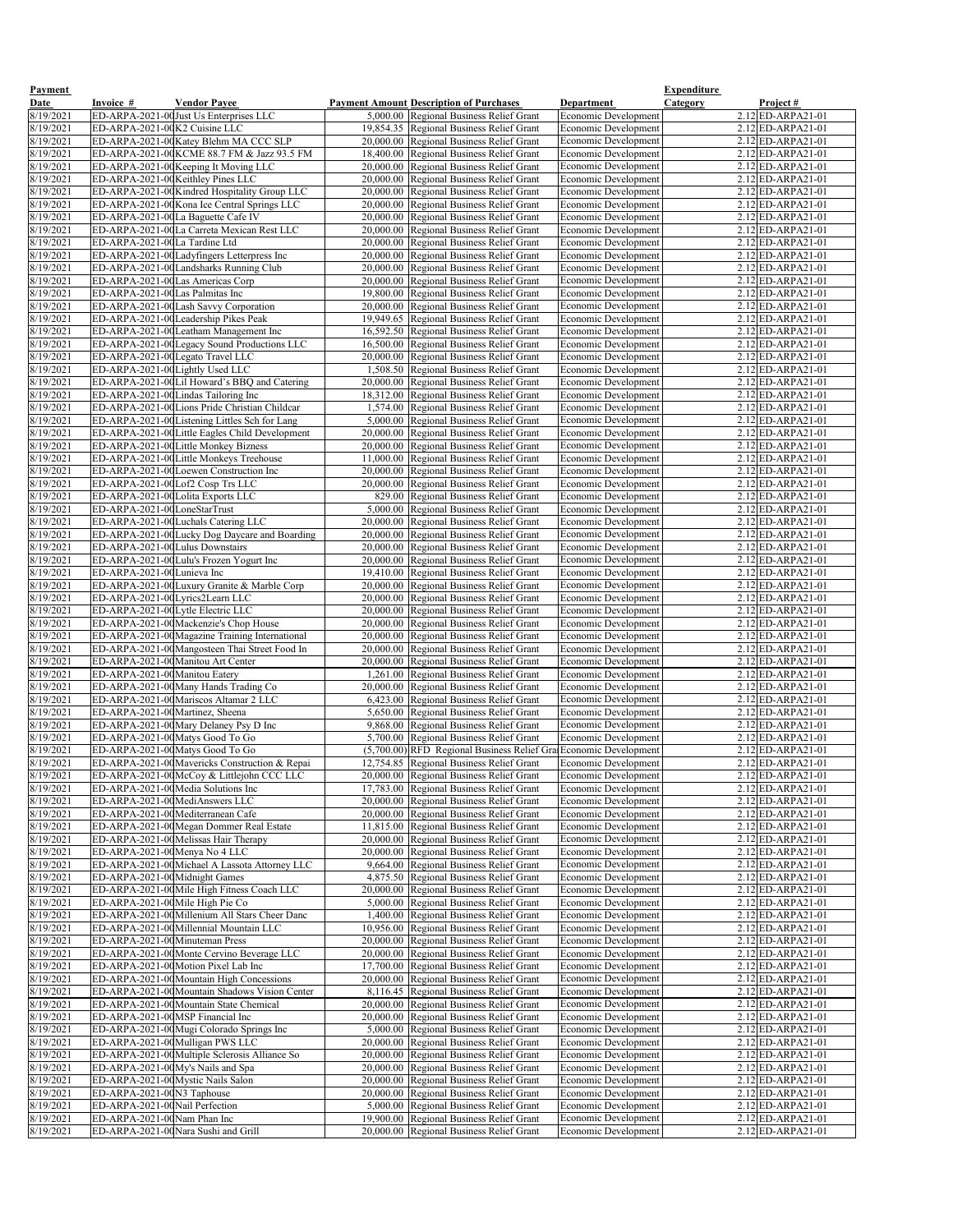| <b>Payment</b>         |                                                                     |                                                                                       |                                                                                      |                                                            | <b>Expenditure</b>                         |
|------------------------|---------------------------------------------------------------------|---------------------------------------------------------------------------------------|--------------------------------------------------------------------------------------|------------------------------------------------------------|--------------------------------------------|
| <b>Date</b>            | <b>Invoice</b> #                                                    | <b>Vendor Payee</b>                                                                   | <b>Payment Amount Description of Purchases</b>                                       | <b>Department</b>                                          | <b>Category</b><br><u>Project #</u>        |
| 8/19/2021              |                                                                     | ED-ARPA-2021-00 National Alliance on Mental Il                                        | 20,000.00 Regional Business Relief Grant                                             | Economic Development                                       | $2.12$ ED-ARPA21-01                        |
| 8/19/2021              |                                                                     | ED-ARPA-2021-00 National Driver Training Colo                                         | 20,000.00 Regional Business Relief Grant                                             | <b>Economic Development</b>                                | $2.12$ ED-ARPA21-01                        |
| 8/19/2021              |                                                                     | ED-ARPA-2021-00 National Museum of WWII Aviati                                        | 20,000.00 Regional Business Relief Grant                                             | <b>Economic Development</b>                                | $2.12$ ED-ARPA21-01                        |
| 8/19/2021              |                                                                     | ED-ARPA-2021-00 Native & Colorful Colorado VRB<br>ED-ARPA-2021-00Navsys Corporation   | 11,298.50 Regional Business Relief Grant                                             | <b>Economic Development</b><br>Economic Development        | $2.12$ ED-ARPA21-01<br>$2.12$ ED-ARPA21-01 |
| 8/19/2021<br>8/19/2021 |                                                                     | ED-ARPA-2021-00New Day Colorado LLC                                                   | 20,000.00 Regional Business Relief Grant<br>20,000.00 Regional Business Relief Grant | <b>Economic Development</b>                                | $2.12$ ED-ARPA21-01                        |
| 8/19/2021              |                                                                     | ED-ARPA-2021-00No Shocks Electric LLC                                                 | 20,000.00 Regional Business Relief Grant                                             | Economic Development                                       | $2.12$ ED-ARPA21-01                        |
| 8/19/2021              |                                                                     | ED-ARPA-2021-00 Nobius Solutions Inc                                                  | 19,961.80 Regional Business Relief Grant                                             | <b>Economic Development</b>                                | $2.12$ ED-ARPA21-01                        |
| 8/19/2021              | ED-ARPA-2021-00 ODP LLC                                             |                                                                                       | 5,000.00 Regional Business Relief Grant                                              | Economic Development                                       | $2.12$ ED-ARPA21-01                        |
| 8/19/2021              |                                                                     | ED-ARPA-2021-00 Odyssey Gastropub                                                     | 20,000.00 Regional Business Relief Grant                                             | Economic Development                                       | $2.12$ ED-ARPA21-01                        |
| 8/19/2021              | ED-ARPA-2021-00Ola Juice Bar                                        |                                                                                       | 20,000.00 Regional Business Relief Grant                                             | Economic Development                                       | $2.12$ ED-ARPA21-01                        |
| 8/19/2021              |                                                                     | ED-ARPA-2021-00 Old Colorado City Foundation                                          | 12,863.00 Regional Business Relief Grant                                             | <b>Economic Development</b>                                | $2.12$ ED-ARPA21-01                        |
| 8/19/2021              | ED-ARPA-2021-00 Olive Tree Traders                                  |                                                                                       | 20,000.00 Regional Business Relief Grant                                             | Economic Development                                       | $2.12$ ED-ARPA21-01                        |
| 8/19/2021              |                                                                     | ED-ARPA-2021-00On Site Computer and Network S                                         | 20,000.00 Regional Business Relief Grant                                             | <b>Economic Development</b>                                | $2.12$ ED-ARPA21-01                        |
| 8/19/2021              | ED-ARPA-2021-00 One Classy Tan                                      |                                                                                       | 20,000.00 Regional Business Relief Grant                                             | <b>Economic Development</b>                                | $2.12$ ED-ARPA21-01                        |
| 8/19/2021<br>8/19/2021 | ED-ARPA-2021-00 One Hour Cleaners                                   | ED-ARPA-2021-00 Organic Beauty Unlimited LLC                                          | 5,000.00 Regional Business Relief Grant<br>20,000.00 Regional Business Relief Grant  | Economic Development<br><b>Economic Development</b>        | $2.12$ ED-ARPA21-01<br>$2.12$ ED-ARPA21-01 |
| 8/19/2021              |                                                                     | ED-ARPA-2021-00 Ormao Dance Company Inc                                               | 19,100.00 Regional Business Relief Grant                                             | <b>Economic Development</b>                                | $2.12$ ED-ARPA21-01                        |
| 8/19/2021              | ED-ARPA-2021-00 Our Little Angels                                   |                                                                                       | 18,894.50 Regional Business Relief Grant                                             | <b>Economic Development</b>                                | $2.12$ ED-ARPA21-01                        |
| 8/19/2021              |                                                                     | ED-ARPA-2021-00 Pahk Business LLC                                                     | 20,000.00 Regional Business Relief Grant                                             | <b>Economic Development</b>                                | $2.12$ ED-ARPA21-01                        |
| 8/19/2021              |                                                                     | ED-ARPA-2021-00 Paint It RED Productions                                              | 20,000.00 Regional Business Relief Grant                                             | <b>Economic Development</b>                                | $2.12$ ED-ARPA21-01                        |
| 8/19/2021              |                                                                     | ED-ARPA-2021-00 Painted Paws for Veterans                                             | 20,000.00 Regional Business Relief Grant                                             | <b>Economic Development</b>                                | $2.12$ ED-ARPA21-01                        |
| 8/19/2021              |                                                                     | ED-ARPA-2021-00 Paramount Construction LLC                                            | 16,409.00 Regional Business Relief Grant                                             | <b>Economic Development</b>                                | $2.12$ ED-ARPA21-01                        |
| 8/19/2021              |                                                                     | ED-ARPA-2021-00 Partners in Housing Inc                                               | 18,656.72 Regional Business Relief Grant                                             | <b>Economic Development</b>                                | $2.12$ ED-ARPA21-01                        |
| 8/19/2021              |                                                                     | ED-ARPA-2021-00 Passion Four Fashion LLC                                              | 16,000.00 Regional Business Relief Grant                                             | <b>Economic Development</b>                                | $2.12$ ED-ARPA21-01                        |
| 8/19/2021<br>8/19/2021 |                                                                     | ED-ARPA-2021-00 Patches of Hope LLC<br>ED-ARPA-2021-00 Patty Jewett Bar and Grill     | 269.00 Regional Business Relief Grant<br>20,000.00 Regional Business Relief Grant    | <b>Economic Development</b><br><b>Economic Development</b> | 2.12 ED-ARPA21-01<br>$2.12$ ED-ARPA21-01   |
| 8/19/2021              |                                                                     | ED-ARPA-2021-00 Pavia, Jean Jacques                                                   | 5,700.00 Regional Business Relief Grant                                              | Economic Development                                       | 2.12 ED-ARPA21-01                          |
| 8/19/2021              |                                                                     | ED-ARPA-2021-00 Peak Communication Systems Inc                                        | 20,000.00 Regional Business Relief Grant                                             | Economic Development                                       | $2.12$ ED-ARPA21-01                        |
| 8/19/2021              | ED-ARPA-2021-00 Peak Education                                      |                                                                                       | 20,000.00 Regional Business Relief Grant                                             | <b>Economic Development</b>                                | $2.12$ ED-ARPA21-01                        |
| 8/19/2021              |                                                                     | ED-ARPA-2021-00 Peak Imports & Exports LLC                                            | 311.00 Regional Business Relief Grant                                                | Economic Development                                       | $2.12$ ED-ARPA21-01                        |
| 8/19/2021              |                                                                     | ED-ARPA-2021-00 Peak Mixed Martial Arts Academy                                       | 5,000.00 Regional Business Relief Grant                                              | Economic Development                                       | 2.12 ED-ARPA21-01                          |
| 8/19/2021              |                                                                     | ED-ARPA-2021-00 Perfect Fit Wellness Center In                                        | 11,000.00 Regional Business Relief Grant                                             | <b>Economic Development</b>                                | $2.12$ ED-ARPA21-01                        |
| 8/19/2021              |                                                                     | ED-ARPA-2021-00 Personal Touch Nail & Spa                                             | 20,000.00 Regional Business Relief Grant                                             | <b>Economic Development</b>                                | $2.12$ ED-ARPA21-01                        |
| 8/19/2021              | ED-ARPA-2021-00Pho Brothers II                                      |                                                                                       | 20,000.00 Regional Business Relief Grant                                             | <b>Economic Development</b>                                | $2.12$ ED-ARPA21-01                        |
| 8/19/2021              | ED-ARPA-2021-00Pho Luu Luu LLC                                      |                                                                                       | 20,000.00 Regional Business Relief Grant                                             | Economic Development                                       | $2.12$ ED-ARPA21-01<br>2.12 ED-ARPA21-01   |
| 8/19/2021<br>8/19/2021 | ED-ARPA-2021-00 Physique Etc Inc<br>ED-ARPA-2021-00 Piglatin Cocina |                                                                                       | 7,745.00 Regional Business Relief Grant<br>20,000.00 Regional Business Relief Grant  | <b>Economic Development</b><br><b>Economic Development</b> | 2.12 ED-ARPA21-01                          |
| 8/19/2021              |                                                                     | ED-ARPA-2021-00 Pikes Peak Blues Community                                            | 6,644.00 Regional Business Relief Grant                                              | Economic Development                                       | $2.12$ ED-ARPA21-01                        |
| 8/19/2021              |                                                                     | ED-ARPA-2021-00 Pikes Peak Brewing Co                                                 | 20,000.00 Regional Business Relief Grant                                             | <b>Economic Development</b>                                | $2.12$ ED-ARPA21-01                        |
| 8/19/2021              |                                                                     | ED-ARPA-2021-00 Pikes Peak Community Foundation                                       | 20,000.00 Regional Business Relief Grant                                             | <b>Economic Development</b>                                | $2.12$ ED-ARPA21-01                        |
| 8/19/2021              |                                                                     | ED-ARPA-2021-00 Pikes Peak Council Boy Scouts                                         | 20,000.00 Regional Business Relief Grant                                             | <b>Economic Development</b>                                | $2.12$ ED-ARPA21-01                        |
| 8/19/2021              |                                                                     | ED-ARPA-2021-00 Pikes Peak Habitat for Humanit                                        | 20,000.00 Regional Business Relief Grant                                             | <b>Economic Development</b>                                | $2.12$ ED-ARPA21-01                        |
| 8/19/2021              |                                                                     | ED-ARPA-2021-00 Pikes Peak Justice & Pro Bono                                         | 20,000.00 Regional Business Relief Grant                                             | <b>Economic Development</b>                                | $2.12$ ED-ARPA21-01                        |
| 8/19/2021              |                                                                     | ED-ARPA-2021-00 Pikes Peak or Bust Rodeo Found                                        | 20,000.00 Regional Business Relief Grant                                             | Economic Development                                       | 2.12 ED-ARPA21-01                          |
| 8/19/2021              |                                                                     | ED-ARPA-2021-00 Pikes Peak Process Service Not                                        | 20,000.00 Regional Business Relief Grant                                             | Economic Development                                       | $2.12$ ED-ARPA21-01                        |
| 8/19/2021<br>8/19/2021 |                                                                     | ED-ARPA-2021-00 Pikes Peak United Way<br>ED-ARPA-2021-00PILLAR Institute for Lifelong | 20,000.00 Regional Business Relief Grant<br>19,937.99 Regional Business Relief Grant | Economic Development<br>Economic Development               | 2.12 ED-ARPA21-01<br>$2.12$ ED-ARPA21-01   |
| 8/19/2021              |                                                                     | ED-ARPA-2021-00 Piramide Natural Fibre                                                | 20,000.00 Regional Business Relief Grant                                             | Economic Development                                       | $2.12$ ED-ARPA21-01                        |
| 8/19/2021              | ED-ARPA-2021-00 Pizzeria Rustica                                    |                                                                                       | 20,000.00 Regional Business Relief Grant                                             | Economic Development                                       | $2.12$ ED-ARPA21-01                        |
| 8/19/2021              |                                                                     | ED-ARPA-2021-00 Plaza Delicatessen Inc                                                | 20,000.00 Regional Business Relief Grant                                             | <b>Economic Development</b>                                | $2.12$ ED-ARPA21-01                        |
| 8/19/2021              | ED-ARPA-2021-00Poke Bowl LLC                                        |                                                                                       | 15,908.00 Regional Business Relief Grant                                             | <b>Economic Development</b>                                | $2.12$ ED-ARPA21-01                        |
| 8/19/2021              | ED-ARPA-2021-00 Pookerchiefs LLC                                    |                                                                                       | 20,000.00 Regional Business Relief Grant                                             | <b>Economic Development</b>                                | $2.12$ ED-ARPA21-01                        |
| 8/19/2021              |                                                                     | ED-ARPA-2021-00 Powers Center Cleaners                                                | 13,140.00 Regional Business Relief Grant                                             | Economic Development                                       | $2.12$ ED-ARPA21-01                        |
| 8/19/2021              |                                                                     | ED-ARPA-2021-00PP Real Estate Foundation Vene                                         | 20,000.00   Regional Business Relief Grant                                           | <b>Economic Development</b>                                | $2.12$ ED-ARPA21-01                        |
| 8/19/2021              |                                                                     | ED-ARPA-2021-00 Precision Dental Laboratories                                         | 20,000.00 Regional Business Relief Grant                                             | <b>Economic Development</b>                                | $2.12$ ED-ARPA21-01                        |
| 8/19/2021<br>8/19/2021 |                                                                     | ED-ARPA-2021-00 Premier Martial Arts<br>ED-ARPA-2021-00 Presidential Experience       | 5,000.00 Regional Business Relief Grant<br>19,149.00 Regional Business Relief Grant  | <b>Economic Development</b><br>Economic Development        | $2.12$ ED-ARPA21-01<br>2.12 ED-ARPA21-01   |
| 8/19/2021              | ED-ARPA-2021-00Pressed4Time                                         |                                                                                       | 19,900.00 Regional Business Relief Grant                                             | Economic Development                                       | 2.12 ED-ARPA21-01                          |
| 8/19/2021              |                                                                     | ED-ARPA-2021-00Pro Audio Sound LLC                                                    | 19,396.00 Regional Business Relief Grant                                             | <b>Economic Development</b>                                | $2.12$ ED-ARPA21-01                        |
| 8/19/2021              |                                                                     | ED-ARPA-2021-00 Pro Rodeo Hall of Fame                                                | 20,000.00 Regional Business Relief Grant                                             | <b>Economic Development</b>                                | $2.12$ ED-ARPA21-01                        |
| 8/19/2021              | ED-ARPA-2021-00PSI LLC                                              |                                                                                       | 20,000.00 Regional Business Relief Grant                                             | Economic Development                                       | $2.12$ ED-ARPA21-01                        |
| 8/19/2021              |                                                                     | ED-ARPA-2021-00 Pub Dog Colorado                                                      | 20,000.00 Regional Business Relief Grant                                             | <b>Economic Development</b>                                | $2.12$ ED-ARPA21-01                        |
| 8/19/2021              | ED-ARPA-2021-00PVC Bendit Inc                                       |                                                                                       | 7,000.00 Regional Business Relief Grant                                              | <b>Economic Development</b>                                | $2.12$ ED-ARPA21-01                        |
| 8/19/2021              |                                                                     | ED-ARPA-2021-00 Quality Concepts Manufacturing                                        | 20,000.00 Regional Business Relief Grant                                             | <b>Economic Development</b>                                | $2.12$ ED-ARPA21-01                        |
| 8/19/2021<br>8/19/2021 |                                                                     | ED-ARPA-2021-00 Quality Service Home Care LLC<br>ED-ARPA-2021-00Quintessential LLC    | 20,000.00 Regional Business Relief Grant<br>15,054.00 Regional Business Relief Grant | <b>Economic Development</b><br><b>Economic Development</b> | $2.12$ ED-ARPA21-01<br>$2.12$ ED-ARPA21-01 |
| 8/19/2021              | ED-ARPA-2021-00R&N Technical                                        |                                                                                       | 19,792.00 Regional Business Relief Grant                                             | <b>Economic Development</b>                                | $2.12$ ED-ARPA21-01                        |
| 8/19/2021              |                                                                     | ED-ARPA-2021-00 Rainbow Child Care                                                    | 14,420.00 Regional Business Relief Grant                                             | <b>Economic Development</b>                                | $2.12$ ED-ARPA21-01                        |
| 8/19/2021              |                                                                     | ED-ARPA-2021-00 Rapid Fitness Development                                             | 20,000.00 Regional Business Relief Grant                                             | <b>Economic Development</b>                                | $2.12$ ED-ARPA21-01                        |
| 8/19/2021              |                                                                     | ED-ARPA-2021-00Rd Mill Abatement Contractor L                                         | 20,000.00 Regional Business Relief Grant                                             | <b>Economic Development</b>                                | $2.12$ ED-ARPA21-01                        |
| 8/19/2021              |                                                                     | ED-ARPA-2021-00Red Leg Brewing Company                                                | 20,000.00 Regional Business Relief Grant                                             | <b>Economic Development</b>                                | $2.12$ ED-ARPA21-01                        |
| 8/19/2021              | ED-ARPA-2021-00Red Rock Nails                                       |                                                                                       | 20,000.00 Regional Business Relief Grant                                             | <b>Economic Development</b>                                | $2.12$ ED-ARPA21-01                        |
| 8/19/2021              | ED-ARPA-2021-00Red Wing Motel                                       |                                                                                       | 20,000.00 Regional Business Relief Grant                                             | <b>Economic Development</b>                                | $2.12$ ED-ARPA21-01                        |
| 8/19/2021              | ED-ARPA-2021-00 Regal Nails                                         |                                                                                       | 20,000.00 Regional Business Relief Grant                                             | <b>Economic Development</b>                                | $2.12$ ED-ARPA21-01                        |
| 8/19/2021              | ED-ARPA-2021-00REN Creativ LTD                                      | ED-ARPA-2021-00Regal Nails of Fountain                                                | 20,000.00 Regional Business Relief Grant<br>8,085.00 Regional Business Relief Grant  | <b>Economic Development</b><br><b>Economic Development</b> | $2.12$ ED-ARPA21-01<br>$2.12$ ED-ARPA21-01 |
| 8/19/2021<br>8/19/2021 |                                                                     | ED-ARPA-2021-00Renaissance Oasis Spas Inc                                             | 20,000.00 Regional Business Relief Grant                                             | <b>Economic Development</b>                                | $2.12$ ED-ARPA21-01                        |
| 8/19/2021              | ED-ARPA-2021-00Rendezvous                                           |                                                                                       | 19,000.00 Regional Business Relief Grant                                             | <b>Economic Development</b>                                | $2.12$ ED-ARPA21-01                        |
| 8/19/2021              | ED-ARPA-2021-00 Results Fitness Rx                                  |                                                                                       | 20,000.00 Regional Business Relief Grant                                             | <b>Economic Development</b>                                | $2.12$ ED-ARPA21-01                        |
| 8/19/2021              |                                                                     | ED-ARPA-2021-00 Revibe Pilates & Bodywork LLC                                         | 20,000.00 Regional Business Relief Grant                                             | Economic Development                                       | $2.12$ ED-ARPA21-01                        |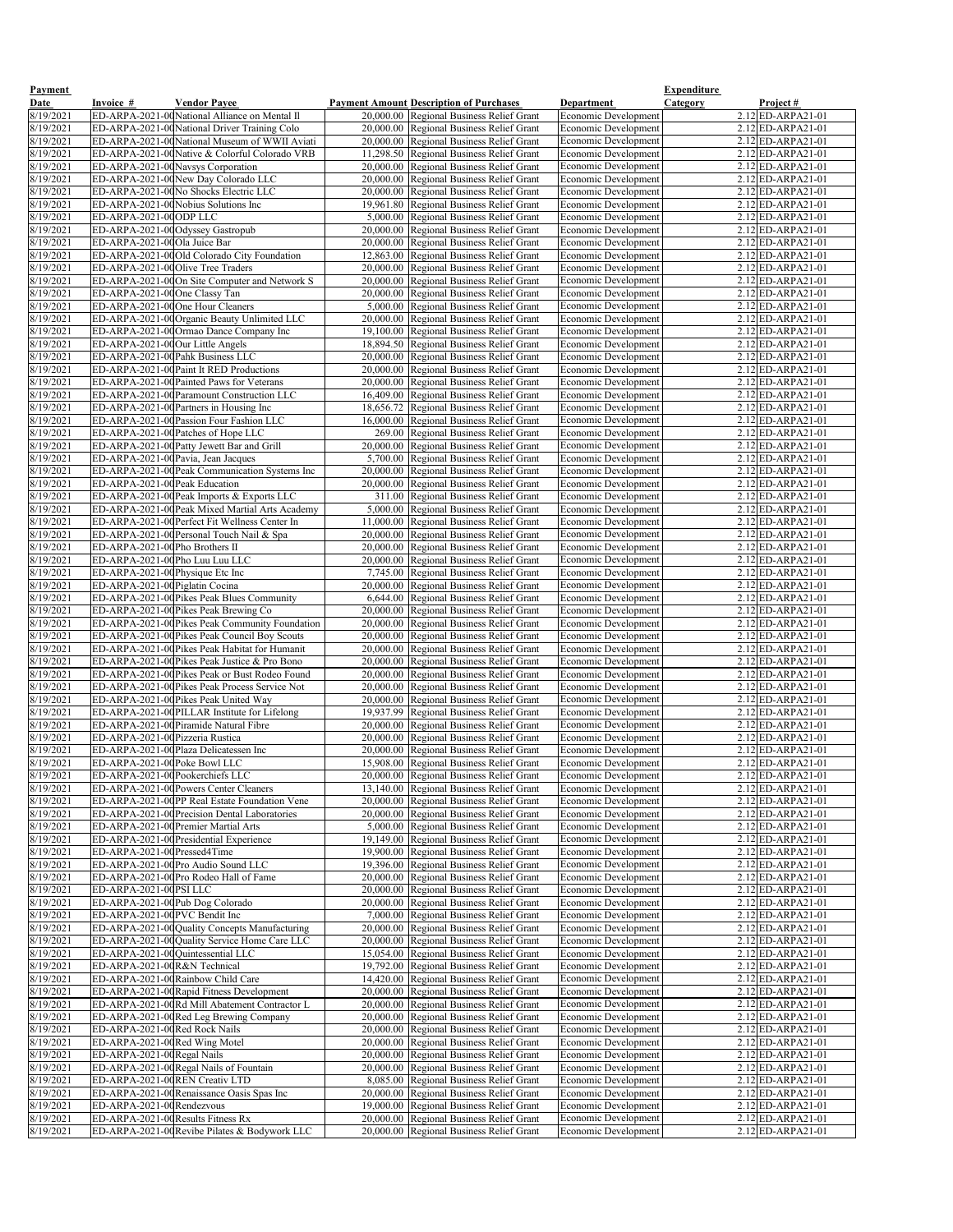| <b>Payment</b>         |                                                                      |                                                                                                 |                                                                                      |                                                            | <b>Expenditure</b>                                |
|------------------------|----------------------------------------------------------------------|-------------------------------------------------------------------------------------------------|--------------------------------------------------------------------------------------|------------------------------------------------------------|---------------------------------------------------|
| <b>Date</b>            | Invoice #                                                            | <b>Vendor Payee</b>                                                                             | <b>Payment Amount Description of Purchases</b>                                       | Department                                                 | <b>Category</b><br>Project#                       |
| 8/19/2021              | ED-ARPA-2021-00RH GAB LLC                                            |                                                                                                 | 20,000.00 Regional Business Relief Grant                                             | Economic Development                                       | 2.12 ED-ARPA21-01                                 |
| 8/19/2021              | ED-ARPA-2021-00Ridgeline Nails                                       |                                                                                                 | 20,000.00 Regional Business Relief Grant                                             | <b>Economic Development</b>                                | $2.12$ ED-ARPA21-01                               |
| 8/19/2021              | ED-ARPA-2021-00 Robinson, Joe                                        |                                                                                                 | 7,995.00 Regional Business Relief Grant                                              | Economic Development                                       | $2.12$ ED-ARPA21-01                               |
| 8/19/2021              |                                                                      | ED-ARPA-2021-00 Rocky Mountain Restaurant Group                                                 | 20,000.00 Regional Business Relief Grant                                             | <b>Economic Development</b>                                | $2.12$ ED-ARPA21-01                               |
| 8/19/2021<br>8/19/2021 | ED-ARPA-2021-00Romanello Inc                                         | ED-ARPA-2021-00 Rocky Mtn Hwy Music Collabora                                                   | 20,000.00 Regional Business Relief Grant<br>20,000.00 Regional Business Relief Grant | <b>Economic Development</b><br><b>Economic Development</b> | $2.12$ ED-ARPA21-01<br>$2.12$ ED-ARPA21-01        |
| 8/19/2021              |                                                                      | ED-ARPA-2021-00Ronald McDonald House Charitie                                                   | 10,000.00 Regional Business Relief Grant                                             | Economic Development                                       | $2.12$ ED-ARPA21-01                               |
| 8/19/2021              |                                                                      | ED-ARPA-2021-00 Roosters Grille & Pizzeria                                                      | 20,000.00 Regional Business Relief Grant                                             | <b>Economic Development</b>                                | $2.12$ ED-ARPA21-01                               |
| 8/19/2021              |                                                                      | ED-ARPA-2021-00 Root Down & Grow Inc                                                            | 20,000.00 Regional Business Relief Grant                                             | Economic Development                                       | $2.12$ ED-ARPA21-01                               |
| 8/19/2021              | ED-ARPA-2021-00 Ross Auction Inc                                     |                                                                                                 | 20,000.00 Regional Business Relief Grant                                             | Economic Development                                       | $2.12$ ED-ARPA21-01                               |
| 8/19/2021              | ED-ARPA-2021-00Rucker, Katrina P                                     |                                                                                                 | 870.00 Regional Business Relief Grant                                                | <b>Economic Development</b>                                | $2.12$ ED-ARPA21-01                               |
| 8/19/2021              |                                                                      | ED-ARPA-2021-00 Sacred Grounds Coffee in the C                                                  | 20,000.00 Regional Business Relief Grant                                             | Economic Development                                       | $2.12$ ED-ARPA21-01                               |
| 8/19/2021              | ED-ARPA-2021-00 Safe Passage                                         |                                                                                                 | 20,000.00 Regional Business Relief Grant                                             | Economic Development                                       | $2.12$ ED-ARPA21-01                               |
| 8/19/2021              | ED-ARPA-2021-00Saged Salon                                           |                                                                                                 | 2,110.00 Regional Business Relief Grant                                              | Economic Development                                       | $2.12$ ED-ARPA21-01                               |
| 8/19/2021              | ED-ARPA-2021-00 Saigon Cafe                                          |                                                                                                 | 20,000.00 Regional Business Relief Grant                                             | Economic Development                                       | $2.12$ ED-ARPA21-01                               |
| 8/19/2021<br>8/19/2021 | ED-ARPA-2021-00 Saigon Grill LLC<br>ED-ARPA-2021-00 Salon Tres Belle |                                                                                                 | 19,400.00 Regional Business Relief Grant<br>19,900.00 Regional Business Relief Grant | <b>Economic Development</b><br><b>Economic Development</b> | $2.12$ ED-ARPA21-01<br>$2.12$ ED-ARPA21-01        |
| 8/19/2021              |                                                                      | ED-ARPA-2021-00 Santiagos Boxing Club                                                           | 17,368.00 Regional Business Relief Grant                                             | <b>Economic Development</b>                                | $2.12$ ED-ARPA21-01                               |
| 8/19/2021              | ED-ARPA-2021-00 Sassy Nails                                          |                                                                                                 | 20,000.00 Regional Business Relief Grant                                             | <b>Economic Development</b>                                | $2.12$ ED-ARPA21-01                               |
| 8/19/2021              |                                                                      | ED-ARPA-2021-00SC Renovations and Remodel LLC                                                   | 17,000.00 Regional Business Relief Grant                                             | <b>Economic Development</b>                                | $2.12$ ED-ARPA21-01                               |
| 8/19/2021              |                                                                      | ED-ARPA-2021-00 Scentennials Products Inc                                                       | 11,199.00 Regional Business Relief Grant                                             | <b>Economic Development</b>                                | 2.12 ED-ARPA21-01                                 |
| 8/19/2021              | ED-ARPA-2021-00 Scionka Inc                                          |                                                                                                 | 18,700.00 Regional Business Relief Grant                                             | <b>Economic Development</b>                                | $2.12$ ED-ARPA21-01                               |
| 8/19/2021              |                                                                      | ED-ARPA-2021-00Seal Coat Specialties Inc                                                        | 20,000.00 Regional Business Relief Grant                                             | <b>Economic Development</b>                                | $2.12$ ED-ARPA21-01                               |
| 8/19/2021              | ED-ARPA-2021-00 Secret Window                                        |                                                                                                 | 12,133.00 Regional Business Relief Grant                                             | <b>Economic Development</b>                                | $2.12$ ED-ARPA21-01                               |
| 8/19/2021              | ED-ARPA-2021-00Sela Therapies Inc<br>ED-ARPA-2021-00Selenas, Joyeria |                                                                                                 | 18,123.00 Regional Business Relief Grant                                             | <b>Economic Development</b><br><b>Economic Development</b> | $2.12$ ED-ARPA21-01<br>$2.12$ ED-ARPA21-01        |
| 8/19/2021<br>8/19/2021 |                                                                      | ED-ARPA-2021-00 Senger Design Group                                                             | 20,000.00 Regional Business Relief Grant<br>20,000.00 Regional Business Relief Grant | <b>Economic Development</b>                                | $2.12$ ED-ARPA21-01                               |
| 8/19/2021              | ED-ARPA-2021-00 Shanora LLC                                          |                                                                                                 | 1,339.00 Regional Business Relief Grant                                              | Economic Development                                       | $2.12$ ED-ARPA21-01                               |
| 8/19/2021              |                                                                      | ED-ARPA-2021-00 Sharon A Higgins PC                                                             | 20,000.00 Regional Business Relief Grant                                             | <b>Economic Development</b>                                | 2.12 ED-ARPA21-01                                 |
| 8/19/2021              |                                                                      | ED-ARPA-2021-00 Shazias Piano Studio LLC                                                        | 9,908.00 Regional Business Relief Grant                                              | Economic Development                                       | $2.12$ ED-ARPA21-01                               |
| 8/19/2021              |                                                                      | ED-ARPA-2021-00 Sheldon's Luncheonette                                                          | 20,000.00 Regional Business Relief Grant                                             | Economic Development                                       | $2.12$ ED-ARPA21-01                               |
| 8/19/2021              | ED-ARPA-2021-00 Shield616                                            |                                                                                                 | 20,000.00 Regional Business Relief Grant                                             | Economic Development                                       | $2.12$ ED-ARPA21-01                               |
| 8/19/2021              |                                                                      | ED-ARPA-2021-00 Shooting Stars Hoops                                                            | 8,676.00 Regional Business Relief Grant                                              | <b>Economic Development</b>                                | $2.12$ ED-ARPA21-01                               |
| 8/19/2021              |                                                                      | ED-ARPA-2021-00Sidewalks End Montessori School                                                  | 20,000.00 Regional Business Relief Grant                                             | <b>Economic Development</b>                                | $2.12$ ED-ARPA21-01                               |
| 8/19/2021<br>8/19/2021 |                                                                      | ED-ARPA-2021-00 Silver Key Senior Services Inc<br>ED-ARPA-2021-00Silver Pond Chinese Restaurant | 20,000.00 Regional Business Relief Grant<br>20,000.00 Regional Business Relief Grant | <b>Economic Development</b><br><b>Economic Development</b> | $2.12$ ED-ARPA21-01<br>$2.12$ ED-ARPA21-01        |
| 8/19/2021              |                                                                      | ED-ARPA-2021-00Silver Sparrow Beads                                                             | 20,000.00 Regional Business Relief Grant                                             | <b>Economic Development</b>                                | $2.12$ ED-ARPA21-01                               |
| 8/19/2021              | ED-ARPA-2021-00 Simply Furniture                                     |                                                                                                 | 20,000.00 Regional Business Relief Grant                                             | <b>Economic Development</b>                                | 2.12 ED-ARPA21-01                                 |
| 8/19/2021              |                                                                      | ED-ARPA-2021-00Skyline Construction Company I                                                   | 20,000.00 Regional Business Relief Grant                                             | Economic Development                                       | $2.12$ ED-ARPA21-01                               |
| 8/19/2021              |                                                                      | ED-ARPA-2021-00 Smile Heart Dental Hygiene LLC                                                  | 2,389.50 Regional Business Relief Grant                                              | <b>Economic Development</b>                                | 2.12 ED-ARPA21-01                                 |
| 8/19/2021              |                                                                      | ED-ARPA-2021-00 Snowmass Investment LLC                                                         | 5,006.00 Regional Business Relief Grant                                              | <b>Economic Development</b>                                | $2.12$ ED-ARPA21-01                               |
| 8/19/2021              | ED-ARPA-2021-00 Solar Made                                           |                                                                                                 | 20,000.00 Regional Business Relief Grant                                             | <b>Economic Development</b>                                | $2.12$ ED-ARPA21-01                               |
| 8/19/2021              |                                                                      | ED-ARPA-2021-00 Solid Rock Community Developmer                                                 | 20,000.00 Regional Business Relief Grant                                             | Economic Development                                       | $2.12$ ED-ARPA21-01                               |
| 8/19/2021              |                                                                      | ED-ARPA-2021-00 Solutions In Healthcare                                                         | 20,000.00 Regional Business Relief Grant                                             | <b>Economic Development</b>                                | $2.12$ ED-ARPA21-01                               |
| 8/19/2021<br>8/19/2021 | ED-ARPA-2021-00Space Foundation                                      | ED-ARPA-2021-00 Southern Colo Womens Chamber o                                                  | 8,540.50 Regional Business Relief Grant<br>20,000.00 Regional Business Relief Grant  | Economic Development<br><b>Economic Development</b>        | $2.12$ ED-ARPA21-01<br>$2.12$ ED-ARPA21-01        |
| 8/19/2021              |                                                                      | ED-ARPA-2021-00 Sparrow Hawk Gifts Ltd                                                          | 20,000.00 Regional Business Relief Grant                                             | Economic Development                                       | 2.12 ED-ARPA21-01                                 |
| 8/19/2021              | ED-ARPA-2021-00 Spherion                                             |                                                                                                 | 20,000.00 Regional Business Relief Grant                                             | Economic Development                                       | $2.12$ ED-ARPA21-01                               |
| 8/19/2021              | ED-ARPA-2021-00 Spice Island Grill                                   |                                                                                                 | 19,550.00 Regional Business Relief Grant                                             | Economic Development                                       | $2.12$ ED-ARPA21-01                               |
| 8/19/2021              |                                                                      | ED-ARPA-2021-00 Sport Climbing Centers Inc                                                      | 20,000.00 Regional Business Relief Grant                                             | Economic Development                                       | $2.12$ ED-ARPA21-01                               |
| 8/19/2021              |                                                                      | ED-ARPA-2021-00 Springbok Health Inc                                                            | 20,000.00 Regional Business Relief Grant                                             | Economic Development                                       | $2.12$ ED-ARPA21-01                               |
| 8/19/2021              |                                                                      | ED-ARPA-2021-00 Springs Adventure Park                                                          | 20,000.00 Regional Business Relief Grant                                             | <b>Economic Development</b>                                | $2.12$ ED-ARPA21-01                               |
| 8/19/2021              |                                                                      | ED-ARPA-2021-00 Springs of Life - Academy                                                       | 20,000.00 Regional Business Relief Grant                                             | <b>Economic Development</b>                                | $2.12$ ED-ARPA21-01<br>$2.12$ ED-ARPA21-01        |
| 8/19/2021<br>8/19/2021 |                                                                      | ED-ARPA-2021-00 Springs Recovery Connection<br>ED-ARPA-2021-00SRM Service Center Inc            | 20,000.00 Regional Business Relief Grant                                             | <b>Economic Development</b><br><b>Economic Development</b> | $2.12$ ED-ARPA21-01                               |
| 8/19/2021              |                                                                      | ED-ARPA-2021-00St Andrews Episcopal Church Ma                                                   | 20,000.00 Regional Business Relief Grant<br>7,322.00 Regional Business Relief Grant  | Economic Development                                       | $2.12$ ED-ARPA21-01                               |
| 8/19/2021              |                                                                      | ED-ARPA-2021-00St Peter Catholic Church                                                         | 10,148.72 Regional Business Relief Grant                                             | <b>Economic Development</b>                                | $2.12$ ED-ARPA21-01                               |
| 8/19/2021              | ED-ARPA-2021-00 StableStrides                                        |                                                                                                 | 20,000.00 Regional Business Relief Grant                                             | Economic Development                                       | $2.12$ ED-ARPA21-01                               |
| 8/19/2021              | ED-ARPA-2021-00 Star Nails                                           |                                                                                                 | 20,000.00 Regional Business Relief Grant                                             | Economic Development                                       | 2.12 ED-ARPA21-01                                 |
| 8/19/2021              | ED-ARPA-2021-00 Stellina Pizza Cafe                                  |                                                                                                 | 5,000.00 Regional Business Relief Grant                                              | <b>Economic Development</b>                                | $2.12$ ED-ARPA21-01                               |
| 8/19/2021              |                                                                      | ED-ARPA-2021-00 Strand, Sandra Kay                                                              | 20,000.00 Regional Business Relief Grant                                             | <b>Economic Development</b>                                | $2.12$ ED-ARPA21-01                               |
| 8/19/2021              | ED-ARPA-2021-00Streetcar520                                          |                                                                                                 | 20,000.00 Regional Business Relief Grant                                             | <b>Economic Development</b>                                | $2.12$ ED-ARPA21-01                               |
| 8/19/2021              | ED-ARPA-2021-00 Studio 2D                                            | ED-ARPA-2021-00 Strike Back Bowling LLC                                                         | 20,000.00 Regional Business Relief Grant<br>10,000.00 Regional Business Relief Grant | <b>Economic Development</b><br><b>Economic Development</b> | $2.12$ ED-ARPA21-01<br>$2.12$ ED-ARPA21-01        |
| 8/19/2021<br>8/19/2021 |                                                                      | ED-ARPA-2021-00 Sues Gift Gynecologic Cancer S                                                  | 16,230.00 Regional Business Relief Grant                                             | <b>Economic Development</b>                                | $2.12$ ED-ARPA21-01                               |
| 8/19/2021              | ED-ARPA-2021-00 Sunkel, Jami                                         |                                                                                                 | 20,000.00 Regional Business Relief Grant                                             | <b>Economic Development</b>                                | $2.12$ ED-ARPA21-01                               |
| 8/19/2021              |                                                                      | ED-ARPA-2021-00 Sunshine Studios Live                                                           | 20,000.00 Regional Business Relief Grant                                             | <b>Economic Development</b>                                | $2.12$ ED-ARPA21-01                               |
| 8/19/2021              |                                                                      | ED-ARPA-2021-00 Sun Water Ventures LLC                                                          | 20,000.00 Regional Business Relief Grant                                             | <b>Economic Development</b>                                | $2.12$ ED-ARPA21-01                               |
| 8/19/2021              |                                                                      | ED-ARPA-2021-00 Surtidora Del Hogar LLC                                                         | 18,137.00 Regional Business Relief Grant                                             | <b>Economic Development</b>                                | $2.12$ ED-ARPA21-01                               |
| 8/19/2021              |                                                                      | ED-ARPA-2021-00 Sweet Addict Bakery                                                             | 20,000.00 Regional Business Relief Grant                                             | <b>Economic Development</b>                                | $2.12$ ED-ARPA21-01                               |
| 8/19/2021              |                                                                      | ED-ARPA-2021-00 Tacos El Guero LLC                                                              | 20,000.00 Regional Business Relief Grant                                             | <b>Economic Development</b>                                | $2.12$ ED-ARPA21-01                               |
| 8/19/2021<br>8/19/2021 |                                                                      | ED-ARPA-2021-00 Talent Kids Academy LLC<br>ED-ARPA-2021-00 Taos Oriental Cuisine                | 20,000.00 Regional Business Relief Grant                                             | <b>Economic Development</b>                                | $2.12$ <b>ED-ARPA21-01</b><br>$2.12$ ED-ARPA21-01 |
| 8/19/2021              | ED-ARPA-2021-00TAPAteria                                             |                                                                                                 | 5,000.00 Regional Business Relief Grant<br>20,000.00 Regional Business Relief Grant  | <b>Economic Development</b><br><b>Economic Development</b> | 2.12 ED-ARPA21-01                                 |
| 8/19/2021              |                                                                      | ED-ARPA-2021-00 Tara Nolan Advisory Svs ltd                                                     | 20,000.00 Regional Business Relief Grant                                             | <b>Economic Development</b>                                | $2.12$ ED-ARPA21-01                               |
| 8/19/2021              |                                                                      | ED-ARPA-2021-00 Target Resource Group LLC                                                       | 20,000.00 Regional Business Relief Grant                                             | <b>Economic Development</b>                                | 2.12 ED-ARPA21-01                                 |
| 8/19/2021              | ED-ARPA-2021-00 Taste Bud Rescue                                     |                                                                                                 | 5,000.00 Regional Business Relief Grant                                              | <b>Economic Development</b>                                | $2.12$ ED-ARPA21-01                               |
| 8/19/2021              |                                                                      | ED-ARPA-2021-00 Taste of Brasil LLC                                                             | 20,000.00 Regional Business Relief Grant                                             | <b>Economic Development</b>                                | $2.12$ ED-ARPA21-01                               |
| 8/19/2021              |                                                                      | ED-ARPA-2021-00 Team Chaotic Combat Sports & F                                                  | 5,000.00 Regional Business Relief Grant                                              | <b>Economic Development</b>                                | $2.12$ ED-ARPA21-01                               |
| 8/19/2021              | ED-ARPA-2021-00 Terra Ferma LLC                                      |                                                                                                 | 20,000.00 Regional Business Relief Grant                                             | <b>Economic Development</b>                                | $2.12$ ED-ARPA21-01                               |
| 8/19/2021              | ED-ARPA-2021-00Terra Verde                                           |                                                                                                 | 5,000.00 Regional Business Relief Grant                                              | <b>Economic Development</b>                                | $2.12$ ED-ARPA21-01                               |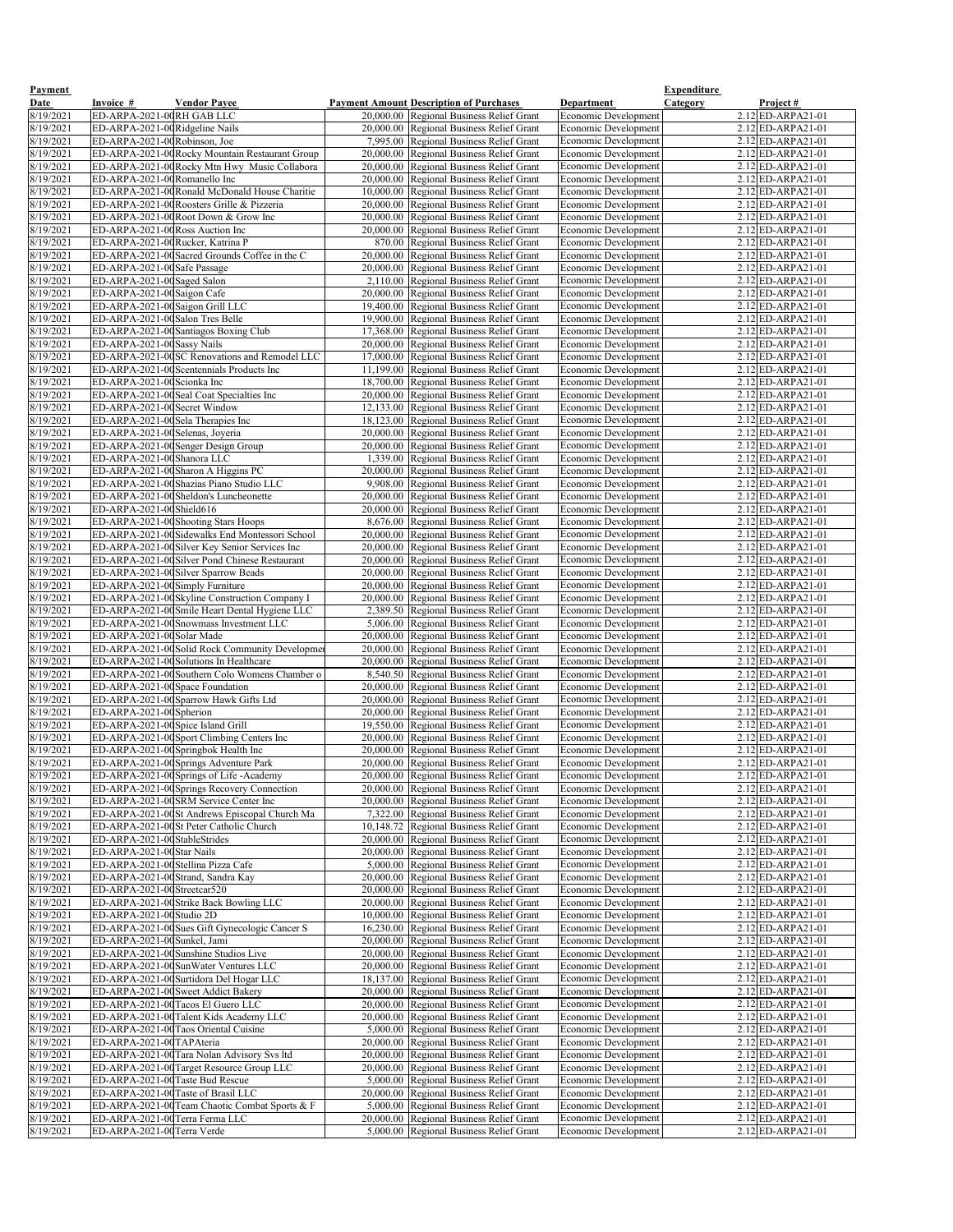| <b>Payment</b>         |                                    |                                                                                                |                                                                                                  |                                                            | <b>Expenditure</b>                         |
|------------------------|------------------------------------|------------------------------------------------------------------------------------------------|--------------------------------------------------------------------------------------------------|------------------------------------------------------------|--------------------------------------------|
| <b>Date</b>            | <b>Invoice</b> #                   | <b>Vendor Payee</b>                                                                            | <b>Payment Amount Description of Purchases</b>                                                   | <b>Department</b>                                          | <b>Category</b><br><u>Project #</u>        |
| 8/19/2021              |                                    | ED-ARPA-2021-00 Terrance Patterson Gallery Ltd                                                 | 11,500.00 Regional Business Relief Grant                                                         | Economic Development                                       | $2.12$ ED-ARPA21-01                        |
| 8/19/2021              |                                    | ED-ARPA-2021-00 The Academy of Martial Arts                                                    | 17,758.49 Regional Business Relief Grant                                                         | <b>Economic Development</b>                                | $2.12$ ED-ARPA21-01                        |
| 8/19/2021              |                                    | ED-ARPA-2021-00 The Becky Baker Foundation                                                     | 20,000.00 Regional Business Relief Grant                                                         | <b>Economic Development</b>                                | $2.12$ ED-ARPA21-01                        |
| 8/19/2021              | ED-ARPA-2021-00 The Carter Payne   | ED-ARPA-2021-00 The Chamber Orchestra of the S                                                 | 20,000.00 Regional Business Relief Grant                                                         | <b>Economic Development</b>                                | $2.12$ ED-ARPA21-01<br>$2.12$ ED-ARPA21-01 |
| 8/19/2021<br>8/19/2021 |                                    | ED-ARPA-2021-00 The Colorado Springs Child Nur                                                 | 14,790.00 Regional Business Relief Grant<br>20,000.00 Regional Business Relief Grant             | <b>Economic Development</b><br><b>Economic Development</b> | $2.12$ ED-ARPA21-01                        |
| 8/19/2021              |                                    | ED-ARPA-2021-00 The Colorado Springs School                                                    | 20,000.00 Regional Business Relief Grant                                                         | Economic Development                                       | $2.12$ ED-ARPA21-01                        |
| 8/19/2021              |                                    | ED-ARPA-2021-00 The COS Group LLC                                                              | 18,000.00 Regional Business Relief Grant                                                         | Economic Development                                       | $2.12$ ED-ARPA21-01                        |
| 8/19/2021              | ED-ARPA-2021-00 The Ding Guy       |                                                                                                | 20,000.00 Regional Business Relief Grant                                                         | Economic Development                                       | $2.12$ ED-ARPA21-01                        |
| 8/19/2021              | ED-ARPA-2021-00 The Equity Project |                                                                                                | 1,750.00 Regional Business Relief Grant                                                          | <b>Economic Development</b>                                | $2.12$ ED-ARPA21-01                        |
| 8/19/2021              |                                    | ED-ARPA-2021-00 The Exodus Road Inc                                                            | 20,000.00 Regional Business Relief Grant                                                         | Economic Development                                       | $2.12$ ED-ARPA21-01                        |
| 8/19/2021              |                                    | ED-ARPA-2021-00 The Finish Line Lounge                                                         | 20,000.00 Regional Business Relief Grant                                                         | Economic Development                                       | $2.12$ ED-ARPA21-01                        |
| 8/19/2021              |                                    | ED-ARPA-2021-00 The First Tee of Pikes Peak                                                    | 20,000.00 Regional Business Relief Grant                                                         | Economic Development                                       | $2.12$ ED-ARPA21-01                        |
| 8/19/2021              |                                    | ED-ARPA-2021-00 The Goddard School                                                             | 20,000.00 Regional Business Relief Grant                                                         | <b>Economic Development</b>                                | $2.12$ ED-ARPA21-01                        |
| 8/19/2021              | ED-ARPA-2021-00 The Hidden Realm   | ED-ARPA-2021-00 The HavanaGrill LLC                                                            | $\overline{20,000.00}$ Regional Business Relief Grant<br>8,392.50 Regional Business Relief Grant | Economic Development                                       | $2.12$ ED-ARPA21-01<br>$2.12$ ED-ARPA21-01 |
| 8/19/2021<br>8/19/2021 |                                    | ED-ARPA-2021-00 The Independence Center                                                        | 20,000.00 Regional Business Relief Grant                                                         | Economic Development<br>Economic Development               | $2.12$ ED-ARPA21-01                        |
| 8/19/2021              |                                    | ED-ARPA-2021-00 The Loop at Manitou Inc                                                        | 20,000.00 Regional Business Relief Grant                                                         | Economic Development                                       | $2.12$ ED-ARPA21-01                        |
| 8/19/2021              | ED-ARPA-2021-00 The Mail Center    |                                                                                                | 7,822.00 Regional Business Relief Grant                                                          | <b>Economic Development</b>                                | $2.12$ ED-ARPA21-01                        |
| 8/19/2021              |                                    | ED-ARPA-2021-00 The Mason Jar Restaurant                                                       | 20,000.00 Regional Business Relief Grant                                                         | <b>Economic Development</b>                                | $2.12$ ED-ARPA21-01                        |
| 8/19/2021              |                                    | ED-ARPA-2021-00 The Millibo Art Theatre                                                        | 20,000.00 Regional Business Relief Grant                                                         | Economic Development                                       | $2.12$ ED-ARPA21-01                        |
| 8/19/2021              |                                    | ED-ARPA-2021-00 The Muhl Company LLC                                                           | 20,000.00 Regional Business Relief Grant                                                         | <b>Economic Development</b>                                | $2.12$ ED-ARPA21-01                        |
| 8/19/2021              |                                    | ED-ARPA-2021-00 The Pantry Restaurant                                                          | 20,000.00 Regional Business Relief Grant                                                         | <b>Economic Development</b>                                | $2.12$ ED-ARPA21-01                        |
| 8/19/2021              |                                    | ED-ARPA-2021-00 The Pikes Peak International H                                                 | 20,000.00 Regional Business Relief Grant                                                         | Economic Development                                       | $2.12$ ED-ARPA21-01                        |
| 8/19/2021              |                                    | ED-ARPA-2021-00 The Prestige Magic Theater                                                     | 20,000.00 Regional Business Relief Grant                                                         | <b>Economic Development</b>                                | $2.12$ ED-ARPA21-01                        |
| 8/19/2021<br>8/19/2021 |                                    | ED-ARPA-2021-00 The Resource Exchange Inc<br>ED-ARPA-2021-00 The SkinGoddess LV LLC            | 20,000.00 Regional Business Relief Grant<br>9,800.00 Regional Business Relief Grant              | <b>Economic Development</b><br><b>Economic Development</b> | $2.12$ ED-ARPA21-01<br>$2.12$ ED-ARPA21-01 |
| 8/19/2021              | ED-ARPA-2021-00 The Skinny Taco    |                                                                                                | 5,000.00 Regional Business Relief Grant                                                          | Economic Development                                       | $2.12$ ED-ARPA21-01                        |
| 8/19/2021              |                                    | ED-ARPA-2021-00 The Sugarplum Cake Shoppe                                                      | 20,000.00 Regional Business Relief Grant                                                         | Economic Development                                       | $2.12$ ED-ARPA21-01                        |
| 8/19/2021              |                                    | ED-ARPA-2021-00 The Sundance Studio LLC                                                        | 20,000.00 Regional Business Relief Grant                                                         | <b>Economic Development</b>                                | $2.12$ ED-ARPA21-01                        |
| 8/19/2021              |                                    | ED-ARPA-2021-00 The Thrive Networks                                                            | 20,000.00 Regional Business Relief Grant                                                         | Economic Development                                       | $2.12$ ED-ARPA21-01                        |
| 8/19/2021              |                                    | ED-ARPA-2021-00 The Trophy Hut Inc                                                             | 20,000.00 Regional Business Relief Grant                                                         | <b>Economic Development</b>                                | $2.12$ ED-ARPA21-01                        |
| 8/19/2021              |                                    | ED-ARPA-2021-00 The Urban Leaders Fellowship                                                   | 20,000.00 Regional Business Relief Grant                                                         | <b>Economic Development</b>                                | $2.12$ ED-ARPA21-01                        |
| 8/19/2021              | ED-ARPA-2021-00 The Ute & Yeti     |                                                                                                | 20,000.00 Regional Business Relief Grant                                                         | <b>Economic Development</b>                                | $2.12$ ED-ARPA21-01                        |
| 8/19/2021              |                                    | ED-ARPA-2021-00 The Warehouse Restaurant                                                       | 20,000.00 Regional Business Relief Grant                                                         | <b>Economic Development</b>                                | $2.12$ ED-ARPA21-01                        |
| 8/19/2021              |                                    | ED-ARPA-2021-00 The Whiskey Barron Dance Hall                                                  | 20,000.00 Regional Business Relief Grant                                                         | <b>Economic Development</b>                                | $2.12$ ED-ARPA21-01<br>2.12 ED-ARPA21-01   |
| 8/19/2021<br>8/19/2021 |                                    | ED-ARPA-2021-00 The Wild Goose Meeting House L<br>ED-ARPA-2021-00 The Winery at Pikes Peak LLC | 20,000.00 Regional Business Relief Grant<br>20,000.00 Regional Business Relief Grant             | <b>Economic Development</b><br><b>Economic Development</b> | $2.12$ ED-ARPA21-01                        |
| 8/19/2021              | ED-ARPA-2021-00 Theos Toys         |                                                                                                | 20,000.00 Regional Business Relief Grant                                                         | Economic Development                                       | $2.12$ ED-ARPA21-01                        |
| 8/19/2021              |                                    | ED-ARPA-2021-00 Three Chicks & Broomsticks Inc                                                 | 17,232.00 Regional Business Relief Grant                                                         | <b>Economic Development</b>                                | $2.12$ ED-ARPA21-01                        |
| 8/19/2021              |                                    | ED-ARPA-2021-00 Thrift House of Episcopal Chur                                                 | 20,000.00 Regional Business Relief Grant                                                         | <b>Economic Development</b>                                | $2.12$ ED-ARPA21-01                        |
| 8/19/2021              |                                    | ED-ARPA-2021-00Tipz n Toez Nail Spa                                                            | 6,425.50 Regional Business Relief Grant                                                          | <b>Economic Development</b>                                | $2.12$ ED-ARPA21-01                        |
| 8/19/2021              |                                    | ED-ARPA-2021-00 TOR Child Development Center                                                   | 16,500.00 Regional Business Relief Grant                                                         | <b>Economic Development</b>                                | $2.12$ ED-ARPA21-01                        |
| 8/19/2021              |                                    | ED-ARPA-2021-00 Tornadic Entertainment LLC                                                     | 6,950.00 Regional Business Relief Grant                                                          | <b>Economic Development</b>                                | $2.12$ ED-ARPA21-01                        |
| 8/19/2021              |                                    | ED-ARPA-2021-00 Town N Country Cottages                                                        | 17,950.00 Regional Business Relief Grant                                                         | Economic Development                                       | 2.12 ED-ARPA21-01                          |
| 8/19/2021              |                                    | ED-ARPA-2021-00 Tri Lakes Building Co                                                          | 20,000.00 Regional Business Relief Grant                                                         | <b>Economic Development</b>                                | $2.12$ ED-ARPA21-01                        |
| 8/19/2021<br>8/19/2021 |                                    | ED-ARPA-2021-00 Tri Lakes Collision LLC<br>ED-ARPA-2021-00 Tri Lakes Consignment Ltd           | 20,000.00 Regional Business Relief Grant<br>20,000.00 Regional Business Relief Grant             | Economic Development<br>Economic Development               | $2.12$ ED-ARPA21-01<br>2.12 ED-ARPA21-01   |
| 8/19/2021              | ED-ARPA-2021-00 Tri-Lakes Cares    |                                                                                                | 20,000.00 Regional Business Relief Grant                                                         | Economic Development                                       | $2.12$ ED-ARPA21-01                        |
| 8/19/2021              |                                    | ED-ARPA-2021-00 Trinity Brewing Company                                                        | 20,000.00 Regional Business Relief Grant                                                         | <b>Economic Development</b>                                | $2.12$ ED-ARPA21-01                        |
| 8/19/2021              |                                    | ED-ARPA-2021-00 Trolley Holding LLC                                                            | 5,000.00 Regional Business Relief Grant                                                          | <b>Economic Development</b>                                | $2.12$ <b>ED-ARPA21-01</b>                 |
| 8/19/2021              |                                    | ED-ARPA-2021-00 Ulmer Enterprises Inc                                                          | 20,000.00 Regional Business Relief Grant                                                         | Economic Development                                       | $2.12$ ED-ARPA21-01                        |
| 8/19/2021              |                                    | ED-ARPA-2021-00 United States Field Hockey Ass                                                 | 20,000.00 Regional Business Relief Grant                                                         | <b>Economic Development</b>                                | $2.12$ ED-ARPA21-01                        |
| 8/19/2021              |                                    | ED-ARPA-2021-00 Urbanites Leading the Pikes Pe                                                 | 9,392.50 Regional Business Relief Grant                                                          | Economic Development                                       | $2.12$ ED-ARPA21-01                        |
| 8/19/2021              |                                    | ED-ARPA-2021-00UT Prosim Corporation                                                           | 20,000.00 Regional Business Relief Grant                                                         | <b>Economic Development</b>                                | $2.12$ ED-ARPA21-01                        |
| 8/19/2021              | ED-ARPA-2021-00 VeneMex LLC        | ED-ARPA-2021-00 Vivian Cobb Realty Inc                                                         | 2,443.50 Regional Business Relief Grant                                                          | <b>Economic Development</b>                                | 2.12 ED-ARPA21-01<br>$2.12$ ED-ARPA21-01   |
| 8/19/2021<br>8/19/2021 |                                    | ED-ARPA-2021-00 Von Rief German Shepherds                                                      | 20,000.00 Regional Business Relief Grant<br>20,000.00 Regional Business Relief Grant             | <b>Economic Development</b><br>Economic Development        | 2.12 ED-ARPA21-01                          |
| 8/19/2021              |                                    | ED-ARPA-2021-00 Waldrons Photography Inc                                                       | 20,000.00   Regional Business Relief Grant                                                       | Economic Development                                       | 2.12 ED-ARPA21-01                          |
| 8/19/2021              |                                    | ED-ARPA-2021-00 Walts Custom Moving                                                            | 20,000.00 Regional Business Relief Grant                                                         | <b>Economic Development</b>                                | $2.12$ ED-ARPA21-01                        |
| 8/19/2021              |                                    | ED-ARPA-2021-00 Wayfinder Coffee Co                                                            | 20,000.00 Regional Business Relief Grant                                                         | <b>Economic Development</b>                                | $2.12$ ED-ARPA21-01                        |
| 8/19/2021              | ED-ARPA-2021-00 WeAssist LLC       |                                                                                                | 2,540.00 Regional Business Relief Grant                                                          | <b>Economic Development</b>                                | $2.12$ ED-ARPA21-01                        |
| 8/19/2021              | ED-ARPA-2021-00 WeeCycle Inc       |                                                                                                | 4,600.00 Regional Business Relief Grant                                                          | <b>Economic Development</b>                                | $2.12$ ED-ARPA21-01                        |
| 8/19/2021              |                                    | ED-ARPA-2021-00 Western Museum of Mining & Ind                                                 | 20,000.00 Regional Business Relief Grant                                                         | <b>Economic Development</b>                                | $2.12$ ED-ARPA21-01                        |
| 8/19/2021              |                                    | ED-ARPA-2021-00 White Rabbit Beads LLC                                                         | 9,400.00 Regional Business Relief Grant                                                          | <b>Economic Development</b>                                | $2.12$ ED-ARPA21-01                        |
| 8/19/2021<br>8/19/2021 |                                    | ED-ARPA-2021-00 Whole Living Pilates<br>ED-ARPA-2021-00 Wicked Good Ice Cream                  | 20,000.00 Regional Business Relief Grant<br>20,000.00 Regional Business Relief Grant             | <b>Economic Development</b><br><b>Economic Development</b> | $2.12$ ED-ARPA21-01<br>$2.12$ ED-ARPA21-01 |
| 8/19/2021              |                                    | ED-ARPA-2021-00 William Guman & Associates Ltd                                                 | 20,000.00 Regional Business Relief Grant                                                         | <b>Economic Development</b>                                | $2.12$ ED-ARPA21-01                        |
| 8/19/2021              |                                    | ED-ARPA-2021-00 Williams Soul Food LLC                                                         | 20,000.00 Regional Business Relief Grant                                                         | <b>Economic Development</b>                                | $2.12$ ED-ARPA21-01                        |
| 8/19/2021              | ED-ARPA-2021-00 Willies S Lounge   |                                                                                                | 19,000.00 Regional Business Relief Grant                                                         | <b>Economic Development</b>                                | $2.12$ ED-ARPA21-01                        |
| 8/19/2021              |                                    | ED-ARPA-2021-00 Windstar Studios Inc                                                           | 20,000.00 Regional Business Relief Grant                                                         | <b>Economic Development</b>                                | $2.12$ ED-ARPA21-01                        |
| 8/19/2021              | ED-ARPA-2021-00 Wing It LLC        |                                                                                                | 20,000.00 Regional Business Relief Grant                                                         | <b>Economic Development</b>                                | $2.12$ ED-ARPA21-01                        |
| 8/19/2021              |                                    | ED-ARPA-2021-00 Wolf & Key Marketing                                                           | 17,632.00 Regional Business Relief Grant                                                         | <b>Economic Development</b>                                | $2.12$ ED-ARPA21-01                        |
| 8/19/2021              | ED-ARPA-2021-00 Wooglins Deli      |                                                                                                | 20,000.00 Regional Business Relief Grant                                                         | <b>Economic Development</b>                                | $2.12$ ED-ARPA21-01                        |
| 8/19/2021              | ED-ARPA-2021-00 WSB LLC            |                                                                                                | 20,000.00 Regional Business Relief Grant                                                         | <b>Economic Development</b>                                | $2.12$ ED-ARPA21-01                        |
| 8/19/2021              | ED-ARPA-2021-00Xoxo LLC            |                                                                                                | 5,000.00 Regional Business Relief Grant                                                          | <b>Economic Development</b>                                | $2.12$ ED-ARPA21-01<br>$2.12$ ED-ARPA21-01 |
| 8/19/2021<br>8/19/2021 | ED-ARPA-2021-00 Xriz LLC           | ED-ARPA-2021-00 Yangwin Group LLC                                                              | 16,375.00 Regional Business Relief Grant<br>20,000.00 Regional Business Relief Grant             | Economic Development<br><b>Economic Development</b>        | $2.12$ ED-ARPA21-01                        |
| 8/19/2021              |                                    | ED-ARPA-2021-00 Ybarras Boxing Club                                                            | 16,096.00 Regional Business Relief Grant                                                         | <b>Economic Development</b>                                | $2.12$ ED-ARPA21-01                        |
| 8/19/2021              | ED-ARPA-2021-00 Yeni Inc           |                                                                                                | 20,000.00 Regional Business Relief Grant                                                         | <b>Economic Development</b>                                | $2.12$ ED-ARPA21-01                        |
| 8/19/2021              | ED-ARPA-2021-00 Yobel LLC          |                                                                                                | 20,000.00 Regional Business Relief Grant                                                         | Economic Development                                       | $2.12$ ED-ARPA21-01                        |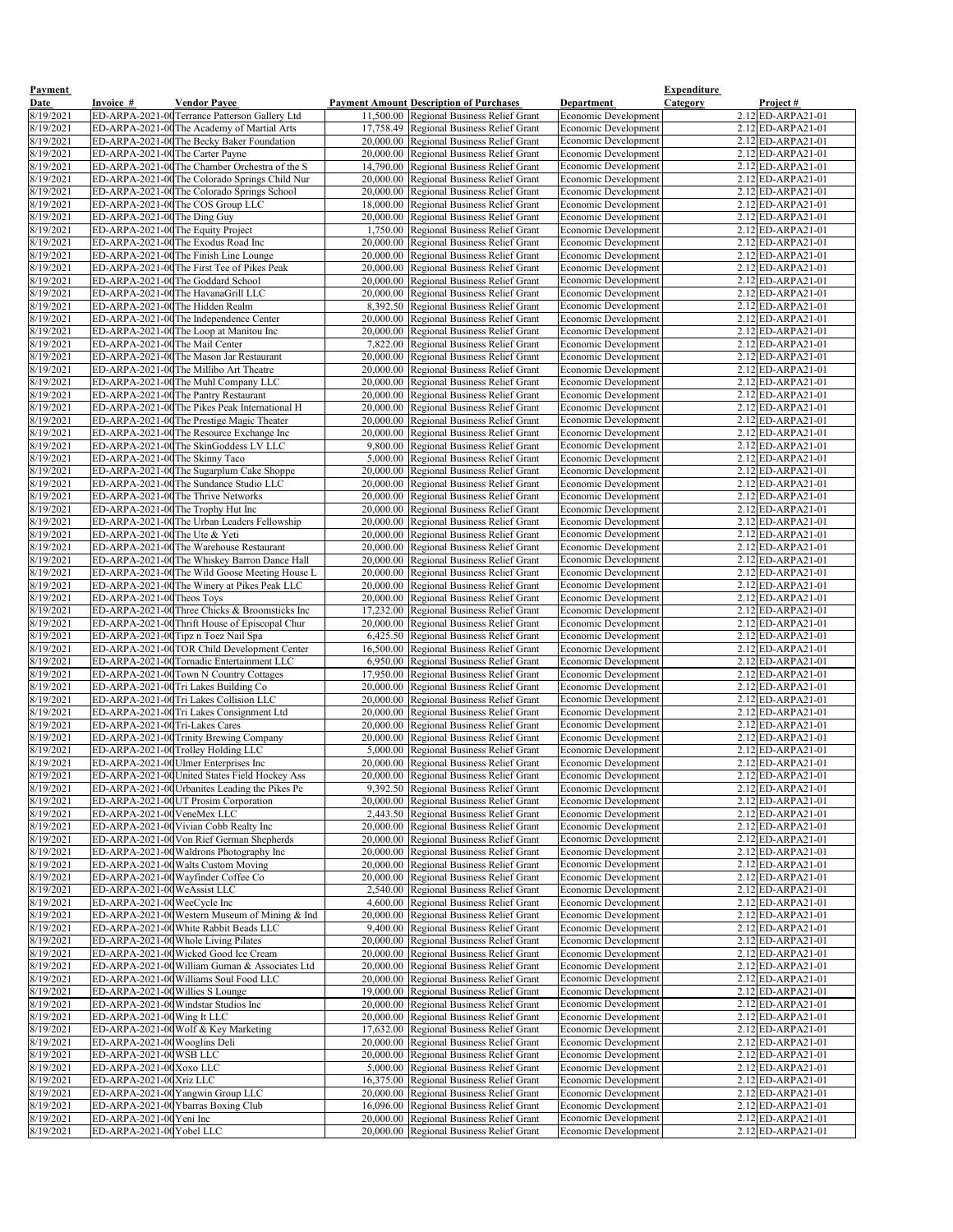| Payment<br>Date          | Invoice #                        | <b>Vendor Payee</b>                                                              |               | <b>Payment Amount Description of Purchases</b>                                                                    | <b>Department</b>                | <b>Expenditure</b><br><b>Category</b> | Project#                                  |
|--------------------------|----------------------------------|----------------------------------------------------------------------------------|---------------|-------------------------------------------------------------------------------------------------------------------|----------------------------------|---------------------------------------|-------------------------------------------|
| 8/19/2021                | ED-ARPA-2021-00 Yoomae LLC       |                                                                                  |               | 20,000.00 Regional Business Relief Grant                                                                          | <b>Economic Development</b>      |                                       | $2.12$ ED-ARPA21-01                       |
| 8/19/2021                |                                  | ED-ARPA-2021-00 You and I Caterers Inc                                           |               | 19,747.00 Regional Business Relief Grant                                                                          | <b>Economic Development</b>      |                                       | $2.12$ ED-ARPA21-01                       |
| 8/19/2021                | ED-ARPA-2021-00 Your Salon LLC   |                                                                                  |               | 19,902.00 Regional Business Relief Grant                                                                          | <b>Economic Development</b>      |                                       | $2.12$ ED-ARPA21-01                       |
| 8/19/2021                |                                  | ED-ARPA-2021-00 Yoyogurt-Briargate                                               |               | 20,000.00 Regional Business Relief Grant                                                                          | <b>Economic Development</b>      |                                       | $2.12$ ED-ARPA21-01                       |
| 8/19/2021                | ED-ARPA-2021-00 Zach's Place     |                                                                                  |               | 20,000.00   Regional Business Relief Grant                                                                        | <b>Economic Development</b>      |                                       | $2.12$ ED-ARPA21-01                       |
| 8/19/2021                | ED-ARPA-2021-00Zebra Productions |                                                                                  |               | 20,000.00 Regional Business Relief Grant                                                                          | <b>Economic Development</b>      |                                       | $2.12$ ED-ARPA21-01                       |
| 8/19/2021                |                                  | ED-ARPA-2021-00Zen Imperium LLC                                                  |               | 2,603.00 Regional Business Relief Grant                                                                           | <b>Economic Development</b>      |                                       | $2.12$ ED-ARPA21-01                       |
| 8/26/2021                | 446249                           | Bill's Equipment & Supply Inc                                                    |               | 1,458.14 Generator for COVID Test site                                                                            | Emergency                        |                                       | 1.2 OEM-ARPA21-01                         |
| 8/26/2021                | 449865                           | Bill's Equipment & Supply Inc                                                    |               | 4,503.05 Generator for COVID Test site                                                                            | Emergency                        |                                       | $1.2$ OEM-ARPA21-01                       |
| 8/26/2021                | 138                              | Health Quest Medical Inc                                                         |               | 4,400.00 Administer COVID Tests                                                                                   | Sheriff                          |                                       | $1.2$ SHR-ARPA21-01                       |
| 8/26/2021                | 136                              | Health Quest Medical Inc                                                         |               | 2,200.00 Administer COVID Tests                                                                                   | Sheriff                          |                                       | 1.2 SHR-ARPA21-01                         |
| 8/26/2021                | 133                              | <b>Health Quest Medical Inc</b>                                                  | 2,200.00      | <b>Administer COVID Tests</b>                                                                                     | Sheriff                          |                                       | $.2$ SHR-ARPA21-01                        |
| 8/26/2021                | 134                              | Health Ouest Medical Inc                                                         |               | 2,200.00 Administer COVID Tests                                                                                   | Sheriff                          |                                       | $.2$ SHR-ARPA21-01                        |
| 8/26/2021                | 135                              | Health Quest Medical Inc                                                         | 2,200.00      | <b>Administer COVID Tests</b>                                                                                     | Sheriff                          |                                       | 1.2 SHR-ARPA21-01                         |
| 8/26/2021                | ED-ARPA-2021-00JNT5 LLC          |                                                                                  |               | 20,000.00 Regional Business Relief Grant                                                                          | <b>Economic Development</b>      |                                       | $2.12$ ED-ARPA21-01                       |
|                          |                                  |                                                                                  |               | Chemical, Lab Supplies Autopsy                                                                                    |                                  |                                       |                                           |
| 8/26/2021                | HCI070286                        | Southland Medical LLC                                                            |               | 1,500.00 for COVID                                                                                                | Coroner                          |                                       | $1.6$ COR-ARPA21-01                       |
| 8/26/2021                | 198819                           | The Colorado Springs Business                                                    |               | 1,300.00 Advertising for Regional Business REconomic Development                                                  |                                  |                                       | $2.12$ ED-ARPA21-01                       |
|                          |                                  |                                                                                  |               | <b>Restroom Services at COVID test</b>                                                                            | Emergency                        |                                       |                                           |
| 8/26/2021                | 114-11985504                     | United Site Services Inc                                                         | 376.20        | site                                                                                                              | Management                       |                                       | $1.2$ OEM-ARPA21-01                       |
|                          |                                  |                                                                                  |               | <b>Restroom Services at COVID test</b>                                                                            | Emergency                        |                                       |                                           |
| 8/26/2021                | 114-12006229                     | United Site Services Inc                                                         | $296.19$ site |                                                                                                                   | Management                       |                                       | $1.2$ OEM-ARPA21-01                       |
|                          |                                  |                                                                                  |               | <b>Restroom Services at COVID test</b>                                                                            |                                  |                                       |                                           |
| 8/26/2021                | 114-12188029                     | United Site Services Inc                                                         | 405.33 site   |                                                                                                                   | Emergency                        |                                       | $1.2$ OEM-ARPA21-01                       |
| 8/26/2021                | 3960925                          | Waste Connections of Colorado                                                    | 104.80        | Trash Services at COVID test site                                                                                 | Management                       |                                       | 1.2 OEM-ARPA21-01                         |
|                          |                                  |                                                                                  |               |                                                                                                                   | Emergency<br>Small Business Dev. |                                       |                                           |
| 8/31/2021                | OS8634                           | City of Colorado Springs Office                                                  |               | 264.00 Flyers/Printed materials to Support Center                                                                 |                                  |                                       | $2.9$ SBDC-ARPA21-01                      |
|                          |                                  |                                                                                  |               |                                                                                                                   | <b>Small Business Dev.</b>       |                                       |                                           |
| 8/31/2021                |                                  | WOID-005YM83R Cumulus Media Inc                                                  |               | 700.00 Advertising Support for small busin Center                                                                 |                                  |                                       | $2.9$ SBDC-ARPA21-01                      |
|                          |                                  |                                                                                  |               |                                                                                                                   | Small Business Dev.              |                                       |                                           |
| 8/31/2021                | 7672504                          | Facebook Inc                                                                     |               |                                                                                                                   |                                  |                                       | $2.9$ SBDC-ARPA21-01                      |
| 8/31/2021                | 7663888                          | Facebook Inc                                                                     |               | 75.00 Advertising Support for small busin Center<br>75.00 Advertising Support for small busin Small Business Dev. |                                  |                                       | 2.9 SBDC-ARPA21-01                        |
| 8/31/2021                | 7668097                          | Facebook Inc                                                                     |               | 75.00 Advertising Support for small busin Small Business Dev.                                                     |                                  |                                       | $2.9$ SBDC-ARPA21-01                      |
| 8/31/2021                | 77588                            | Glassical Designs Inc                                                            |               | 1,072.60 Awards designed to present to busin Small Business Dev.                                                  |                                  |                                       | $2.9$ SBDC-ARPA21-01                      |
| 8/31/2021                | 210703                           | Minuteman Press                                                                  |               | 3,490.00 Advertising Support for small busin Small Business Dev.                                                  |                                  |                                       | $2.9$ SBDC-ARPA21-01                      |
| 8/31/2021                | 285670729                        | <b>Staples Business Advantage</b>                                                |               | 100.79 Misc. office supplies needed for sen Small Business Dev.                                                   |                                  |                                       | 2.9 SBDC-ARPA21-01                        |
| 8/31/2021                | 12-060221-v2                     | Steve Weed Media                                                                 |               | 7,775.00 Produce video and live stream for SS Small Business Dev.                                                 |                                  |                                       | $2.9$ SBDC-ARPA21-01                      |
| 8/31/2021                | 17380122                         | The Pinery at the Hill                                                           |               | 650.00 Room rental/set up/AV for SBDC §Small Business Dev.                                                        |                                  |                                       | 2.9 SBDC-ARPA21-01                        |
| 8/31/2021                | 17017713                         | The Pinery at the Hill                                                           |               | 800.00 Room rental/set up/AV for SBDC SSmall Business Dev.                                                        |                                  |                                       | $2.9$ SBDC-ARPA21-01                      |
| 8/31/2021                | 17017489                         | The Pinery at the Hill                                                           |               | 650.00 Room rental/set up/AV for SBDC \$Small Business Dev.                                                       |                                  |                                       | $2.9$ SBDC-ARPA21-01                      |
| 9/2/2021                 | IFB 20-094                       | Colorado Enterprise Fund Inc                                                     |               | 250,000.00 Community Outreach/program Marl Economic Development                                                   |                                  |                                       | $7.2$ ED-ARPA21-01                        |
| 9/2/2021                 | 164366                           | Premise Health Emp Solutions                                                     |               | 935.02 COVID Vaccination CSC-Clinics                                                                              | Administration Support           |                                       | $1.1$ ADM-ARPA21-01                       |
| 9/2/2021                 | 164368                           | Premise Health Emp Solutions                                                     |               | 1,103.39 COVID Vaccination RDC-Clinics                                                                            | Administration Support           |                                       | 1.1 ADM-ARPA21-01                         |
| 9/9/2021                 | 2063022                          | Citadel Mall Realty LLC                                                          |               | 6,000.00 COVID test site Rental space                                                                             | Emergency                        |                                       | 1.2 OEM-ARPA21-01                         |
| 9/9/2021                 | 24437                            | <b>EMSI</b>                                                                      |               | 7,500.00 Economic Prosperity software licen Economic Development                                                  |                                  |                                       | $7.2$ ED-ARPA21-01                        |
| 9/16/2021<br>9/23/2021   | 21080532                         | ED-ARPA-2021-00 Jason Fazio Photography                                          |               | (121.00) Regional Business Relief Grant Ref Economic Development                                                  |                                  |                                       | 2.12 ED-ARPA21-01<br>1.2 OEM-ARPA21-01    |
| 9/23/2021                | 21080533                         | <b>Zircon Container Company</b><br><b>Zircon Container Company</b>               |               | 1,310.00 Storage Container Rental at<br>290.00 Storage Container Rental at                                        | Emergency<br>Emergency           |                                       | 1.2 OEM-ARPA21-01                         |
| 9/24/2021                | RJ 21011376                      | Adobe Acrobat Pro for EPC Budget                                                 |               | 396.81 REQ0043629 PC software License                                                                             | s Administration Support         |                                       | $7.1$ FIN-ARPA21-02                       |
| 9/30/2021                |                                  | EPCOEM-0806202 Baker & King Security Services                                    |               | 5,040.00 Security for COVID Test Site                                                                             | Emergency                        |                                       | 1.2 OEM-ARPA21-01                         |
| 9/30/2021                |                                  | EPCOEM-0806202 Baker & King Security Services                                    |               | 5,040.00 Security for COVID Test Site                                                                             | Emergency                        |                                       | $.2$ OEM-ARPA21-01                        |
| 9/30/2021                |                                  | EPCOEM-0806202 Baker & King Security Services                                    |               | 5,040.00 Security for COVID Test Site                                                                             | Emergency                        |                                       | $.2$ OEM-ARPA21-01                        |
| 9/30/2021                |                                  | EPCOEM-0806202 Baker & King Security Services                                    |               | 5,040.00 Security for COVID Test Site                                                                             | Emergency                        |                                       | 1.2 OEM-ARPA21-01                         |
| 9/30/2021                |                                  | EPCOEM-0806202 Baker & King Security Services                                    |               | 5,040.00 Security for COVID Test Site                                                                             | Emergency                        |                                       | $.2$ OEM-ARPA21-01                        |
| 9/30/2021                |                                  | EPCOEM-0806202 Baker & King Security Services                                    |               | 5,040.00 Security for COVID Test Site                                                                             | Emergency                        |                                       | $.2$ OEM-ARPA21-01                        |
| 9/30/2021                |                                  | EPCOEM-0806202 Baker & King Security Services                                    |               | 5,040.00 Security for COVID Test Site                                                                             | Emergency                        |                                       | 1.2 OEM-ARPA21-01                         |
| 9/30/2021                |                                  | EPCOEM-0806202Baker & King Security Services                                     |               | 5,040.00 Security for COVID Test Site                                                                             | Emergency                        |                                       | $.2$ OEM-ARPA21-01                        |
| 9/30/2021                |                                  | EPCOEM-0806202 Baker & King Security Services                                    |               | 5,040.00 Security for COVID Test Site                                                                             | Emergency                        |                                       | $.2$ OEM-ARPA21-01                        |
| 9/30/2021                |                                  | EPCOEM-0806202 Baker & King Security Services                                    |               | 5,040.00 Security for COVID Test Site                                                                             | Emergency                        |                                       | $1.2$ OEM-ARPA21-01                       |
| 9/30/2021                |                                  | EPCOEM-0806202 Baker & King Security Services                                    |               | 5,040.00 Security for COVID Test Site                                                                             | Emergency                        |                                       | 1.2 OEM-ARPA21-01                         |
| 9/30/2021                | 142                              | Health Quest Medical Inc                                                         |               | 2,400.00 Administer COVID Tests                                                                                   | Sheriff<br>Sheriff               |                                       | 1.2 SHR-ARPA21-01<br>1.2 SHR-ARPA21-01    |
| 9/30/2021<br>9/30/2021   | 140<br>141                       | Health Quest Medical Inc<br>Health Quest Medical Inc                             |               | 4,000.00 Administer COVID Tests<br>2,400.00 Administer COVID Tests                                                | Sheriff                          |                                       | 1.2 SHR-ARPA21-01                         |
| 9/30/2021                | 21090494                         | <b>Zircon Container Company</b>                                                  |               | 290.00 Storage Container Rental at                                                                                | Emergency                        |                                       | $1.2$ OEM-ARPA21-01                       |
| 9/30/2021                | 21090493                         | <b>Zircon Container Company</b>                                                  |               | 1,310.00 Storage Container Rental at                                                                              | Emergency                        |                                       | 1.2 OEM-ARPA21-01                         |
| 9/30/2021                | 21090492                         | <b>Zircon Container Company</b>                                                  |               | 210.00 Storage Container Rental at                                                                                | Emergency                        |                                       | $1.2$ OEM-ARPA21-01                       |
| 10/7/2021                | 114-12222345                     | United Site Services Inc                                                         |               | 296.19 Restroom Services at COVID test                                                                            | Emergency                        |                                       | $.2$ OEM-ARPA21-01                        |
| 10/7/2021                | 114-12295388                     | United Site Services Inc                                                         |               | 405.33 Restroom Services at COVID test                                                                            | Emergency                        |                                       | 1.2 OEM-ARPA21-01                         |
| 10/14/2021               | 6922370014                       | Sam's Wholesale Club                                                             |               | 283.08 PPE for Staff                                                                                              | Coroner                          |                                       | 1.5 COR-ARPA21-01                         |
| 10/14/2021               | HCI070906                        | Southland Medical LLC                                                            |               | 179.50 Chemical, Lab Supplies Autopsy                                                                             | Coroner                          |                                       | $1.6$ COR-ARPA21-01                       |
| 10/14/2021               | <b>HCI070171A</b>                | Southland Medical LLC                                                            |               | 3,183.99 Chemical, Lab Supplies Autopsy                                                                           | Coroner                          |                                       | $1.6$ COR-ARPA21-01                       |
| 10/21/2021               |                                  | EPCOEM-0806202 Baker & King Security Services                                    |               | 5,040.00 Security for COVID Test Site                                                                             | Emergency                        |                                       | $.2$ OEM-ARPA21-01                        |
| 10/21/2021               | 53414                            | <b>Minuteman Press</b>                                                           |               | 753.00 Advertising Support for small businGsmall Business Dev.                                                    |                                  |                                       | $2.9$ SBDC-ARPA21-01                      |
| 10/21/2021               | 21100570                         | <b>Zircon Container Company</b>                                                  |               | 290.00 Storage Container Rental at                                                                                | Emergency                        |                                       | 1.2 OEM-ARPA21-01                         |
| 10/21/2021               | 21100568                         | <b>Zircon Container Company</b>                                                  |               | 210.00 Storage Container Rental at                                                                                | Emergency                        |                                       | $1.2$ OEM-ARPA21-01                       |
| 10/21/2021               | 21100569                         | <b>Zircon Container Company</b>                                                  |               | 1,310.00 Storage Container Rental at                                                                              | Emergency                        |                                       | $.2$ OEM-ARPA21-01                        |
| 10/21/2021               | 21070878                         | <b>Zircon Container Company</b>                                                  |               | 85.00 Storage Container Rental at                                                                                 | Emergency                        |                                       | $.2$ OEM-ARPA21-01                        |
| 10/21/2021               | 21070879                         | <b>Zircon Container Company</b>                                                  |               | 125.00 Storage Container Rental at                                                                                | Emergency                        |                                       | $.2$ OEM-ARPA21-01                        |
| 10/21/2021               | 21070881<br>21070882             | <b>Zircon Container Company</b>                                                  |               | 310.00 Storage Container Rental at                                                                                | Emergency                        |                                       | $1.2$ OEM-ARPA21-01<br>$.2$ OEM-ARPA21-01 |
| 10/21/2021<br>10/28/2021 |                                  | <b>Zircon Container Company</b><br>EPCOEM-0806202 Baker & King Security Services |               | 290.00 Storage Container Rental at<br>5,040.00 Security for COVID Test Site                                       | Emergency<br>Emergency           |                                       | $1.2$ OEM-ARPA21-01                       |
| 10/28/2021               | 139                              | HealthQuest Medical Inc                                                          |               | 4,400.00 Administer COVID Tests                                                                                   | Sheriff                          |                                       | $1.2$ SHR-ARPA21-01                       |
| 10/28/2021               | 143                              | HealthQuest Medical Inc                                                          |               | 2,400.00 Administer COVID Tests                                                                                   | Sheriff                          |                                       | $.2$ SHR-ARPA21-01                        |
| 10/28/2021               | 144                              | HealthQuest Medical Inc                                                          |               | 2,400.00   Administer COVID Tests                                                                                 | Sheriff                          |                                       | 1.2 SHR-ARPA21-01                         |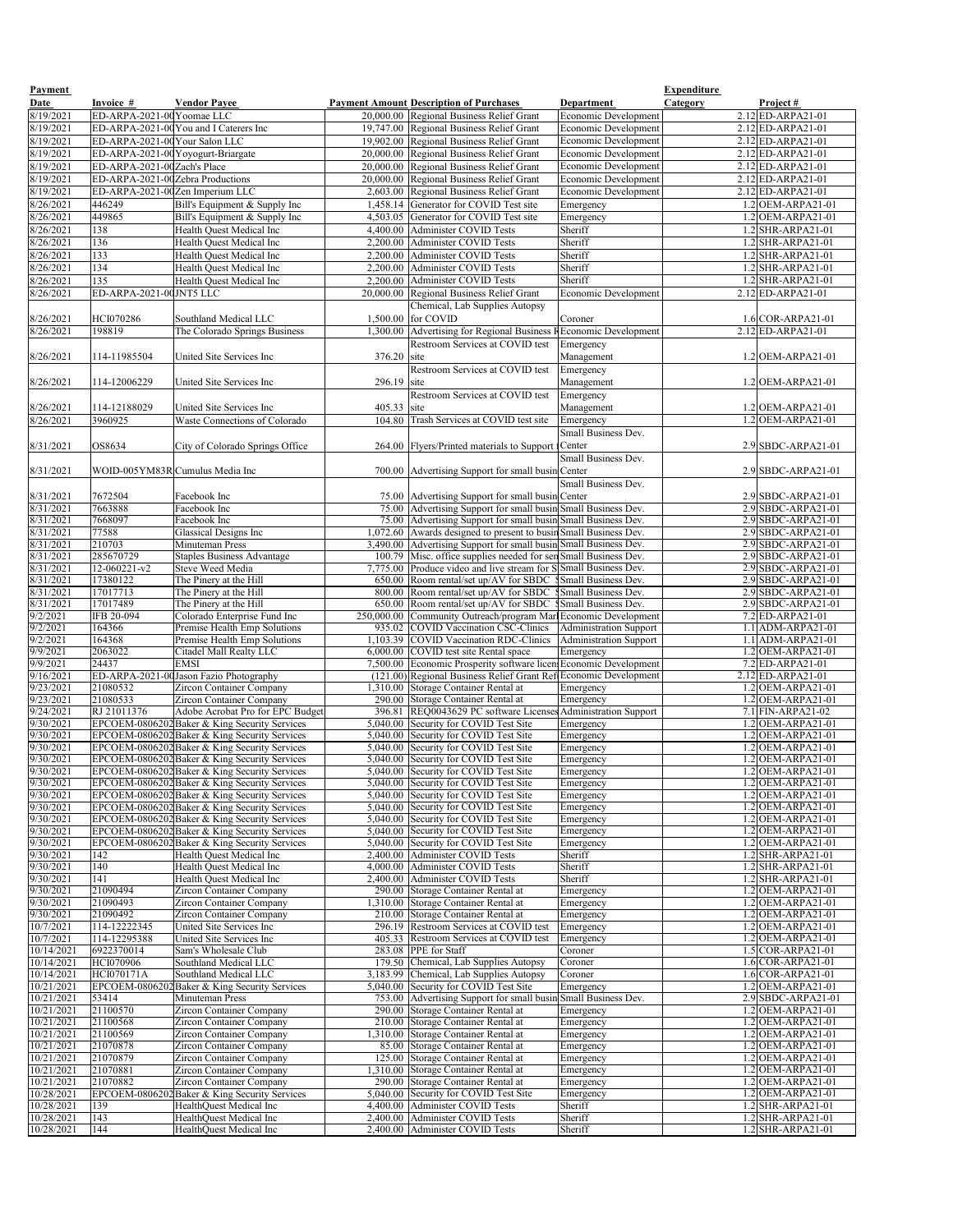| <b>Payment</b> |                                       |                                               |        |                                                                 |                             | <b>Expenditure</b> |                              |
|----------------|---------------------------------------|-----------------------------------------------|--------|-----------------------------------------------------------------|-----------------------------|--------------------|------------------------------|
| Date           | Invoice #                             | <b>Vendor Payee</b>                           |        | <b>Payment Amount Description of Purchases</b>                  | Department                  | <b>Category</b>    | Project#                     |
| 10/28/2021     | 145                                   | HealthQuest Medical Inc                       |        | 2,400.00 Administer COVID Tests                                 | Sheriff                     |                    | 1.2 SHR-ARPA21-01            |
| 10/28/2021     | $\overline{146}$                      | HealthQuest Medical Inc                       |        | 2,400.00 Administer COVID Tests                                 | Sheriff                     |                    | $1.2$ SHR-ARPA21-01          |
| 10/28/2021     | $\overline{147}$                      | <b>HealthQuest Medical Inc</b>                |        | 2,400.00 Administer COVID Tests                                 | Sheriff                     |                    | $1.2$ SHR-ARPA21-01          |
| 10/28/2021     |                                       | 507048-10/13/2021 Tamayo, Mackenzie           |        | 4,275.00 Contracted Services ARPASBDC                           | <b>Small Business Dev.</b>  |                    | $2.9$ SBDC-ARPA21-01         |
| 10/28/2021     | 114-12331362                          | United Site Services Inc                      |        | 296.19 Restroom Services at COVID test                          | Emergency                   |                    | $.2$ OEM-ARPA21-01           |
| 10/28/2021     | 3993834                               | Waste Connections of Colorado                 | 104.80 | Trash Services at COVID test site                               | Emergency                   |                    | $.2$ OEM-ARPA21-01           |
| 10/28/2021     | 4065149                               | Waste Connections of Colorado                 |        | 104.80 Trash Services at COVID test site                        | Emergency                   |                    | $.2$ OEM-ARPA21-01           |
| 11/4/2021      | HCI072612                             | Southland Medical LLC                         |        | 4,077.89 Chemical, Lab Supplies Autopsy fo Coroner              |                             |                    | $1.6$ COR-ARPA21-01          |
| 11/4/2021      | HCI072978                             | Southland Medical LLC                         |        | ,230.90 Chemical, Lab Supplies Autopsy fol Coroner              |                             |                    | $1.6$ COR-ARPA21-01          |
| 11/4/2021      | HCI073275                             | Southland Medical LLC                         |        | 957.42 Chemical, Lab Supplies Autopsy fo Coroner                |                             |                    | $1.6$ COR-ARPA21-01          |
| 11/4/2021      | HCI073281                             | Southland Medical LLC                         |        | 315.57 Chemical, Lab Supplies Autopsy fo Coroner                |                             |                    | 1.6 COR-ARPA21-01            |
| 11/4/2021      | HCI073675                             | Southland Medical LLC                         |        | 633.72 Chemical, Lab Supplies Autopsy fol Coroner               |                             |                    | $1.6$ COR-ARPA21-01          |
| 11/4/2021      | HCI073918                             | Southland Medical LLC                         | 448.68 | Chemical, Lab Supplies Autopsy for Coroner                      |                             |                    | $1.6$ COR-ARPA21-01          |
| 11/4/2021      | C21150                                | <b>UCH-MHS</b>                                | 363.81 | Professional Services for Pathogens Coroner                     |                             |                    | $1.6$ COR-ARPA21-01          |
| 11/4/2021      | C <sub>21460</sub>                    | <b>UCH-MHS</b>                                |        | ,819.05 Professional Services for Pathogens Coroner             |                             |                    | $.6$ COR-ARPA21-01           |
| 11/4/2021      | C <sub>21783</sub>                    | <b>UCH-MHS</b>                                |        | 1,819.05 Professional Services for Pathogens Coroner            |                             |                    | $1.6$ COR-ARPA21-01          |
| 11/4/2021      |                                       | EPCOEM-0806202 Baker & King Security Services |        | 5,040.00 Security for COVID Test Site                           | <b>Emergency Management</b> |                    | $1.2$ OEM-ARPA21-01          |
| 11/4/2021      |                                       | EPCOEM-0806202 Baker & King Security Services |        | 5,040.00 Security for COVID Test Site                           | <b>Emergency Management</b> |                    | $1.2$ OEM-ARPA21-01          |
| 11/4/2021      | 451548                                | Bill's Equipment & Supply Inc                 |        | 2,750.30 Generator for COVID Test site                          | <b>Emergency Management</b> |                    | 1.2 OEM-ARPA21-01            |
| 11/4/2021      | 452716                                | Bill's Equipment & Supply Inc                 |        | 4,689.50 Generator for COVID Test site                          | <b>Emergency Management</b> |                    | 1.2 OEM-ARPA21-01            |
| 11/4/2021      | 457299                                | Bill's Equipment & Supply Inc                 |        | 2,825.00 Generator for COVID Test site                          | <b>Emergency Management</b> |                    | $.2$ OEM-ARPA21-01           |
| 11/18/2021     |                                       | EPCOEM-0806202 Baker & King Security Services |        | 5,040.00 Security for COVID Test Site                           | <b>Emergency Management</b> |                    | $1.2$ OEM-ARPA21-01          |
| 11/18/2021     |                                       | EPCOEM-0806202 Baker & King Security Services |        | 5,040.00 Security for COVID Test Site                           | <b>Emergency Management</b> |                    | $1.2$ OEM-ARPA21-01          |
| 11/18/2021     | 10272021                              | Citadel Mall Realty LLC                       |        | 6,000.00 COVID test site Rental space                           | <b>Emergency Management</b> |                    | .2 OEM-ARPA21-01             |
| 11/18/2021     | 21110507                              | <b>Zircon Container Company</b>               |        | 210.00 Storage Container Rental at                              | Emergency                   |                    | $\overline{.2$ OEM-ARPA21-01 |
| 11/18/2021     | 21110509                              | <b>Zircon Container Company</b>               |        | 290.00 Storage Container Rental at                              | Emergency                   |                    | $.2$ OEM-ARPA21-01           |
| 11/18/2021     | 21110508                              | <b>Zircon Container Company</b>               |        | ,310.00 Storage Container Rental at                             | Emergency                   |                    | $.2$ OEM-ARPA21-01           |
| 11/24/2021     |                                       | EPCOEM-0806202 Baker & King Security Services |        | 5,040.00 Security for COVID Test Site                           | <b>Emergency Management</b> |                    | $1.2$ OEM-ARPA21-01          |
| 11/24/2021     | 455727                                | Bill's Equipment & Supply Inc                 |        | 4,689.50 Generator for COVID Test site                          | <b>Emergency Management</b> |                    | .2 OEM-ARPA21-01             |
| 11/24/2021     | 460051                                | Bill's Equipment $&$ Supply Inc               |        | 2,825.00 Generator for COVID Test site                          | <b>Emergency Management</b> |                    | $1.2$ OEM-ARPA21-01          |
| 11/30/2021     | 449389/450483/                        | <b>Advantage Security Services</b>            |        | 24,809.26 Security for Temp Workforce Site Pikes Peak Workforce |                             |                    | $2.7$ PPWFC-ARPA21-01        |
| 11/30/2021     | 2021 1049N Acade Co Springs Utilities |                                               |        | 3,818.77 Utilities for Temp Workforce Site Pikes Peak Workforce |                             |                    | 2.7 PPWFC-ARPA21-01          |
| 11/30/2021     | 8497900012417923Comcast               |                                               |        | ,166.46 Telephone & Internet Services for TPikes Peak Workforce |                             |                    | 2.7 PPWFC-ARPA21-01          |
| 11/30/2021     | 1075550                               | Goodwill Staff                                |        | 5,342.75 Temp Contracted Services for TempPikes Peak Workforce  |                             |                    | 2.7 PPWFC-ARPA21-01          |
| 11/30/2021     | 274986955/275531 Konica Minolta       |                                               |        | 309.14 Rental Office Equipment for Temp Pikes Peak Workforce    |                             |                    | 2.7 PPWFC-ARPA21-01          |
| 11/30/2021     | 8000070878                            | Shed-IT                                       |        | 30.00 Shredding for Temp Workforce Site Pikes Peak Workforce    |                             |                    | 2.7 PPWFC-ARPA21-01          |
| 11/30/2021     | 2021 Rent                             | Wetherly Investments, LLC                     |        | 52,582.00 Office Rental for Temp Workforce Pikes Peak Workforce |                             |                    | $2.7$ PPWFC-ARPA21-01        |
| 11/30/2021     | 2021 CAM                              | Wetherly Investments, LLC                     |        | 31,158.00 Common Area Maintenance office f Pikes Peak Workforce |                             |                    | 2.7 PPWFC-ARPA21-01          |
| 11/30/2021     | 181437                                | Rocky Mountain Bottle Water                   |        | 6.00 Water Services Temp Workforce SitPikes Peak Workforce      |                             |                    | 2.7 PPWFC-ARPA21-01          |
| 11/24/2021     | 149                                   | Health Quest Medical Inc                      |        | 2,400.00 Administer COVID Tests                                 | Sheriff                     |                    | $1.2$ SHR-ARPA21-01          |
| 11/24/2021     | 148                                   | Health Quest Medical Inc                      |        | 2,400.00   Administer COVID Tests                               | Sheriff                     |                    | $1.2$ SHR-ARPA21-01          |

|           |                          |              | Personnel           |                               |                     |
|-----------|--------------------------|--------------|---------------------|-------------------------------|---------------------|
|           |                          |              | Processing funding  |                               |                     |
|           |                          |              | for Economics       |                               |                     |
|           |                          |              | Development April-  |                               |                     |
| 7/31/2021 | <b>Employee Salaries</b> | 51,490.02    | <b>July 2021</b>    | Economic Development          | $2.13$ ED-ARPA21-01 |
|           |                          |              | Personnel           |                               |                     |
|           |                          |              | Responding to       |                               |                     |
|           |                          |              | COVID19             |                               |                     |
|           |                          |              | Detention           |                               |                     |
|           |                          |              | Center/Jail April - |                               |                     |
| 7/31/2021 | <b>Employee Salaries</b> | 2,920,387.50 | <b>July 2021</b>    | Sheriff                       | 1.9 SHR-ARPA21-01   |
|           |                          |              | Public Health       |                               |                     |
|           |                          |              | Personnel           |                               |                     |
|           |                          |              | Responding to       |                               |                     |
|           |                          |              | COVID19 April -     |                               |                     |
| 7/31/2021 | <b>Employee Salaries</b> | 1,481,383.00 | <b>July 2021</b>    | Public Health                 | $1.9$ PH-ARPA21-01  |
|           |                          |              | FMLA for            |                               |                     |
|           |                          |              | Personnel affected  |                               |                     |
|           |                          |              | by COVID19 April    |                               |                     |
| 7/31/2021 | <b>Employee Salaries</b> | 158,810.47   | -July $2021$        | <b>Administration Support</b> | 1.9 ADM-ARPA21-01   |
|           |                          |              |                     |                               |                     |
|           |                          |              | Personnel           |                               |                     |
|           |                          |              | Processing funding  |                               |                     |
|           |                          |              | for Economics       |                               |                     |
|           |                          |              | Development         |                               |                     |
| 8/31/2021 | <b>Employee Salaries</b> | 14,693.53    | 8/2021              | Economic Development          | $2.13$ ED-ARPA21-01 |
|           |                          |              | Personnel           |                               |                     |
|           |                          |              | Responding to       |                               |                     |
|           |                          |              | COVID19             |                               |                     |
|           |                          |              | Detention           |                               |                     |
|           |                          |              | Center/Jail Aug     |                               |                     |
| 8/31/2021 | <b>Employee Salaries</b> | 622,068.51   | 2021                | Sheriff                       | $1.9$ SHR-ARPA21-01 |
|           |                          |              | Public Health       |                               |                     |
|           |                          |              | Personnel           |                               |                     |
|           |                          |              | Responding to       |                               |                     |
| 8/31/2021 | <b>Employee Salaries</b> | 370, 345. 75 | COVID19Aug-21       | Public Health                 | $1.9$ PH-ARPA21-01  |
|           |                          |              | FMLA for            |                               |                     |
|           |                          |              | Personnel affected  |                               |                     |
|           |                          |              | by COVID19 Aug-     |                               |                     |
| 8/31/2021 | <b>Employee Salaries</b> | 30,154.40 21 |                     | <b>Administration Support</b> | 1.9 ADM-ARPA21-01   |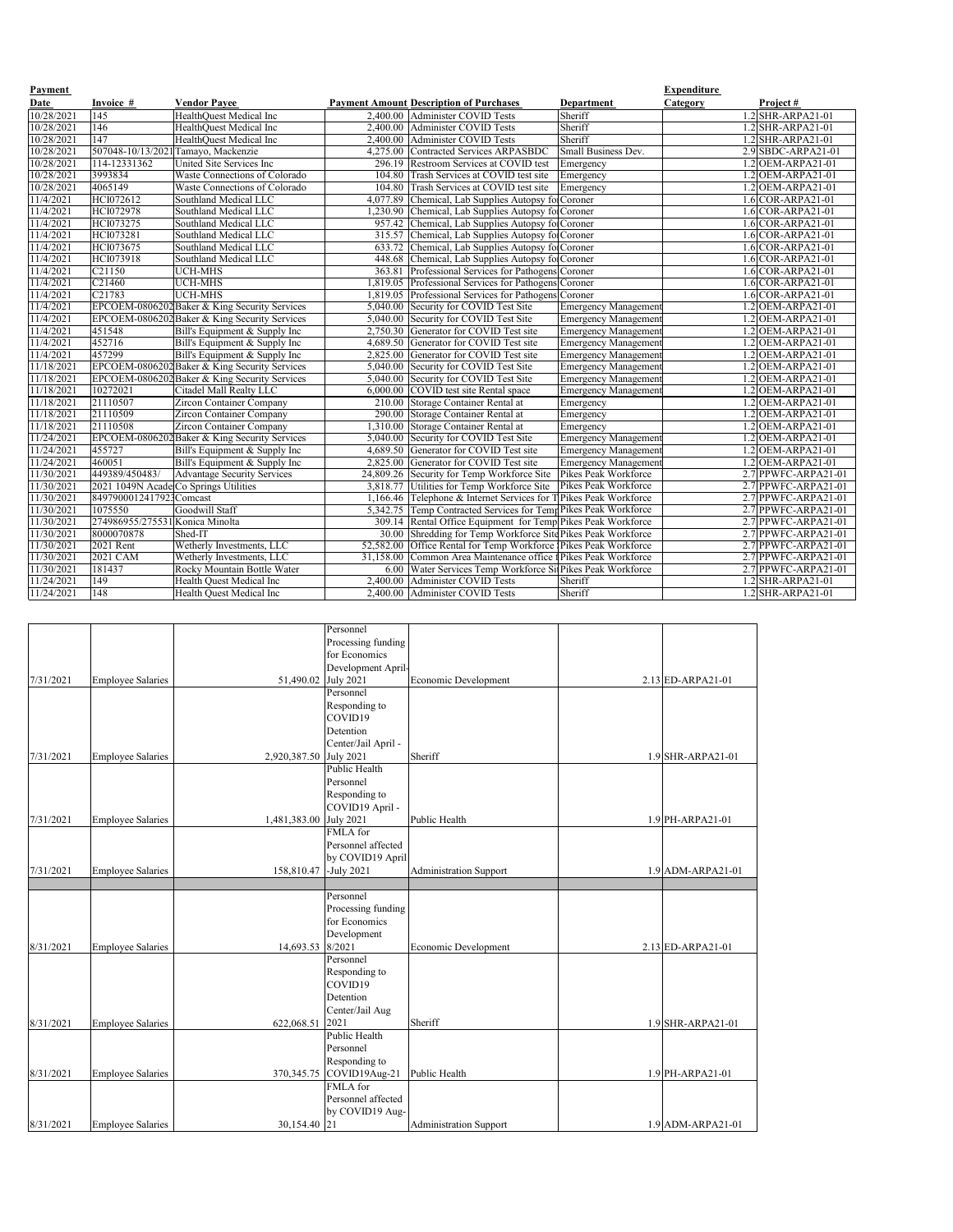|            |                          |                  | County attorney                 |                                                    |                       |
|------------|--------------------------|------------------|---------------------------------|----------------------------------------------------|-----------------------|
|            |                          |                  | Personnel                       |                                                    |                       |
|            |                          |                  | COVID19 April -                 |                                                    |                       |
| 8/31/2021  | <b>Employee Salaries</b> | 16,049.58 Aug 21 |                                 | <b>Administration Support</b>                      | $1.9$ ADM-ARPA21-01   |
|            |                          |                  |                                 |                                                    |                       |
|            |                          |                  | Personnel                       |                                                    |                       |
|            |                          |                  | Processing funding              |                                                    |                       |
|            |                          |                  | for Economics                   |                                                    |                       |
| 9/30/2021  | <b>Employee Salaries</b> | 14,693.53        | Development 9-<br>2021          | Economic Development                               | $2.13$ ED-ARPA21-01   |
|            |                          |                  | Public Health                   |                                                    |                       |
|            |                          |                  | Personnel                       |                                                    |                       |
|            |                          |                  | Responding to                   |                                                    |                       |
|            |                          |                  | COVID19 Sept-                   |                                                    |                       |
| 9/30/2021  | <b>Employee Salaries</b> | 370, 345.75 2021 |                                 | Public Health                                      | 1.9 PH-ARPA21-01      |
|            |                          |                  | FMLA for                        |                                                    |                       |
|            |                          |                  | Personnel affected              |                                                    |                       |
|            |                          |                  | by COVID19 Sept                 |                                                    |                       |
| 9/30/2021  | <b>Employee Salaries</b> | 95,694.65 2021   |                                 | <b>Administration Support</b>                      | $1.9$ ADM-ARPA21-01   |
|            |                          |                  | Personnel                       |                                                    |                       |
|            |                          |                  | Responding to                   |                                                    |                       |
|            |                          |                  | COVID19                         |                                                    |                       |
|            |                          |                  | Detention                       |                                                    |                       |
| 9/30/2021  | <b>Employee Salaries</b> | 620,714.25       | Center/Jail Sept<br>2021        | Sheriff                                            | $1.9$ SHR-ARPA21-01   |
|            |                          |                  | Personnel PPWFC                 |                                                    |                       |
|            |                          |                  | Sept Employment                 |                                                    |                       |
| 9/30/2021  | <b>Employee Salaries</b> | 27,930.91        | <b>Support Services</b>         | <b>PPWFC</b>                                       | 2.7 PPWFC-ARPA21-01   |
|            |                          |                  |                                 |                                                    |                       |
|            |                          |                  | Personnel                       |                                                    |                       |
|            |                          |                  | Processing funding              |                                                    |                       |
|            |                          |                  | for Economics                   |                                                    |                       |
|            |                          |                  | Development Oct                 |                                                    |                       |
| 10/31/2021 | <b>Employee Salaries</b> | 14,661.25        | 2021                            | Economic Development                               | $2.13$ ED-ARPA21-01   |
|            |                          |                  | Personnel for                   |                                                    |                       |
|            |                          |                  | <b>Small Business</b>           |                                                    |                       |
| 10/31/2021 |                          |                  | Development Oct                 | Small Business Dev. Center                         |                       |
|            | <b>Employee Salaries</b> | 3,125.06 2021    | Public Health                   |                                                    | $2.13$ SBDC-ARPA21-01 |
|            |                          |                  | Personnel                       |                                                    |                       |
|            |                          |                  | Responding to                   |                                                    |                       |
|            |                          |                  | COVID19 Oct-                    |                                                    |                       |
| 10/31/2021 | <b>Employee Salaries</b> | 370, 345. 75     | 2021                            | Public Health                                      | $1.9$ PH-ARPA21-01    |
|            |                          |                  | FMLA for                        |                                                    |                       |
|            |                          |                  | Personnel affected              |                                                    |                       |
|            |                          |                  | by COVID19                      |                                                    |                       |
| 10/31/2021 | <b>Employee Salaries</b> | 69,807.09        | Oct2021                         | <b>Administration Support</b>                      | $1.9$ ADM-ARPA21-01   |
|            |                          |                  | Personnel                       |                                                    |                       |
|            |                          |                  | Responding to<br>COVID19        |                                                    |                       |
|            |                          |                  | Detention                       |                                                    |                       |
|            |                          |                  | Center/Jail Oct                 |                                                    |                       |
| 10/31/2021 | <b>Employee Salaries</b> | 650,610.30       | 2021                            | Sheriff                                            | 1.9 SHR-ARPA21-01     |
|            |                          |                  | Personnel PPWFC                 |                                                    |                       |
|            |                          |                  | Employment                      |                                                    |                       |
|            |                          |                  | <b>Support Services</b>         |                                                    |                       |
| 10/31/2021 | <b>Employee Salaries</b> | 31,930.88        | Oct-2021                        | <b>PPWFC</b>                                       | 2.7 PPWFC-ARPA21-01   |
|            |                          |                  | <b>Personnel Grant</b>          |                                                    |                       |
|            |                          |                  | Manager / PIO                   |                                                    |                       |
| 10/31/2021 | <b>Employee Salaries</b> |                  |                                 | 10,348.68 Personnel Oct2021 Administration Support | 7.1 FIN-ARPA21-02     |
|            |                          |                  |                                 |                                                    |                       |
|            |                          |                  | Personnel<br>Processing funding |                                                    |                       |
|            |                          |                  | for Economics                   |                                                    |                       |
|            |                          |                  | Development Nov                 |                                                    |                       |
| 11/30/2021 | <b>Employee Salaries</b> | 23,708.50        | 2021                            | Economic Development                               | $2.13$ ED-ARPA21-01   |
|            |                          |                  | Personnel for                   |                                                    |                       |
|            |                          |                  | <b>Small Business</b>           |                                                    |                       |
|            |                          |                  | Development Nov                 |                                                    |                       |
| 11/30/2021 | <b>Employee Salaries</b> | 2,958.83         | 2021                            | Small Business Dev. Center                         | 2.13 SBDC-ARPA21-01   |
|            |                          |                  | <b>Public Health</b>            |                                                    |                       |
|            |                          |                  | Personnel                       |                                                    |                       |
|            |                          |                  | Responding to                   |                                                    |                       |
|            |                          |                  | COVID19 Nov-                    |                                                    |                       |
| 11/30/2021 | <b>Employee Salaries</b> | 370, 345. 75     | 2021                            | Public Health                                      | 1.9 PH-ARPA21-01      |
|            |                          |                  | FMLA for                        |                                                    |                       |
|            |                          |                  | Personnel affected              |                                                    |                       |
|            |                          |                  | by COVID19                      |                                                    |                       |
| 11/30/2021 | <b>Employee Salaries</b> |                  | Nov2021                         | <b>Administration Support</b>                      | 1.9 ADM-ARPA21-01     |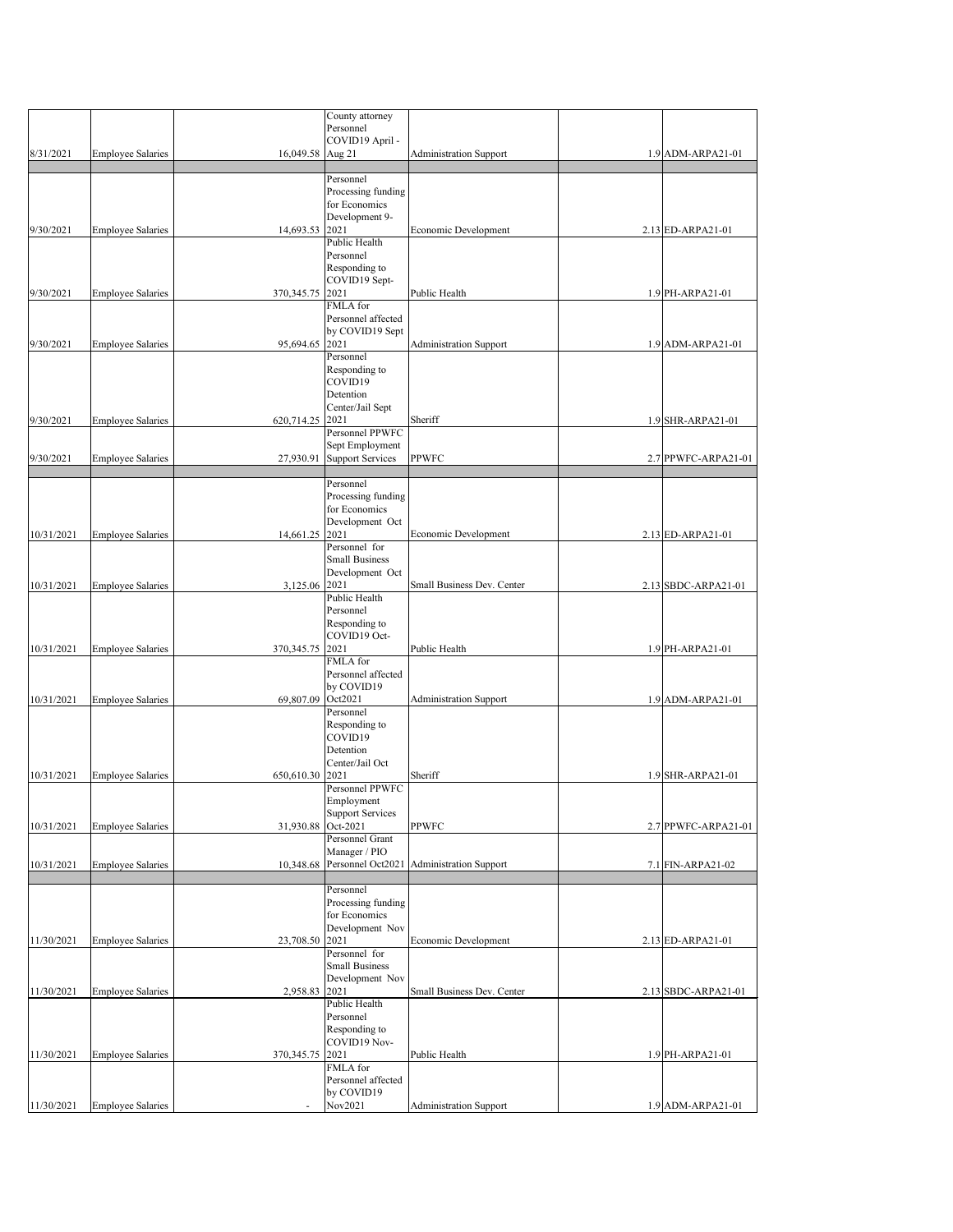| Payment     |                          |                     |                         |                                                |                   | <b>Expenditure</b>  |             |
|-------------|--------------------------|---------------------|-------------------------|------------------------------------------------|-------------------|---------------------|-------------|
| <u>Date</u> | Invoice #                | <b>Vendor Payee</b> |                         | <b>Payment Amount Description of Purchases</b> | <b>Department</b> | <b>Category</b>     | Project $#$ |
|             |                          |                     | Personnel               |                                                |                   |                     |             |
|             |                          |                     | Responding to           |                                                |                   |                     |             |
|             |                          |                     | COVID <sub>19</sub>     |                                                |                   |                     |             |
|             |                          |                     | Detention               |                                                |                   |                     |             |
|             |                          |                     | Center/Jail Nov         |                                                |                   |                     |             |
| 11/30/2021  | Employee Salaries        | 772,525.89          | 2021                    | Sheriff                                        |                   | $.9$ SHR-ARPA21-01  |             |
|             |                          |                     | Personnel PPWFC         |                                                |                   |                     |             |
|             |                          |                     | Employment              |                                                |                   |                     |             |
|             |                          |                     | <b>Support Services</b> |                                                |                   |                     |             |
| 11/30/2021  | <b>Employee Salaries</b> | 7,081.74            | Nov-2021                | <b>PPWFC</b>                                   |                   | 2.7 PPWFC-ARPA21-01 |             |
|             |                          |                     | Personnel Grant         |                                                |                   |                     |             |
|             |                          |                     | Manager / PIO           |                                                |                   |                     |             |
|             |                          |                     | Personnel               |                                                |                   |                     |             |
| 11/30/2021  | <b>Employee Salaries</b> | 19,003.49 Nov2021   |                         | <b>Administration Support</b>                  |                   | $7.1$ FIN-ARPA21-02 |             |

YTD TOTAL 11,654,899.22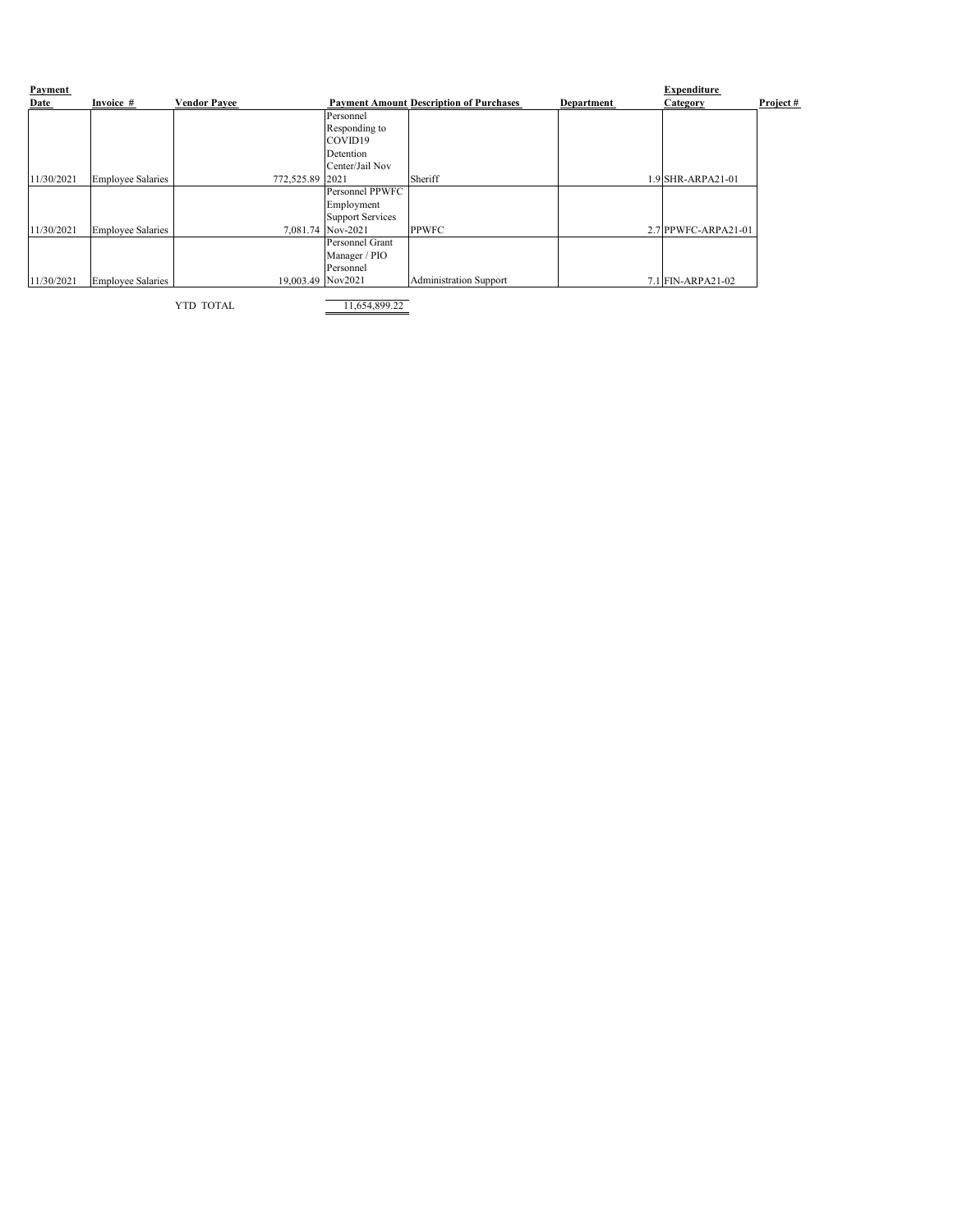| 4,000,000 |                      |                 |                                     |                    |                     |            |                        |                                            |                                             |              |
|-----------|----------------------|-----------------|-------------------------------------|--------------------|---------------------|------------|------------------------|--------------------------------------------|---------------------------------------------|--------------|
| 2,000,000 | \$37,083             | \$307,237       | \$283                               | \$34,502           | $S-$                | \$119,222  | \$20,755               | \$500,000                                  |                                             | \$-          |
|           | Covid<br>Vaccination | Covid Test Site | Personal<br>Protective<br>Equipment | Medical<br>Expense | Personnel<br>PH/SHR | Assistance | Economic<br>Assistance | Job Training Small Business Aid to Tourism | Regional<br><b>Business Relief</b><br>Grant | ED Personnel |